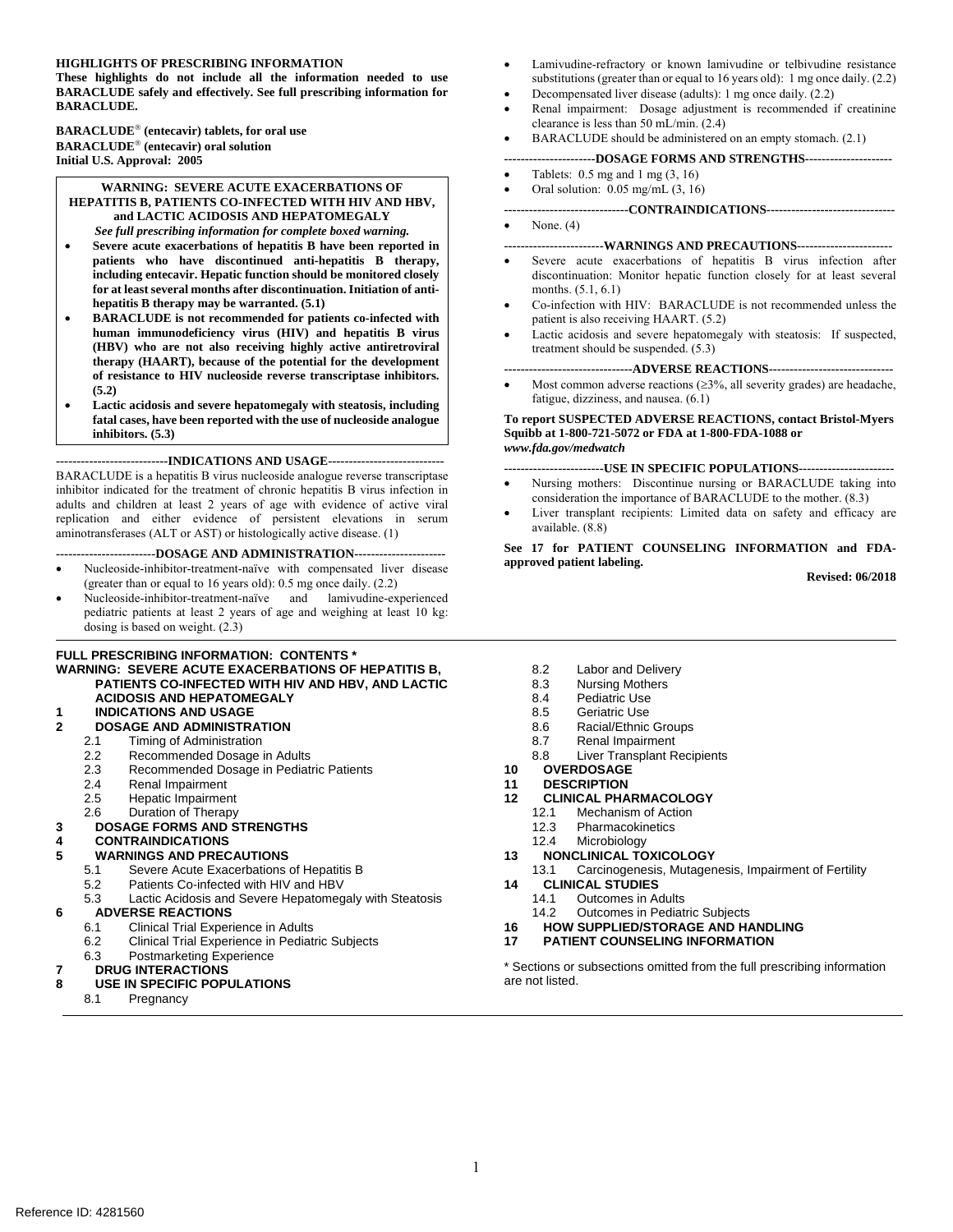## **FULL PRESCRIBING INFORMATION**

## **WARNING: SEVERE ACUTE EXACERBATIONS OF HEPATITIS B, PATIENTS CO-INFECTED WITH HIV AND HBV, and LACTIC ACIDOSIS AND HEPATOMEGALY**

**Severe acute exacerbations of hepatitis B have been reported in patients who have discontinued anti-hepatitis B therapy, including entecavir. Hepatic function should be monitored closely with both clinical and laboratory follow-up for at least several months in patients who discontinue anti-hepatitis B therapy. If appropriate, initiation of anti-hepatitis B therapy may be warranted** *[see Warnings and Precautions (5.1)]***.**

**Limited clinical experience suggests there is a potential for the development of resistance to HIV (human immunodeficiency virus) nucleoside reverse transcriptase inhibitors if BARACLUDE is used to treat chronic hepatitis B virus (HBV) infection in patients with HIV infection that is not being treated. Therapy with BARACLUDE is not recommended for HIV/HBV co-infected patients who are not also receiving highly active antiretroviral therapy (HAART)** *[see Warnings and Precautions (5.2)]***.** 

**Lactic acidosis and severe hepatomegaly with steatosis, including fatal cases, have been reported with the use of nucleoside analogue inhibitors alone or in combination with antiretrovirals** *[see Warnings and Precautions (5.3)]***.**

## **1 INDICATIONS AND USAGE**

BARACLUDE<sup>®</sup> (entecavir) is indicated for the treatment of chronic hepatitis B virus infection in adults and pediatric patients 2 years of age and older with evidence of active viral replication and either evidence of persistent elevations in serum aminotransferases (ALT or AST) or histologically active disease.

The following points should be considered when initiating therapy with BARACLUDE:

 In adult patients, this indication is based on clinical trial data in nucleoside-inhibitor-treatmentnaïve and lamivudine-resistant subjects with HBeAg-positive and HBeAg-negative HBV infection and compensated liver disease and a more limited number of subjects with decompensated liver disease *[see Clinical Studies (14.1)]*.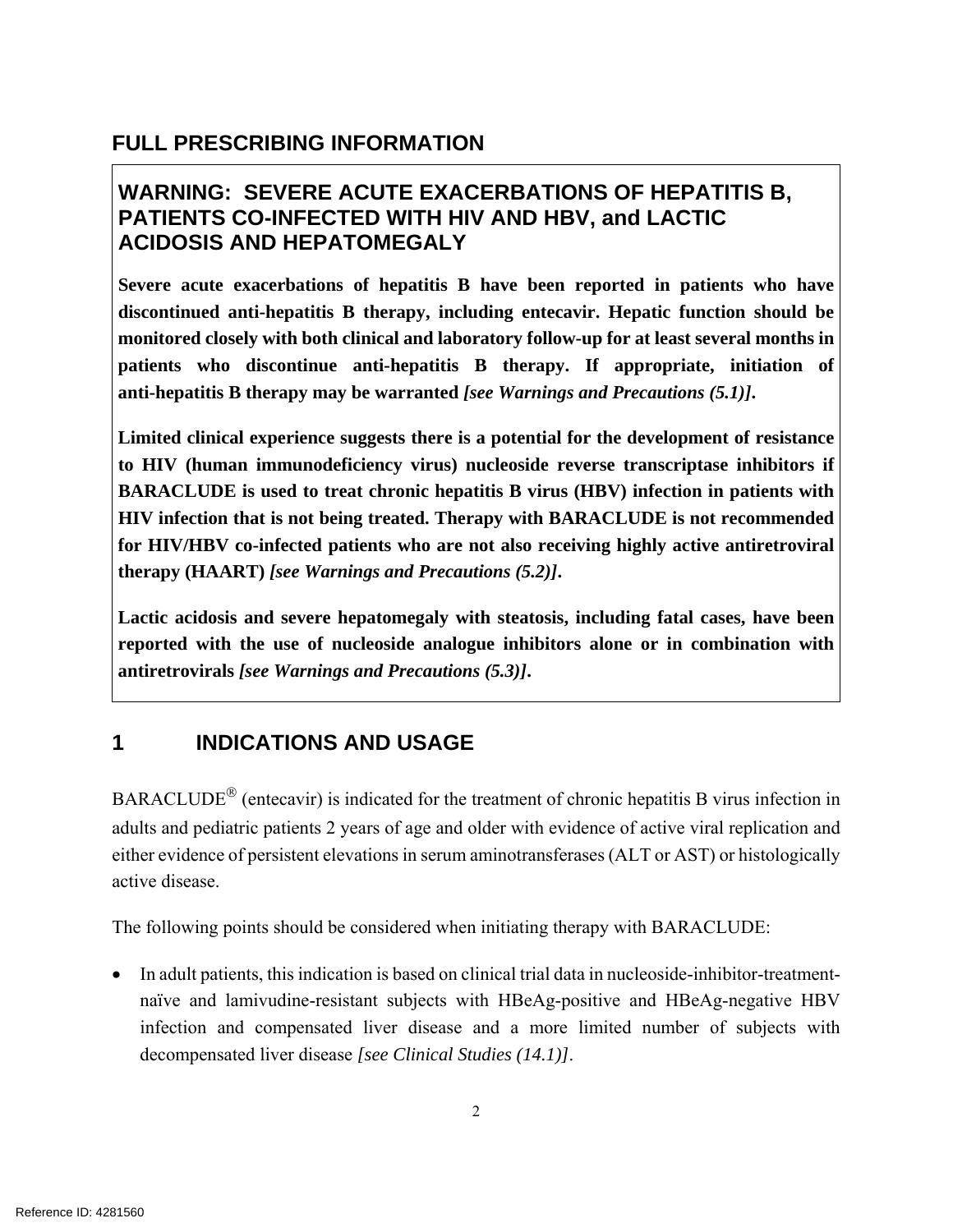• In pediatric patients 2 years of age and older, this indication is based on clinical trial data in nucleoside-inhibitor-treatment-naïve and in a limited number of lamivudine-experienced subjects with HBeAg-positive chronic HBV infection and compensated liver disease *[see Clinical Studies (14.2)]*.

## **2 DOSAGE AND ADMINISTRATION**

## **2.1 Timing of Administration**

BARACLUDE should be administered on an empty stomach (at least 2 hours after a meal and 2 hours before the next meal).

## **2.2 Recommended Dosage in Adults**

### **Compensated Liver Disease**

The recommended dose of BARACLUDE for chronic hepatitis B virus infection in nucleosideinhibitor-treatment-naïve adults and adolescents 16 years of age and older is 0.5 mg once daily.

The recommended dose of BARACLUDE in adults and adolescents (at least 16 years of age) with a history of hepatitis B viremia while receiving lamivudine or known lamivudine or telbivudine resistance substitutions rtM204I/V with or without rtL180M, rtL80I/V, or rtV173L is 1 mg once daily.

### **Decompensated Liver Disease**

The recommended dose of BARACLUDE for chronic hepatitis B virus infection in adults with decompensated liver disease is 1 mg once daily.

## **2.3 Recommended Dosage in Pediatric Patients**

Table 1 describes the recommended dose of BARACLUDE for pediatric patients 2 years of age or older and weighing at least 10 kg. The oral solution should be used for patients with body weight up to 30 kg.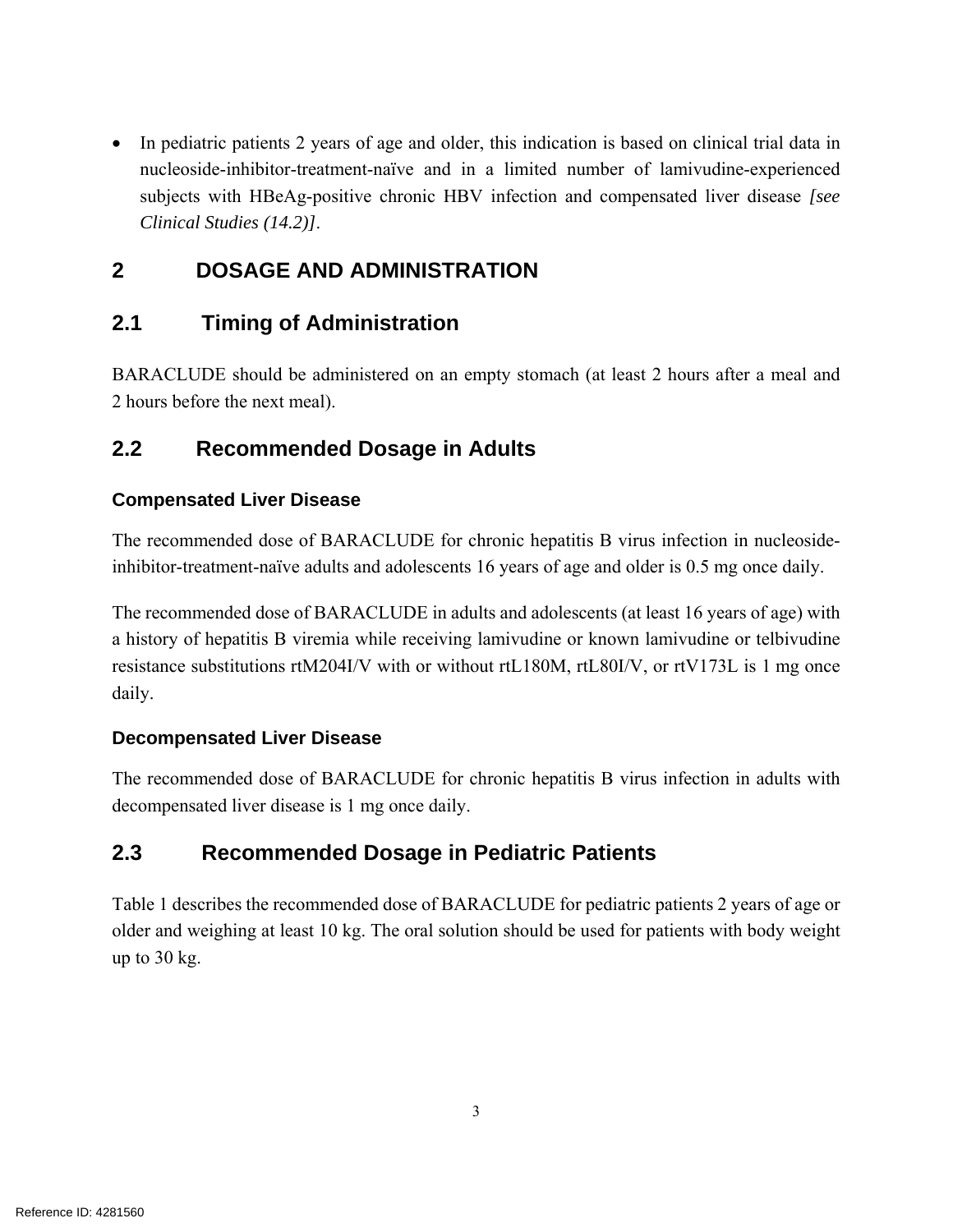| <b>Dosing Schedule for Pediatric Patients</b><br>Table 1: |                                                       |                                                   |  |  |
|-----------------------------------------------------------|-------------------------------------------------------|---------------------------------------------------|--|--|
|                                                           |                                                       | Recommended Once-Daily Dose of Oral Solution (mL) |  |  |
| <b>Body Weight (kg)</b>                                   | <b>Treatment-Naïve</b><br><b>Patients<sup>a</sup></b> | Lamivudine-Experienced<br>Patients <sup>b</sup>   |  |  |
| 10 to 11                                                  | 3                                                     | 6                                                 |  |  |
| greater than 11 to 14                                     | 4                                                     | 8                                                 |  |  |
| greater than 14 to 17                                     | 5                                                     | 10                                                |  |  |
| greater than 17 to 20                                     | 6                                                     | 12                                                |  |  |
| greater than 20 to 23                                     | 7                                                     | 14                                                |  |  |
| greater than 23 to 26                                     | 8                                                     | 16                                                |  |  |
| greater than 26 to 30                                     | 9                                                     | 18                                                |  |  |
| greater than 30                                           | 10                                                    | 20                                                |  |  |

a Children with body weight greater than 30 kg should receive 10 mL (0.5 mg) of oral solution or one 0.5 mg tablet once daily.

b Children with body weight greater than 30 kg should receive 20 mL (1 mg) of oral solution or one 1 mg tablet once daily.

### **2.4 Renal Impairment**

In adult subjects with renal impairment, the apparent oral clearance of entecavir decreased as creatinine clearance decreased *[see Clinical Pharmacology (12.3)]*. Dosage adjustment is recommended for patients with creatinine clearance less than 50 mL/min, including patients on hemodialysis or continuous ambulatory peritoneal dialysis (CAPD), as shown in Table 2. The once-daily dosing regimens are preferred.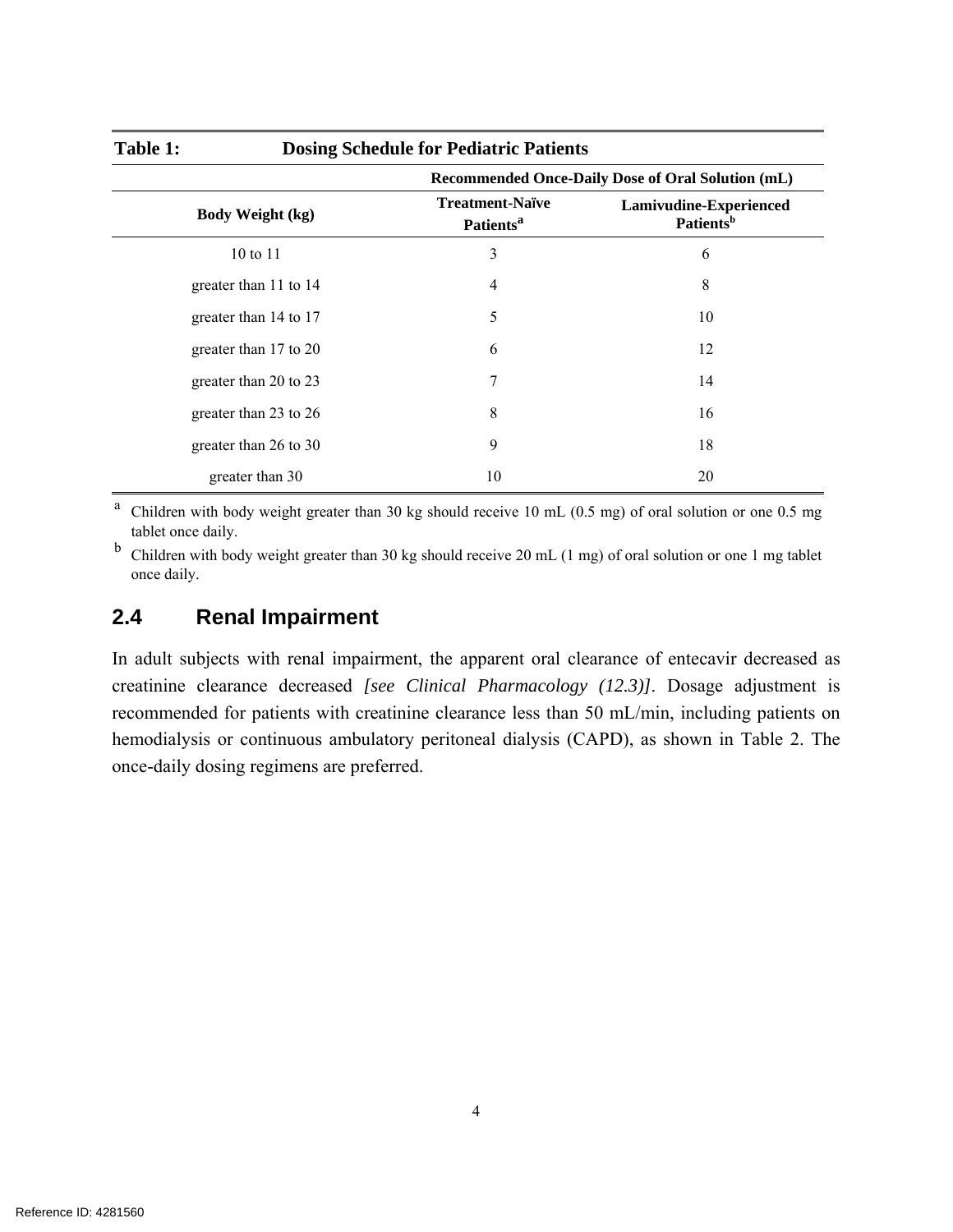| Table 2:<br><b>Recommended Dosage of BARACLUDE in Adult Patients with Renal</b><br><b>Impairment</b> |                                                                         |                                                                              |  |  |
|------------------------------------------------------------------------------------------------------|-------------------------------------------------------------------------|------------------------------------------------------------------------------|--|--|
| <b>Creatinine Clearance</b><br>(mL/min)                                                              | Usual Dose $(0.5 \text{ mg})$                                           | <b>Lamivudine-Refractory or</b><br><b>Decompensated Liver Disease (1 mg)</b> |  |  |
| 50 or greater                                                                                        | 0.5 mg once daily                                                       | 1 mg once daily                                                              |  |  |
| 30 to less than 50                                                                                   | $0.25$ mg once daily <sup>a</sup><br><b>OR</b><br>0.5 mg every 48 hours | 0.5 mg once daily<br><b>OR</b><br>1 mg every 48 hours                        |  |  |
| 10 to less than $30$                                                                                 | $0.15$ mg once daily <sup>a</sup><br>OR.<br>0.5 mg every 72 hours       | $0.3$ mg once daily <sup>a</sup><br><b>OR</b><br>1 mg every 72 hours         |  |  |
| Less than 10<br>Hemodialysis <sup>b</sup> or CAPD                                                    | $0.05$ mg once daily <sup>a</sup><br><b>OR</b><br>0.5 mg every 7 days   | 0.1 mg once daily <sup>a</sup><br>OR<br>1 mg every 7 days                    |  |  |

<sup>a</sup> For doses less than 0.5 mg, BARACLUDE Oral Solution is recommended.

<sup>b</sup> If administered on a hemodialysis day, administer BARACLUDE after the hemodialysis session.

Although there are insufficient data to recommend a specific dose adjustment of BARACLUDE in pediatric patients with renal impairment, a reduction in the dose or an increase in the dosing interval similar to adjustments for adults should be considered.

## **2.5 Hepatic Impairment**

No dosage adjustment is necessary for patients with hepatic impairment.

## **2.6 Duration of Therapy**

The optimal duration of treatment with BARACLUDE for patients with chronic hepatitis B virus infection and the relationship between treatment and long-term outcomes such as cirrhosis and hepatocellular carcinoma are unknown.

## **3 DOSAGE FORMS AND STRENGTHS**

- BARACLUDE 0.5 mg film-coated tablets are white to off-white, triangular-shaped, and debossed with "BMS" on one side and "1611" on the other side.
- BARACLUDE 1 mg film-coated tablets are pink, triangular-shaped, and debossed with "BMS" on one side and "1612" on the other side.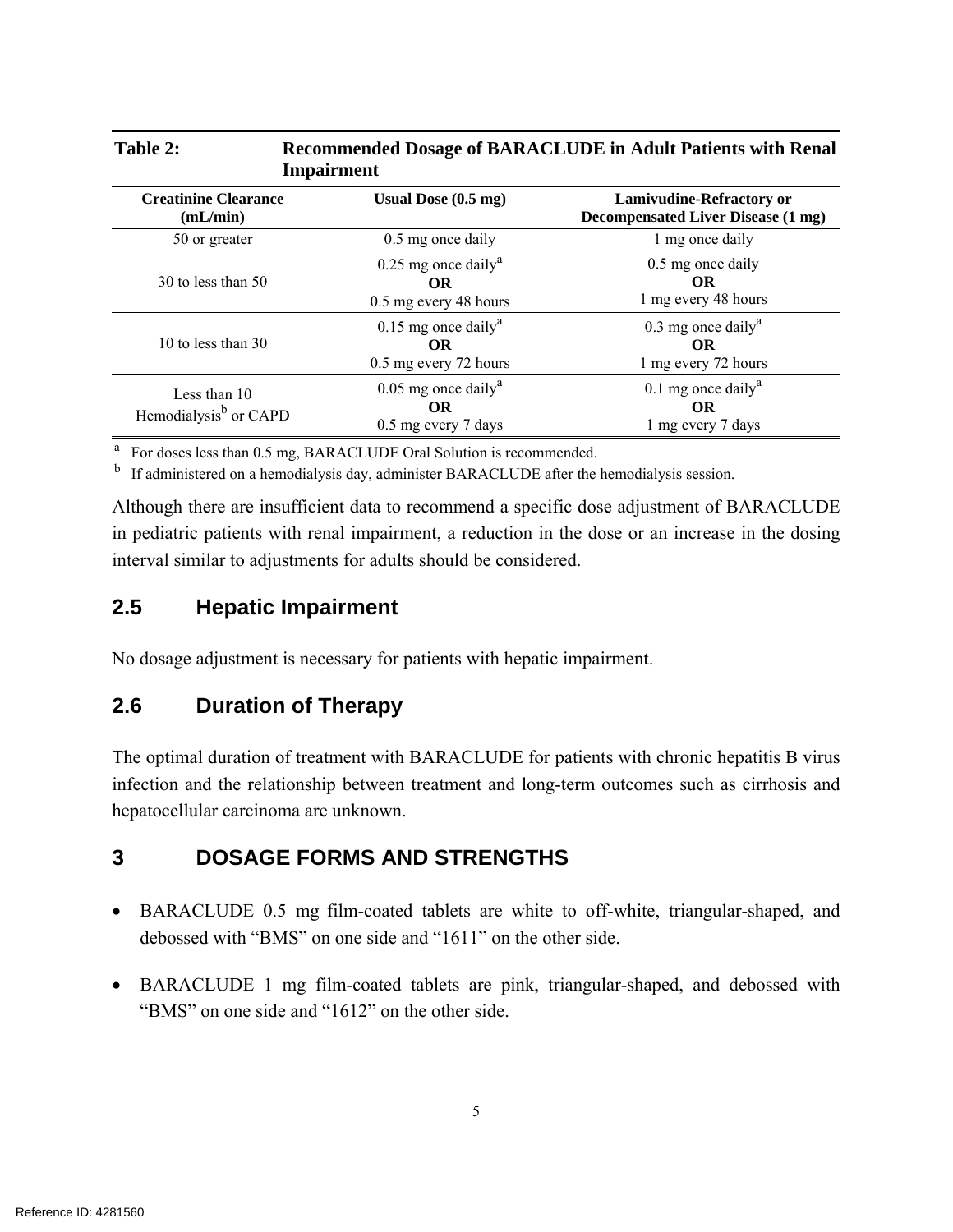BARACLUDE oral solution, 0.05 mg/mL, is a ready-to-use, orange-flavored, clear, colorless to pale yellow, aqueous solution. Ten milliliters of the oral solution provides a 0.5 mg dose and 20 mL provides a 1 mg dose of entecavir.

## **4 CONTRAINDICATIONS**

None.

## **5 WARNINGS AND PRECAUTIONS**

## **5.1 Severe Acute Exacerbations of Hepatitis B**

Severe acute exacerbations of hepatitis B have been reported in patients who have discontinued anti-hepatitis B therapy, including entecavir *[see Adverse Reactions (6.1)]*. Hepatic function should be monitored closely with both clinical and laboratory follow-up for at least several months in patients who discontinue anti-hepatitis B therapy. If appropriate, initiation of anti-hepatitis B therapy may be warranted.

## **5.2 Patients Co-infected with HIV and HBV**

BARACLUDE has not been evaluated in HIV/HBV co-infected patients who were not simultaneously receiving effective HIV treatment. Limited clinical experience suggests there is a potential for the development of resistance to HIV nucleoside reverse transcriptase inhibitors if BARACLUDE is used to treat chronic hepatitis B virus infection in patients with HIV infection that is not being treated *[see Microbiology (12.4)]*. Therefore, therapy with BARACLUDE is not recommended for HIV/HBV co-infected patients who are not also receiving HAART. Before initiating BARACLUDE therapy, HIV antibody testing should be offered to all patients. BARACLUDE has not been studied as a treatment for HIV infection and is not recommended for this use.

## **5.3 Lactic Acidosis and Severe Hepatomegaly with Steatosis**

Lactic acidosis and severe hepatomegaly with steatosis, including fatal cases, have been reported with the use of nucleoside analogue inhibitors, including BARACLUDE, alone or in combination with antiretrovirals. A majority of these cases have been in women. Obesity and prolonged nucleoside inhibitor exposure may be risk factors. Particular caution should be exercised when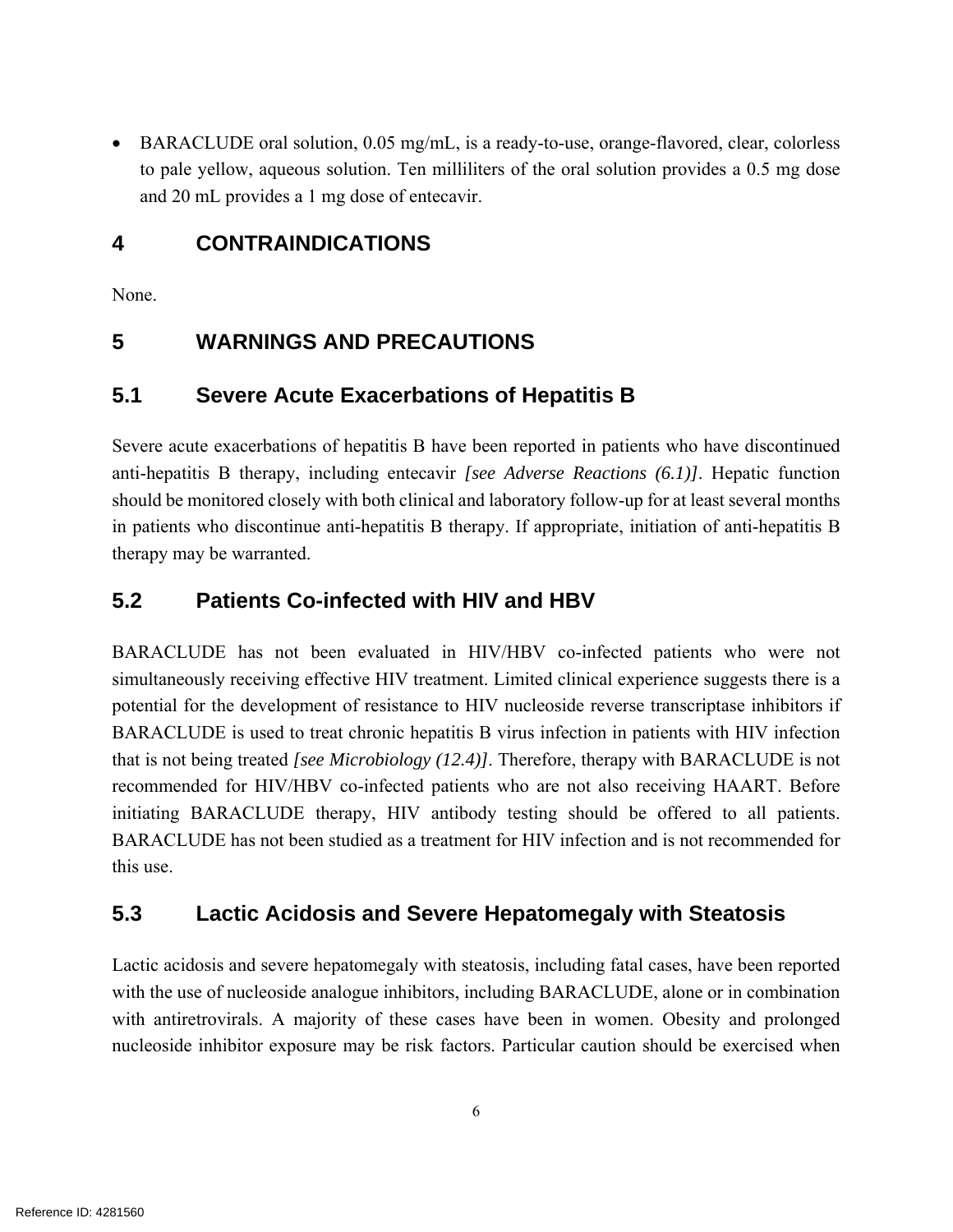administering nucleoside analogue inhibitors to any patient with known risk factors for liver disease; however, cases have also been reported in patients with no known risk factors.

Lactic acidosis with BARACLUDE use has been reported, often in association with hepatic decompensation, other serious medical conditions, or drug exposures. Patients with decompensated liver disease may be at higher risk for lactic acidosis. Treatment with BARACLUDE should be suspended in any patient who develops clinical or laboratory findings suggestive of lactic acidosis or pronounced hepatotoxicity (which may include hepatomegaly and steatosis even in the absence of marked transaminase elevations).

## **6 ADVERSE REACTIONS**

The following adverse reactions are discussed in other sections of the labeling:

- Exacerbations of hepatitis after discontinuation of treatment *[see Boxed Warning, Warnings and Precautions (5.1)]*.
- Lactic acidosis and severe hepatomegaly with steatosis *[see Boxed Warning, Warnings and Precautions (5.3)].*

## **6.1 Clinical Trial Experience in Adults**

Because clinical trials are conducted under widely varying conditions, adverse reaction rates observed in the clinical trials of a drug cannot be directly compared to rates in the clinical trials of another drug and may not reflect the rates observed in practice.

### **Compensated Liver Disease**

Assessment of adverse reactions is based on four studies (AI463014, AI463022, AI463026, and AI463027) in which 1720 subjects with chronic hepatitis B virus infection and compensated liver disease received double-blind treatment with BARACLUDE 0.5 mg/day (n=679), BARACLUDE 1 mg/day (n=183), or lamivudine (n=858) for up to 2 years. Median duration of therapy was 69 weeks for BARACLUDE-treated subjects and 63 weeks for lamivudine-treated subjects in Studies AI463022 and AI463027 and 73 weeks for BARACLUDE-treated subjects and 51 weeks for lamivudine-treated subjects in Studies AI463026 and AI463014. The safety profiles of BARACLUDE and lamivudine were comparable in these studies.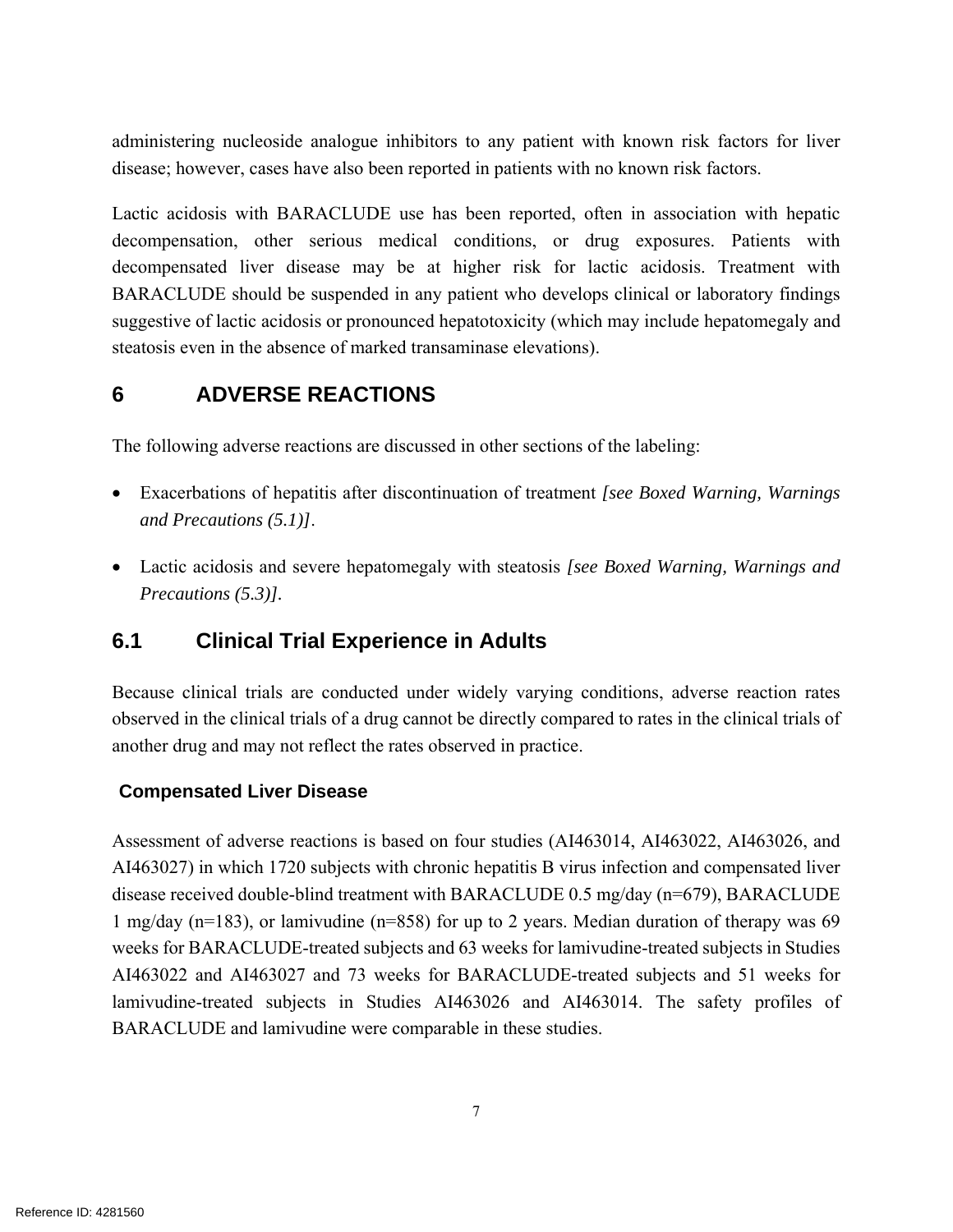The most common adverse reactions of any severity  $(≥3%)$  with at least a possible relation to study drug for BARACLUDE-treated subjects were headache, fatigue, dizziness, and nausea. The most common adverse reactions among lamivudine-treated subjects were headache, fatigue, and dizziness. One percent of BARACLUDE-treated subjects in these four studies compared with 4% of lamivudine-treated subjects discontinued for adverse events or abnormal laboratory test results.

Clinical adverse reactions of moderate-severe intensity and considered at least possibly related to treatment occurring during therapy in four clinical studies in which BARACLUDE was compared with lamivudine are presented in Table 3.

| Table 3:                                       | <b>Clinical Adverse Reactions<sup>a</sup> of Moderate-Severe Intensity</b><br>(Grades 2–4) Reported in Four Entecavir Clinical Trials<br><b>Through 2 Years</b> |                                     |                                                |                                   |  |
|------------------------------------------------|-----------------------------------------------------------------------------------------------------------------------------------------------------------------|-------------------------------------|------------------------------------------------|-----------------------------------|--|
|                                                | Nucleoside-Inhibitor-Naïve <sup>b</sup>                                                                                                                         |                                     | Lamivudine-Refractory <sup>c</sup>             |                                   |  |
| <b>Body System/</b><br><b>Adverse Reaction</b> | <b>BARACLUDE</b><br>$0.5$ mg<br>$n=679$                                                                                                                         | Lamivudine<br>$100$ mg<br>$n = 668$ | <b>BARACLUDE</b><br>1 <sub>mg</sub><br>$n=183$ | Lamivudine<br>$100$ mg<br>$n=190$ |  |
| Any Grade 2-4 adverse<br>reaction <sup>a</sup> | 15%                                                                                                                                                             | 18%                                 | 22%                                            | 23%                               |  |
| <b>Gastrointestinal</b>                        |                                                                                                                                                                 |                                     |                                                |                                   |  |
| Diarrhea                                       | $<1\%$                                                                                                                                                          | $\theta$                            | $1\%$                                          | $\theta$                          |  |
| Dyspepsia                                      | $<1\%$                                                                                                                                                          | $<1\%$                              | $1\%$                                          | $\theta$                          |  |
| Nausea                                         | $<1\%$                                                                                                                                                          | $<1\%$                              | $<1\%$                                         | 2%                                |  |
| Vomiting                                       | $<1\%$                                                                                                                                                          | $<$ 1%                              | $<1\%$                                         | $\boldsymbol{0}$                  |  |
| <b>General</b>                                 |                                                                                                                                                                 |                                     |                                                |                                   |  |
| Fatigue                                        | $1\%$                                                                                                                                                           | $1\%$                               | 3%                                             | 3%                                |  |
| <b>Nervous System</b>                          |                                                                                                                                                                 |                                     |                                                |                                   |  |
| Headache                                       | $2\%$                                                                                                                                                           | $2\%$                               | 4%                                             | $1\%$                             |  |
| <b>Dizziness</b>                               | $<1\%$                                                                                                                                                          | $<1\%$                              | $\theta$                                       | $1\%$                             |  |
| Somnolence                                     | $<1\%$                                                                                                                                                          | $<$ 1%                              | $\mathbf{0}$                                   | $\boldsymbol{0}$                  |  |
| Psychiatric                                    |                                                                                                                                                                 |                                     |                                                |                                   |  |
| Insomnia                                       | $<1\%$                                                                                                                                                          | $<1\%$                              | $\mathbf{0}$                                   | $<1\%$                            |  |

<sup>a</sup> Includes events of possible, probable, certain, or unknown relationship to treatment regimen.

 $<sup>b</sup>$  Studies AI463022 and AI463027.</sup>

<sup>c</sup> Includes Study AI463026 and the BARACLUDE 1 mg and lamivudine treatment arms of Study AI463014, a Phase 2 multinational, randomized, double-blind study of three doses of BARACLUDE (0.1, 0.5, and 1 mg) once daily versus continued lamivudine 100 mg once daily for up to 52 weeks in subjects who experienced recurrent viremia on lamivudine therapy.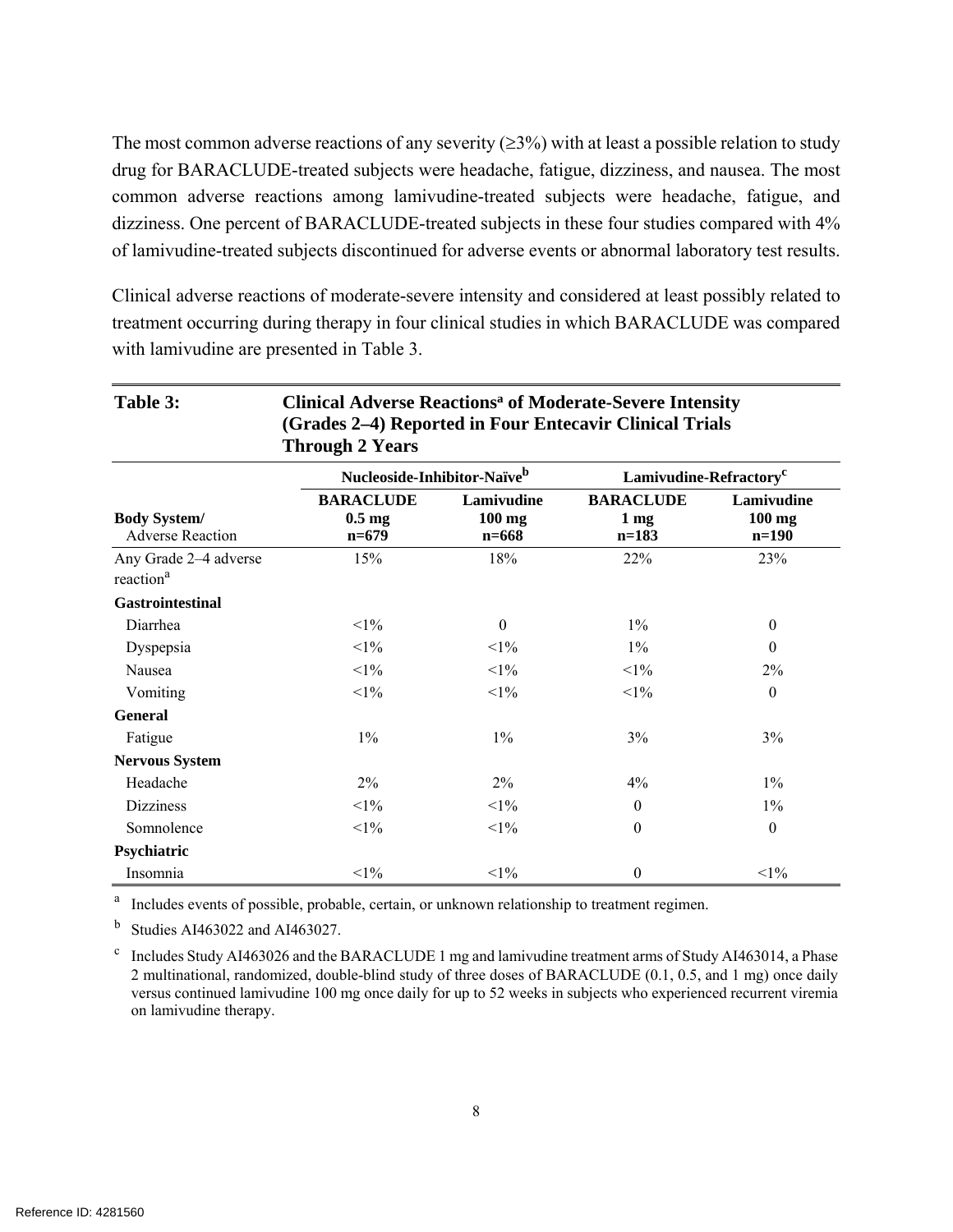### *Laboratory Abnormalities*

Frequencies of selected treatment-emergent laboratory abnormalities reported during therapy in four clinical trials of BARACLUDE compared with lamivudine are listed in Table 4.

| Table 4:                                             | <b>Selected Treatment-Emergent<sup>a</sup> Laboratory Abnormalities Reported</b><br>in Four Entecavir Clinical Trials Through 2 Years |                                     |                                                |                                   |
|------------------------------------------------------|---------------------------------------------------------------------------------------------------------------------------------------|-------------------------------------|------------------------------------------------|-----------------------------------|
|                                                      | Nucleoside-Inhibitor-Naïve <sup>b</sup>                                                                                               |                                     | Lamivudine-Refractory <sup>c</sup>             |                                   |
| <b>Test</b>                                          | <b>BARACLUDE</b><br>$0.5$ mg<br>$n=679$                                                                                               | Lamivudine<br>$100$ mg<br>$n = 668$ | <b>BARACLUDE</b><br>1 <sub>mg</sub><br>$n=183$ | Lamivudine<br>$100$ mg<br>$n=190$ |
| Any Grade 3-4 laboratory<br>abnormality <sup>d</sup> | 35%                                                                                                                                   | 36%                                 | 37%                                            | 45%                               |
| ALT $>10 \times$ ULN and $>2 \times$<br>baseline     | $2\%$                                                                                                                                 | 4%                                  | 2%                                             | 11%                               |
| $ALT > 5 \times ULN$                                 | 11%                                                                                                                                   | 16%                                 | 12%                                            | 24%                               |
| Albumin $\leq$ 2.5 g/dL                              | $<1\%$                                                                                                                                | $<1\%$                              | $\mathbf{0}$                                   | 2%                                |
| Total bilirubin $>2.5 \times$ ULN                    | 2%                                                                                                                                    | $2\%$                               | 3%                                             | 2%                                |
| Lipase $\geq 2.1 \times ULN$                         | 7%                                                                                                                                    | 6%                                  | 7%                                             | 7%                                |
| Creatinine $>3 \times$ ULN                           | $\theta$                                                                                                                              | $\theta$                            | $\theta$                                       | $\boldsymbol{0}$                  |
| Confirmed creatinine increase<br>$\geq$ 0.5 mg/dL    | $1\%$                                                                                                                                 | $1\%$                               | 2%                                             | $1\%$                             |
| Hyperglycemia, fasting<br>$>250$ mg/dL               | 2%                                                                                                                                    | $1\%$                               | 3%                                             | $1\%$                             |
| Glycosuria <sup>e</sup>                              | 4%                                                                                                                                    | 3%                                  | 4%                                             | 6%                                |
| Hematuria <sup>f</sup>                               | 9%                                                                                                                                    | 10%                                 | 9%                                             | 6%                                |
| Platelets $\leq 50,000/\text{mm}^3$                  | $<1\%$                                                                                                                                | $<1\%$                              | $<1\%$                                         | $<1\%$                            |

<sup>a</sup> On-treatment value worsened from baseline to Grade 3 or Grade 4 for all parameters except albumin (any ontreatment value <2.5 g/dL), confirmed creatinine increase  $\geq$ 0.5 mg/dL, and ALT >10  $\times$  ULN and >2  $\times$  baseline.

b Studies AI463022 and AI463027.

<sup>c</sup> Includes Study AI463026 and the BARACLUDE 1 mg and lamivudine treatment arms of Study AI463014, a Phase 2 multinational, randomized, double-blind study of three doses of BARACLUDE (0.1, 0.5, and 1 mg) once daily versus continued lamivudine 100 mg once daily for up to 52 weeks in subjects who experienced recurrent viremia on lamivudine therapy.

d Includes hematology, routine chemistries, renal and liver function tests, pancreatic enzymes, and urinalysis.

<sup>e</sup> Grade  $3 = 3+$ , large,  $\geq 500$  mg/dL; Grade  $4 = 4+$ , marked, severe.

f Grade  $3 = 3+$ , large; Grade  $4 = \geq 4+$ , marked, severe, many.

ULN=upper limit of normal.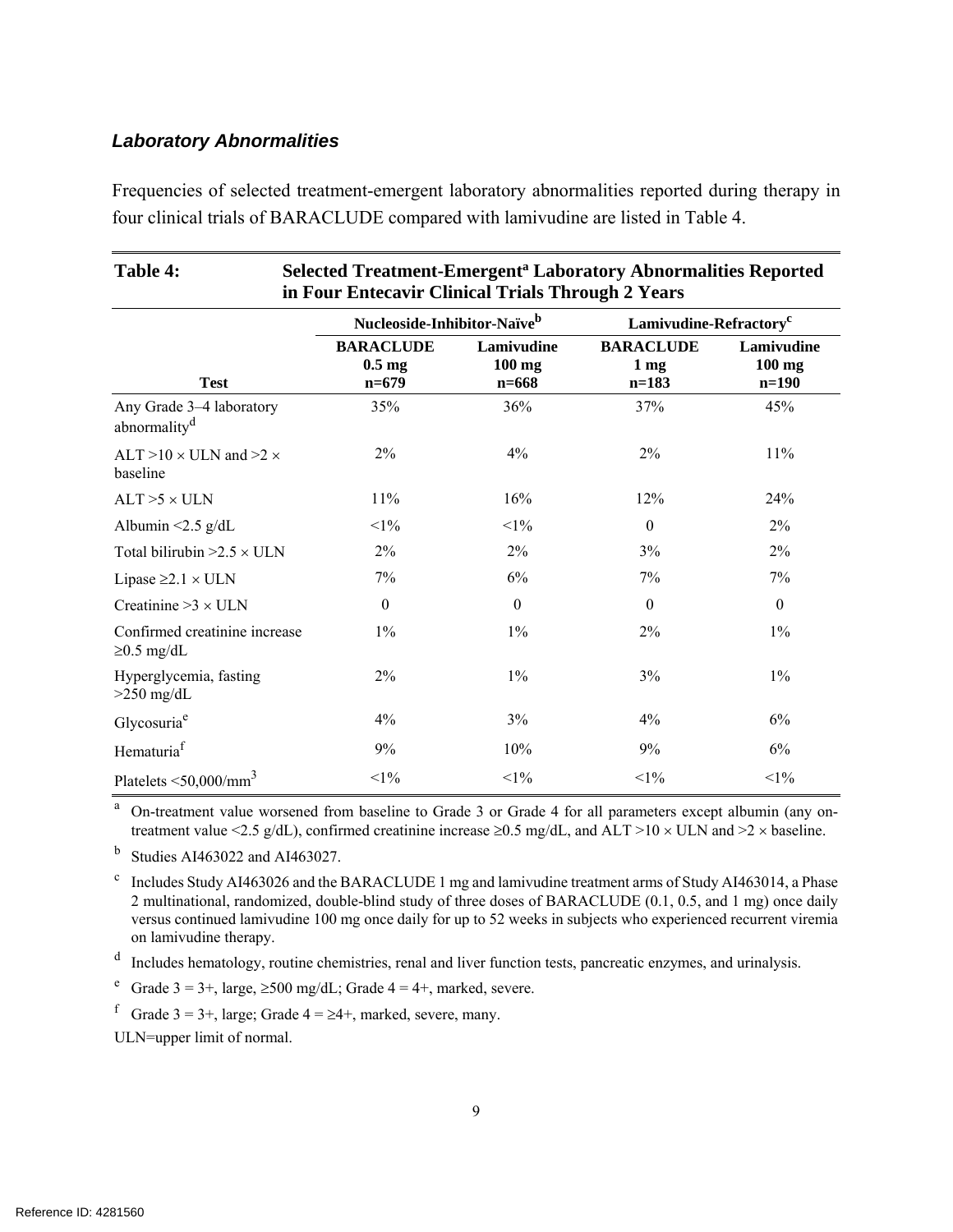Among BARACLUDE-treated subjects in these studies, on-treatment ALT elevations greater than 10 times the upper limit of normal (ULN) and greater than 2 times baseline generally resolved with continued treatment. A majority of these exacerbations were associated with a  $\geq 2 \log_{10}/mL$ reduction in viral load that preceded or coincided with the ALT elevation. Periodic monitoring of hepatic function is recommended during treatment.

#### *Exacerbations of Hepatitis after Discontinuation of Treatment*

An exacerbation of hepatitis or ALT flare was defined as ALT greater than 10 times ULN and greater than 2 times the subject's reference level (minimum of the baseline or last measurement at end of dosing). For all subjects who discontinued treatment (regardless of reason), Table 5 presents the proportion of subjects in each study who experienced post-treatment ALT flares. In these studies, a subset of subjects was allowed to discontinue treatment at or after 52 weeks if they achieved a protocol-defined response to therapy. If BARACLUDE is discontinued without regard to treatment response, the rate of post-treatment flares could be higher. *[See Warnings and Precautions (5.1).]*

| Table 5:                   | <b>Exacerbations of Hepatitis During Off-Treatment Follow-up,</b><br>Subjects in Studies AI463022, AI463027, and AI463026 |              |  |  |  |
|----------------------------|---------------------------------------------------------------------------------------------------------------------------|--------------|--|--|--|
|                            | Subjects with ALT Elevations >10 $\times$ ULN and >2 $\times$ Reference <sup>a</sup>                                      |              |  |  |  |
|                            | <b>BARACLUDE</b>                                                                                                          | Lamivudine   |  |  |  |
| Nucleoside-inhibitor-naïve |                                                                                                                           |              |  |  |  |
| HBeAg-positive             | 4/174(2%)                                                                                                                 | 13/147(9%)   |  |  |  |
| HBeAg-negative             | 24/302(8%)                                                                                                                | 30/270 (11%) |  |  |  |
| Lamivudine-refractory      | 6/52(12%)                                                                                                                 | 0/16         |  |  |  |

a Reference is the minimum of the baseline or last measurement at end of dosing. Median time to off-treatment exacerbation was 23 weeks for BARACLUDE-treated subjects and 10 weeks for lamivudine-treated subjects.

#### **Decompensated Liver Disease**

Study AI463048 was a randomized, open-label study of BARACLUDE 1 mg once daily versus adefovir dipivoxil 10 mg once daily given for up to 48 weeks in adult subjects with chronic HBV infection and evidence of hepatic decompensation, defined as a Child-Turcotte-Pugh (CTP) score of 7 or higher *[see Clinical Studies (14.1)]*. Among the 102 subjects receiving BARACLUDE, the most common treatment-emergent adverse events of any severity, regardless of causality, occurring through Week 48 were peripheral edema (16%), ascites (15%), pyrexia (14%), hepatic encephalopathy (10%), and upper respiratory infection (10%). Clinical adverse reactions not listed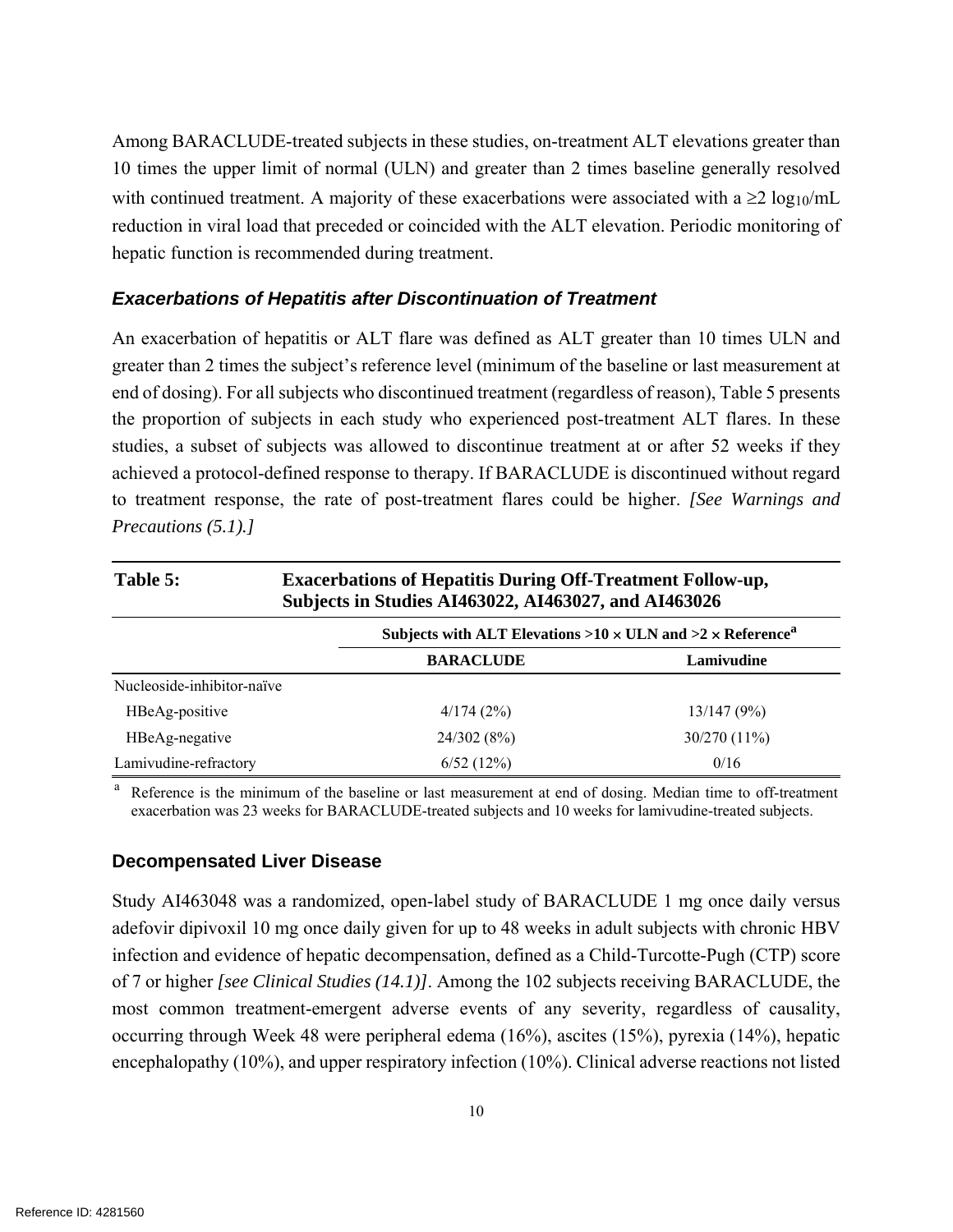in Table 3 that were observed through Week 48 include blood bicarbonate decreased (2%) and renal failure  $(\leq 1\%)$ .

Eighteen of 102 (18%) subjects treated with BARACLUDE and 18/89 (20%) subjects treated with adefovir dipivoxil died during the first 48 weeks of therapy. The majority of deaths (11 in the BARACLUDE group and 16 in the adefovir dipivoxil group) were due to liver-related causes such as hepatic failure, hepatic encephalopathy, hepatorenal syndrome, and upper gastrointestinal hemorrhage. The rate of hepatocellular carcinoma (HCC) through Week 48 was 6% (6/102) for subjects treated with BARACLUDE and 8% (7/89) for subjects treated with adefovir dipivoxil. Five percent of subjects in either treatment arm discontinued therapy due to an adverse event through Week 48.

No subject in either treatment arm experienced an on-treatment hepatic flare  $(ALT > 2 \times baseline$ and  $>10 \times$  ULN) through Week 48. Eleven of 102 (11%) subjects treated with BARACLUDE and 11/89 (13%) subjects treated with adefovir dipivoxil had a confirmed increase in serum creatinine of 0.5 mg/dL through Week 48.

## **HIV/HBV Co-infected**

The safety profile of BARACLUDE 1 mg (n=51) in HIV/HBV co-infected subjects enrolled in Study AI463038 was similar to that of placebo  $(n=17)$  through 24 weeks of blinded treatment and similar to that seen in non-HIV infected subjects *[see Warnings and Precautions (5.2)].*

### **Liver Transplant Recipients**

Among 65 subjects receiving BARACLUDE in an open-label, post-liver transplant trial *[see Use in Specific Populations (8.8)]*, the frequency and nature of adverse events were consistent with those expected in patients who have received a liver transplant and the known safety profile of BARACLUDE.

## **6.2 Clinical Trial Experience in Pediatric Subjects**

Because clinical trials are conducted under widely varying conditions, adverse reaction rates observed in the clinical trials of a drug cannot be directly compared to rates in the clinical trials of another drug and may not reflect the rates observed in practice.

The safety of BARACLUDE in pediatric subjects 2 to less than 18 years of age is based on two ongoing clinical trials in subjects with chronic HBV infection (one Phase 2 pharmacokinetic trial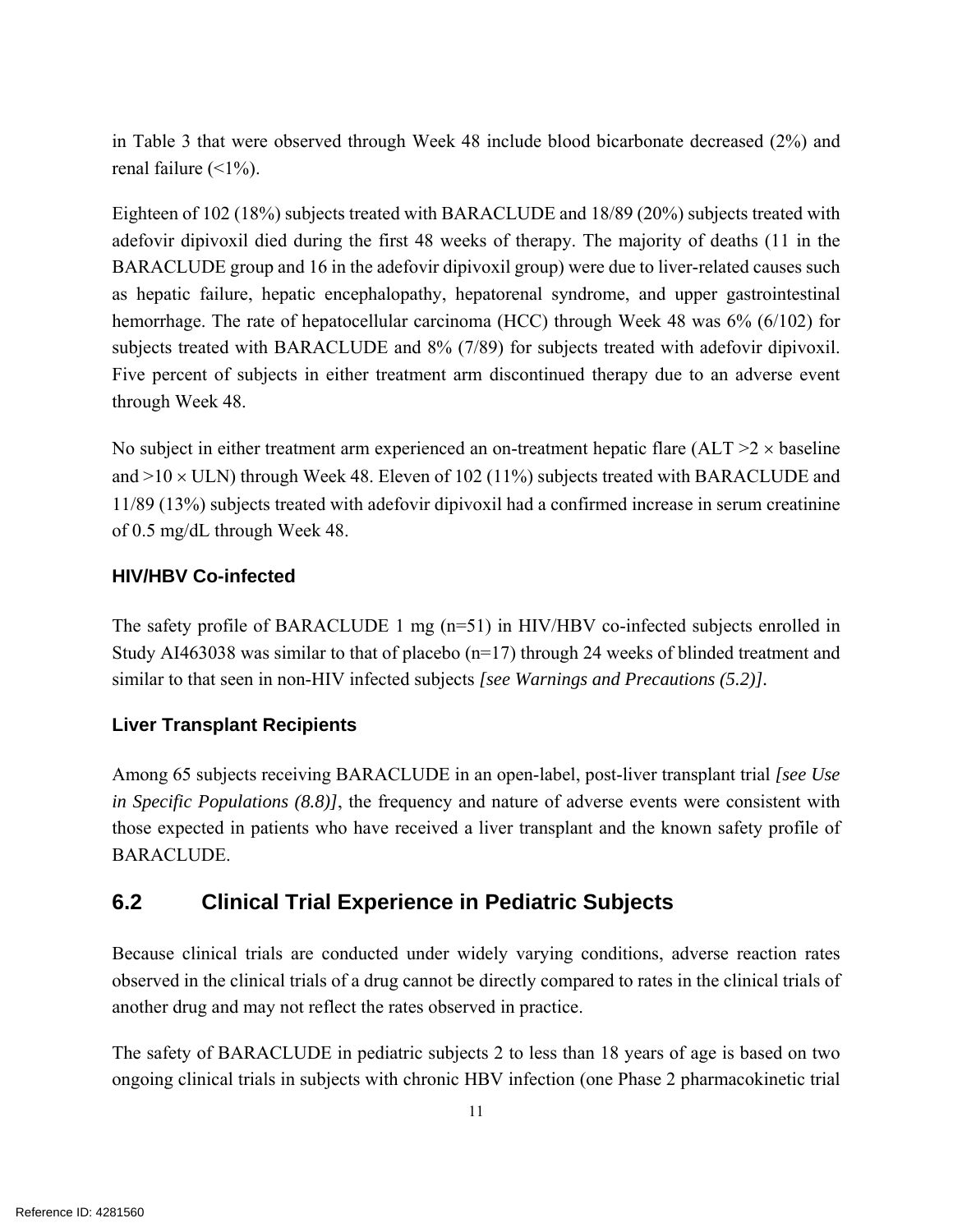[AI463028] and one Phase 3 trial [AI463189]). These trials provide experience in 168 HBeAgpositive subjects treated with BARACLUDE for a median duration of 72 weeks. The adverse reactions observed in pediatric subjects who received treatment with BARACLUDE were consistent with those observed in clinical trials of BARACLUDE in adults. Adverse drug reactions reported in greater than 1% of pediatric subjects included abdominal pain, rash events, poor palatability ("product taste abnormal"), nausea, diarrhea, and vomiting.

## **6.3 Postmarketing Experience**

The following adverse reactions have been reported during postmarketing use of BARACLUDE. Because these reactions were reported voluntarily from a population of unknown size, it is not possible to reliably estimate their frequency or establish a causal relationship to BARACLUDE exposure.

*Immune system disorders:* Anaphylactoid reaction.

*Metabolism and nutrition disorders:* Lactic acidosis.

*Hepatobiliary disorders:* Increased transaminases.

*Skin and subcutaneous tissue disorders:* Alopecia, rash.

## **7 DRUG INTERACTIONS**

Since entecavir is primarily eliminated by the kidneys *[see Clinical Pharmacology (12.3)]*, coadministration of BARACLUDE with drugs that reduce renal function or compete for active tubular secretion may increase serum concentrations of either entecavir or the coadministered drug. Coadministration of entecavir with lamivudine, adefovir dipivoxil, or tenofovir disoproxil fumarate did not result in significant drug interactions. The effects of coadministration of BARACLUDE with other drugs that are renally eliminated or are known to affect renal function have not been evaluated, and patients should be monitored closely for adverse events when BARACLUDE is coadministered with such drugs.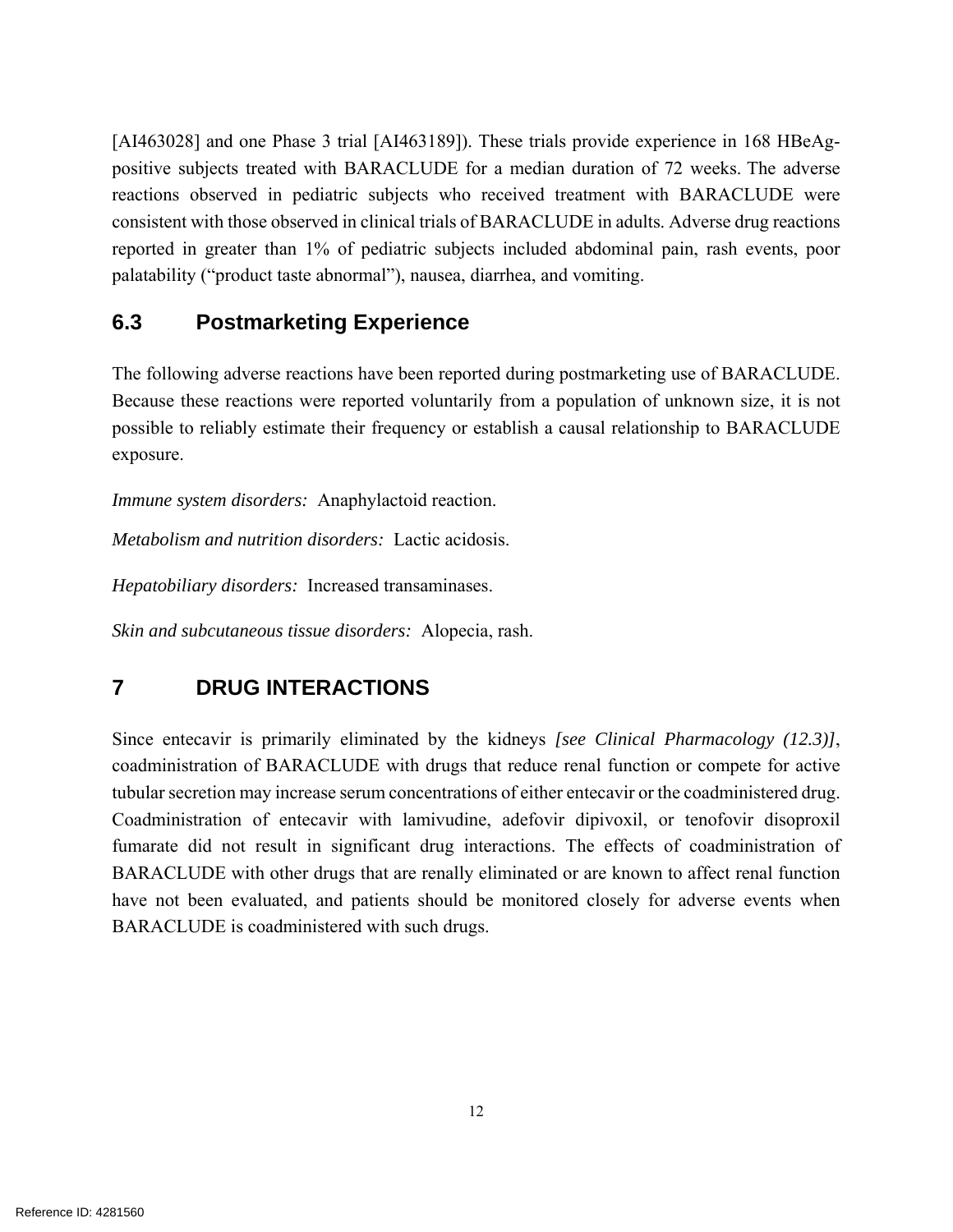## **8 USE IN SPECIFIC POPULATIONS**

## **8.1 Pregnancy**

### **Pregnancy Category C**

There are no adequate and well-controlled studies of BARACLUDE in pregnant women. Because animal reproduction studies are not always predictive of human response, BARACLUDE should be used during pregnancy only if the potential benefit justifies the potential risk to the fetus.

**Antiretroviral Pregnancy Registry:** To monitor fetal outcomes of pregnant women exposed to BARACLUDE, an **Antiretroviral Pregnancy Registry** has been established. Healthcare providers are encouraged to register patients by calling 1-800-258-4263.

#### **Animal Data**

Animal reproduction studies with entecavir in rats and rabbits revealed no evidence of teratogenicity. Developmental toxicity studies were performed in rats and rabbits. There were no signs of embryofetal or maternal toxicity when pregnant animals received oral entecavir at approximately 28 (rat) and 212 (rabbit) times the human exposure achieved at the highest recommended human dose of 1 mg/day. In rats, maternal toxicity, embryofetal toxicity (resorptions), lower fetal body weights, tail and vertebral malformations, reduced ossification (vertebrae, sternebrae, and phalanges), and extra lumbar vertebrae and ribs were observed at exposures 3100 times those in humans. In rabbits, embryofetal toxicity (resorptions), reduced ossification (hyoid), and an increased incidence of 13th rib were observed at exposures 883 times those in humans. In a peri-postnatal study, no adverse effects on offspring occurred when rats received oral entecavir at exposures greater than 94 times those in humans.

## **8.2 Labor and Delivery**

There are no studies in pregnant women and no data on the effect of BARACLUDE on transmission of HBV from mother to infant. Therefore, appropriate interventions should be used to prevent neonatal acquisition of HBV.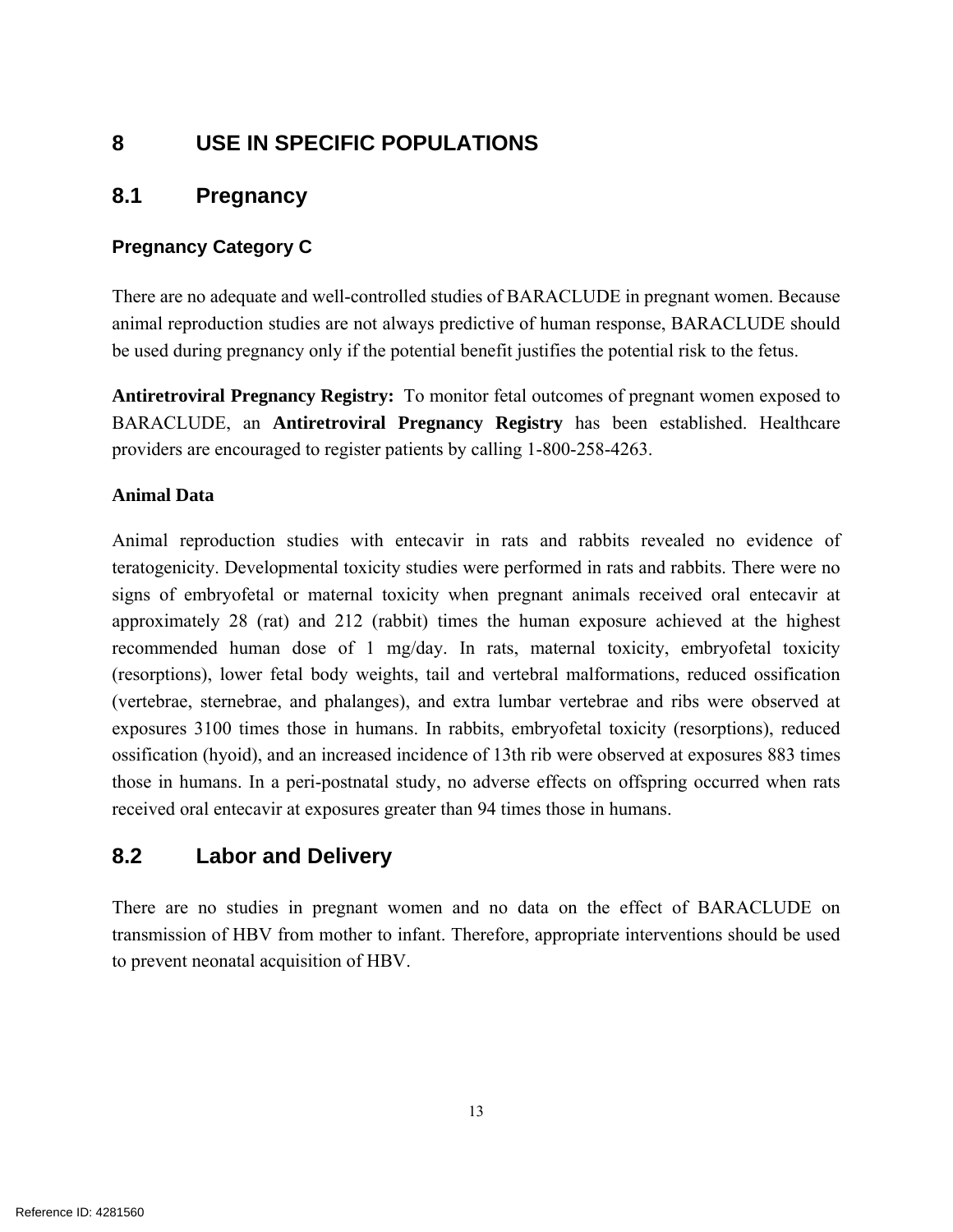## **8.3 Nursing Mothers**

It is not known whether BARACLUDE is excreted into human milk; however, entecavir is excreted into the milk of rats. Because many drugs are excreted into human milk and because of the potential for serious adverse reactions in nursing infants from BARACLUDE, a decision should be made to discontinue nursing or to discontinue BARACLUDE taking into consideration the importance of continued hepatitis B therapy to the mother and the known benefits of breastfeeding.

## **8.4 Pediatric Use**

BARACLUDE was evaluated in two clinical trials of pediatric subjects 2 years of age and older with HBeAg-positive chronic HBV infection and compensated liver disease. The exposure of BARACLUDE in nucleoside-inhibitor-treatment-naïve and lamivudine-experienced pediatric subjects 2 years of age and older with HBeAg-positive chronic HBV infection and compensated liver disease receiving 0.015 mg/kg (up to 0.5 mg once daily) or 0.03 mg/kg (up to 1 mg once daily), respectively, was evaluated in Study AI463028. Safety and efficacy of the selected dose in treatment-naïve pediatric subjects were confirmed in Study AI463189, a randomized, placebocontrolled treatment trial *[see Indications and Usage (1), Dosage and Administration (2.3), Adverse Reactions (6.2), Clinical Pharmacology (12.3), and Clinical Studies (14.2)]*.

There are limited data available on the use of BARACLUDE in lamivudine-experienced pediatric patients; BARACLUDE should be used in these patients only if the potential benefit justifies the potential risk to the child. Since some pediatric patients may require long-term or even lifetime management of chronic active hepatitis B, consideration should be given to the impact of BARACLUDE on future treatment options *[see Microbiology (12.4)]*.

The efficacy and safety of BARACLUDE have not been established in patients less than 2 years of age. Use of BARACLUDE in this age group has not been evaluated because treatment of HBV in this age group is rarely required.

## **8.5 Geriatric Use**

Clinical studies of BARACLUDE did not include sufficient numbers of subjects aged 65 years and over to determine whether they respond differently from younger subjects. Entecavir is substantially excreted by the kidney, and the risk of toxic reactions to this drug may be greater in patients with impaired renal function. Because elderly patients are more likely to have decreased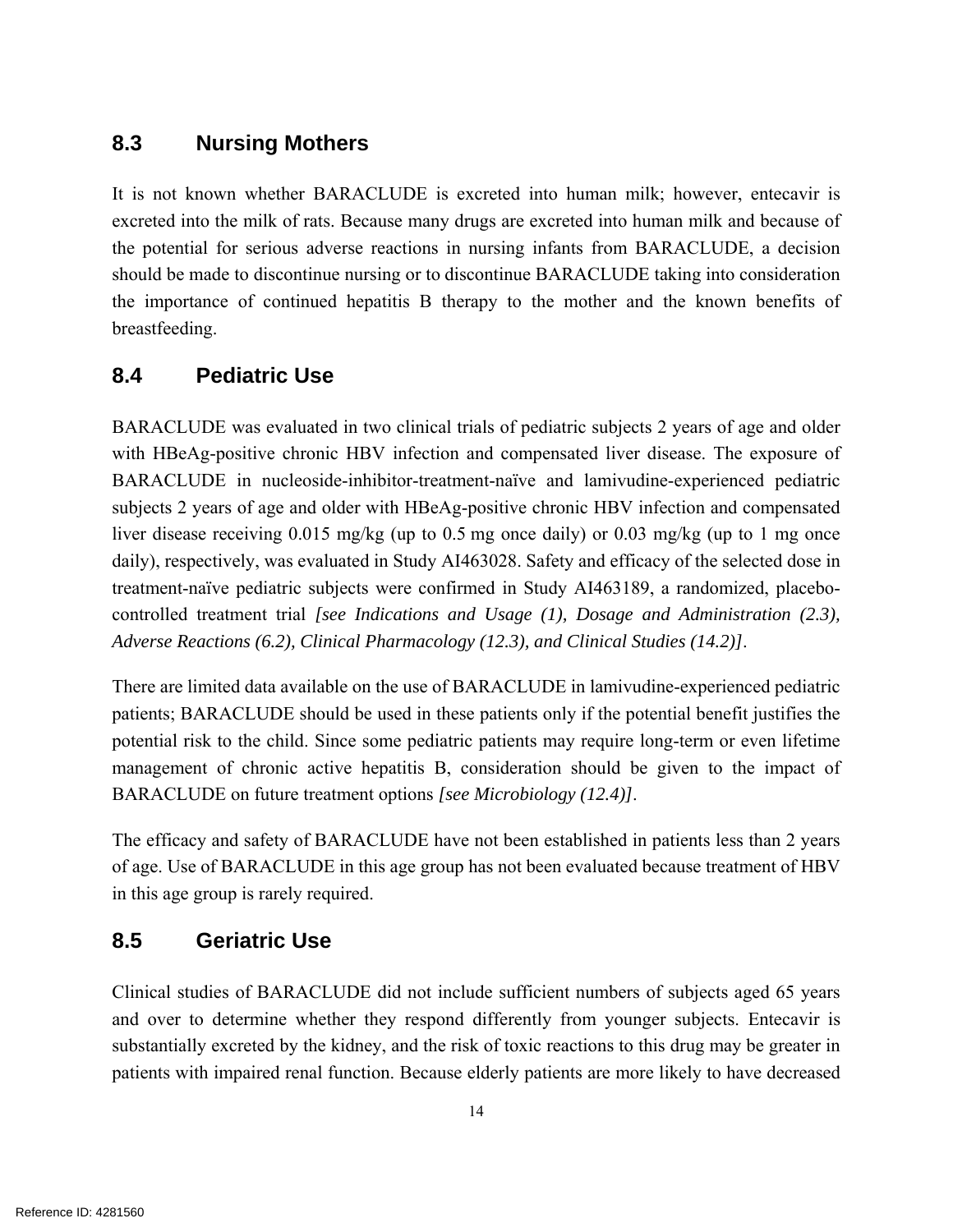renal function, care should be taken in dose selection, and it may be useful to monitor renal function *[see Dosage and Administration (2.4)]*.

## **8.6 Racial/Ethnic Groups**

There are no significant racial differences in entecavir pharmacokinetics. The safety and efficacy of BARACLUDE 0.5 mg once daily were assessed in a single-arm, open-label trial of HBeAgpositive or -negative, nucleoside-inhibitor-naïve, Black/African American (n=40) and Hispanic (n=6) subjects with chronic HBV infection. In this trial, 76% of subjects were male, the mean age was 42 years, 57% were HBeAg-positive, the mean baseline HBV DNA was 7.0 log<sub>10</sub> IU/mL, and the mean baseline ALT was 162 U/L. At Week 48 of treatment, 32 of 46 (70%) subjects had HBV DNA <50 IU/mL (approximately 300 copies/mL), 31 of 46 (67%) subjects had ALT normalization  $(\leq 1 \times \text{ULN})$ , and 12 of 26 (46%) HBeAg-positive subjects had HBe seroconversion. Safety data were similar to those observed in the larger controlled clinical trials.

Because of low enrollment, safety and efficacy have not been established in the US Hispanic population.

## **8.7 Renal Impairment**

Dosage adjustment of BARACLUDE is recommended for patients with creatinine clearance less than 50 mL/min, including patients on hemodialysis or CAPD *[see Dosage and Administration (2.4) and Clinical Pharmacology (12.3)]*.

## **8.8 Liver Transplant Recipients**

The safety and efficacy of BARACLUDE were assessed in a single-arm, open-label trial in 65 subjects who received a liver transplant for complications of chronic HBV infection. Eligible subjects who had HBV DNA less than 172 IU/mL (approximately 1000 copies/mL) at the time of transplant were treated with BARACLUDE 1 mg once daily in addition to usual posttransplantation management, including hepatitis B immune globulin. The trial population was 82% male, 39% Caucasian, and 37% Asian, with a mean age of 49 years; 89% of subjects had HBeAgnegative disease at the time of transplant.

Four of the 65 subjects received 4 weeks or less of BARACLUDE (2 deaths, 1 retransplantation, and 1 protocol violation) and were not considered evaluable. Of the 61 subjects who received more than 4 weeks of BARACLUDE, 60 received hepatitis B immune globulin post-transplant. Fifty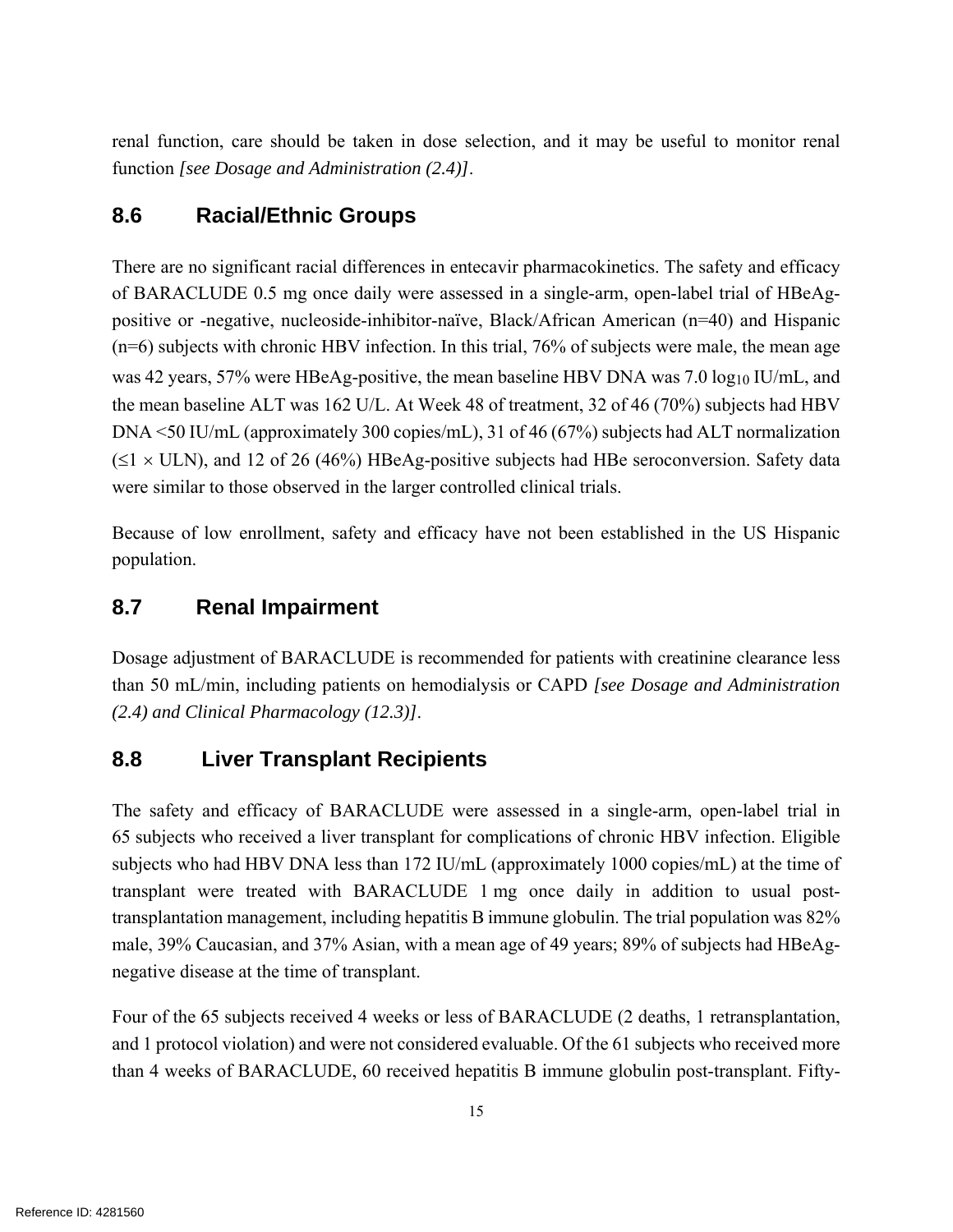three subjects (82% of all 65 subjects treated) completed the trial and had HBV DNA measurements at or after 72 weeks treatment post-transplant. All 53 subjects had HBV DNA <50 IU/mL (approximately 300 copies/mL). Eight evaluable subjects did not have HBV DNA data available at 72 weeks, including 3 subjects who died prior to study completion. No subjects had HBV DNA values  $\geq$ 50 IU/mL while receiving BARACLUDE (plus hepatitis B immune globulin). All 61 evaluable subjects lost HBsAg post-transplant; 2 of these subjects experienced recurrence of measurable HBsAg without recurrence of HBV viremia. This trial was not designed to determine whether addition of BARACLUDE to hepatitis B immune globulin decreased the proportion of subjects with measurable HBV DNA post-transplant compared to hepatitis B immune globulin alone.

If BARACLUDE treatment is determined to be necessary for a liver transplant recipient who has received or is receiving an immunosuppressant that may affect renal function, such as cyclosporine or tacrolimus, renal function must be carefully monitored both before and during treatment with BARACLUDE *[see Dosage and Administration (2.4) and Clinical Pharmacology (12.3)]*.

## **10 OVERDOSAGE**

There is limited experience of entecavir overdosage reported in patients. Healthy subjects who received single entecavir doses up to 40 mg or multiple doses up to 20 mg/day for up to 14 days had no increase in or unexpected adverse events. If overdose occurs, the patient must be monitored for evidence of toxicity, and standard supportive treatment applied as necessary.

Following a single 1 mg dose of entecavir, a 4-hour hemodialysis session removed approximately 13% of the entecavir dose.

## **11 DESCRIPTION**

BARACLUDE® is the tradename for entecavir, a guanosine nucleoside analogue with selective activity against HBV. The chemical name for entecavir is 2-amino-1,9-dihydro-9-[(*1S,3R,4S*)-4 hydroxy-3-(hydroxymethyl)-2-methylenecyclopentyl]-6*H*-purin-6-one, monohydrate. Its molecular formula is  $C_{12}H_{15}N_5O_3\bullet H_2O$ , which corresponds to a molecular weight of 295.3. Entecavir has the following structural formula: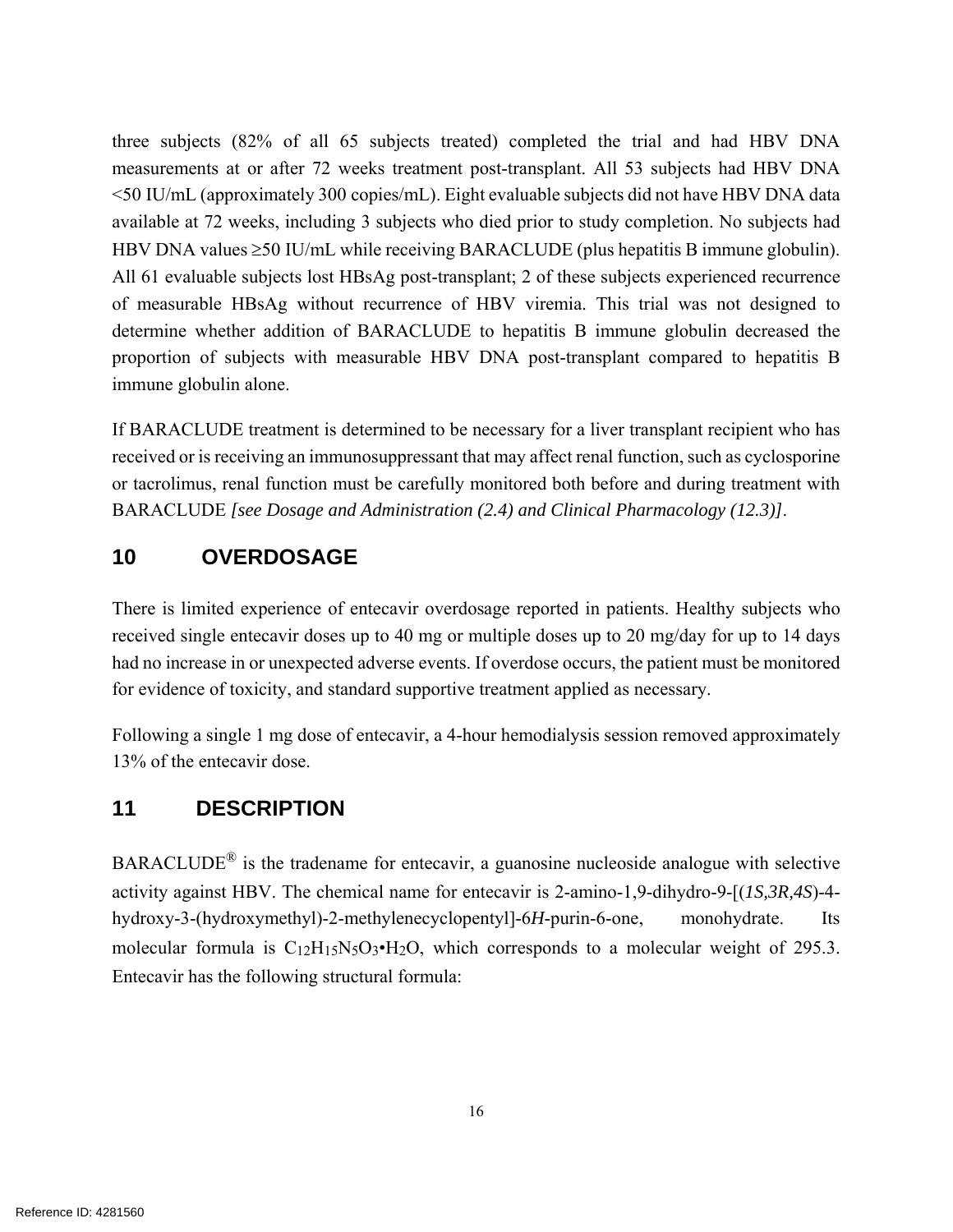

Entecavir is a white to off-white powder. It is slightly soluble in water (2.4 mg/mL), and the pH of the saturated solution in water is 7.9 at  $25^{\circ}$  C  $\pm$  0.5° C.

BARACLUDE film-coated tablets are available for oral administration in strengths of 0.5 mg and 1 mg of entecavir. BARACLUDE 0.5 mg and 1 mg film-coated tablets contain the following inactive ingredients: lactose monohydrate, microcrystalline cellulose, crospovidone, povidone, and magnesium stearate. The tablet coating contains titanium dioxide, hypromellose, polyethylene glycol 400, polysorbate 80 (0.5 mg tablet only), and iron oxide red (1 mg tablet only). BARACLUDE Oral Solution is available for oral administration as a ready-to-use solution containing 0.05 mg of entecavir per milliliter. BARACLUDE Oral Solution contains the following inactive ingredients: maltitol, sodium citrate, citric acid, methylparaben, propylparaben, and orange flavor.

### **12 CLINICAL PHARMACOLOGY**

### **12.1 Mechanism of Action**

Entecavir is an antiviral drug against the hepatitis B virus *[see Microbiology (12.4)].*

## **12.3 Pharmacokinetics**

The single- and multiple-dose pharmacokinetics of entecavir were evaluated in healthy subjects and subjects with chronic hepatitis B virus infection.

#### **Absorption**

Following oral administration in healthy subjects, entecavir peak plasma concentrations occurred between 0.5 and 1.5 hours. Following multiple daily doses ranging from 0.1 to 1 mg, Cmax and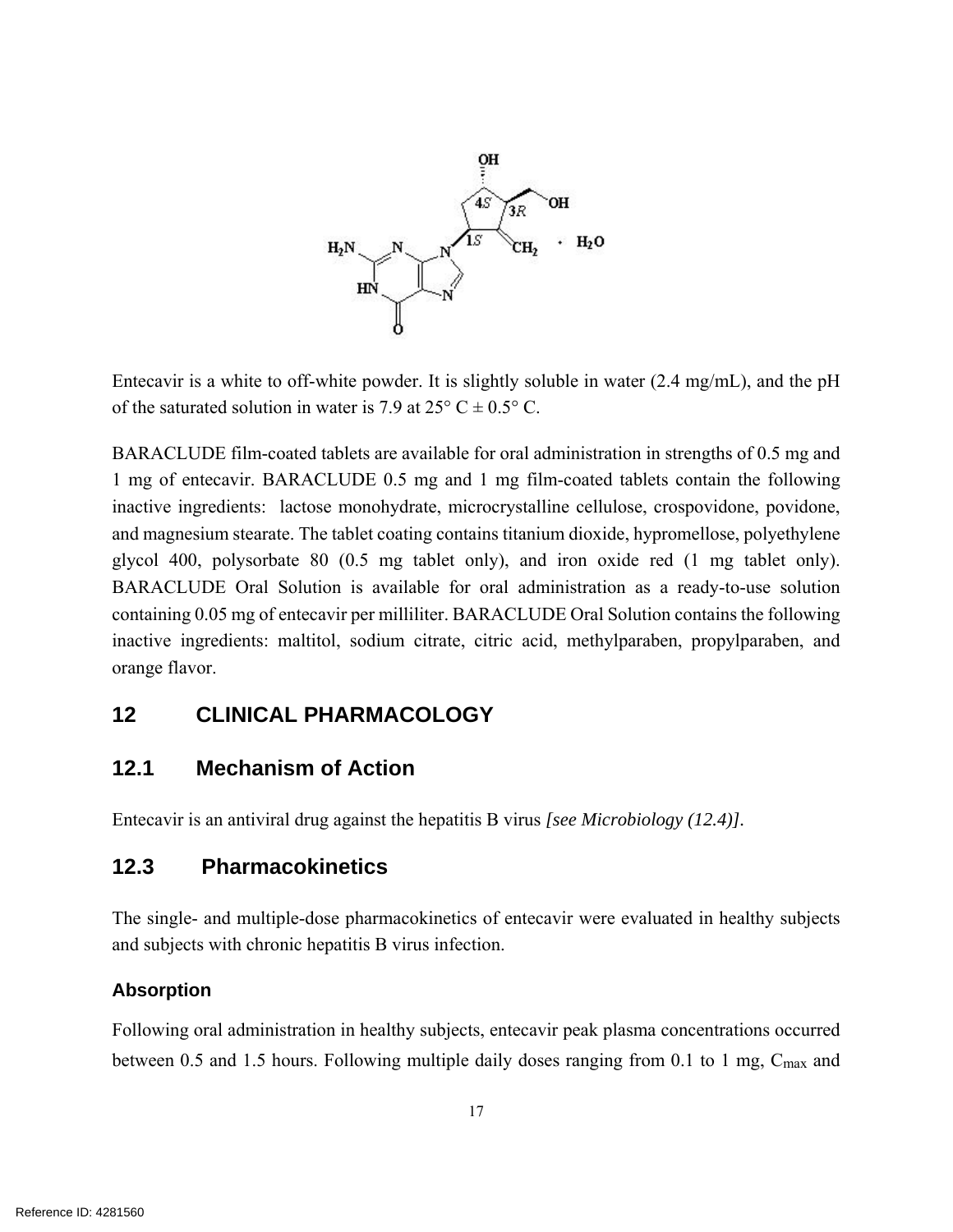area under the concentration-time curve (AUC) at steady state increased in proportion to dose. Steady state was achieved after 6 to 10 days of once-daily administration with approximately 2-fold accumulation. For a 0.5 mg oral dose, Cmax at steady state was 4.2 ng/mL and trough plasma concentration ( $C_{\text{trough}}$ ) was 0.3 ng/mL. For a 1 mg oral dose,  $C_{\text{max}}$  was 8.2 ng/mL and  $C_{\text{trough}}$  was 0.5 ng/mL.

In healthy subjects, the bioavailability of the tablet was 100% relative to the oral solution. The oral solution and tablet may be used interchangeably.

*Effects of food on oral absorption:* Oral administration of 0.5 mg of entecavir with a standard high-fat meal (945 kcal, 54.6 g fat) or a light meal (379 kcal, 8.2 g fat) resulted in a delay in absorption (1.0–1.5 hours fed vs. 0.75 hours fasted), a decrease in  $C_{\text{max}}$  of 44%–46%, and a decrease in AUC of 18%–20% *[see Dosage and Administration (2)]*.

## **Distribution**

Based on the pharmacokinetic profile of entecavir after oral dosing, the estimated apparent volume of distribution is in excess of total body water, suggesting that entecavir is extensively distributed into tissues.

Binding of entecavir to human serum proteins *in vitro* was approximately 13%.

### **Metabolism and Elimination**

Following administration of 14C-entecavir in humans and rats, no oxidative or acetylated metabolites were observed. Minor amounts of phase II metabolites (glucuronide and sulfate conjugates) were observed. Entecavir is not a substrate, inhibitor, or inducer of the cytochrome P450 (CYP450) enzyme system. *See Drug Interactions, below.*

After reaching peak concentration, entecavir plasma concentrations decreased in a bi-exponential manner with a terminal elimination half-life of approximately 128–149 hours. The observed drug accumulation index is approximately 2-fold with once-daily dosing, suggesting an effective accumulation half-life of approximately 24 hours.

Entecavir is predominantly eliminated by the kidney with urinary recovery of unchanged drug at steady state ranging from 62% to 73% of the administered dose. Renal clearance is independent of dose and ranges from 360 to 471 mL/min suggesting that entecavir undergoes both glomerular filtration and net tubular secretion *[see Drug Interactions (7)]*.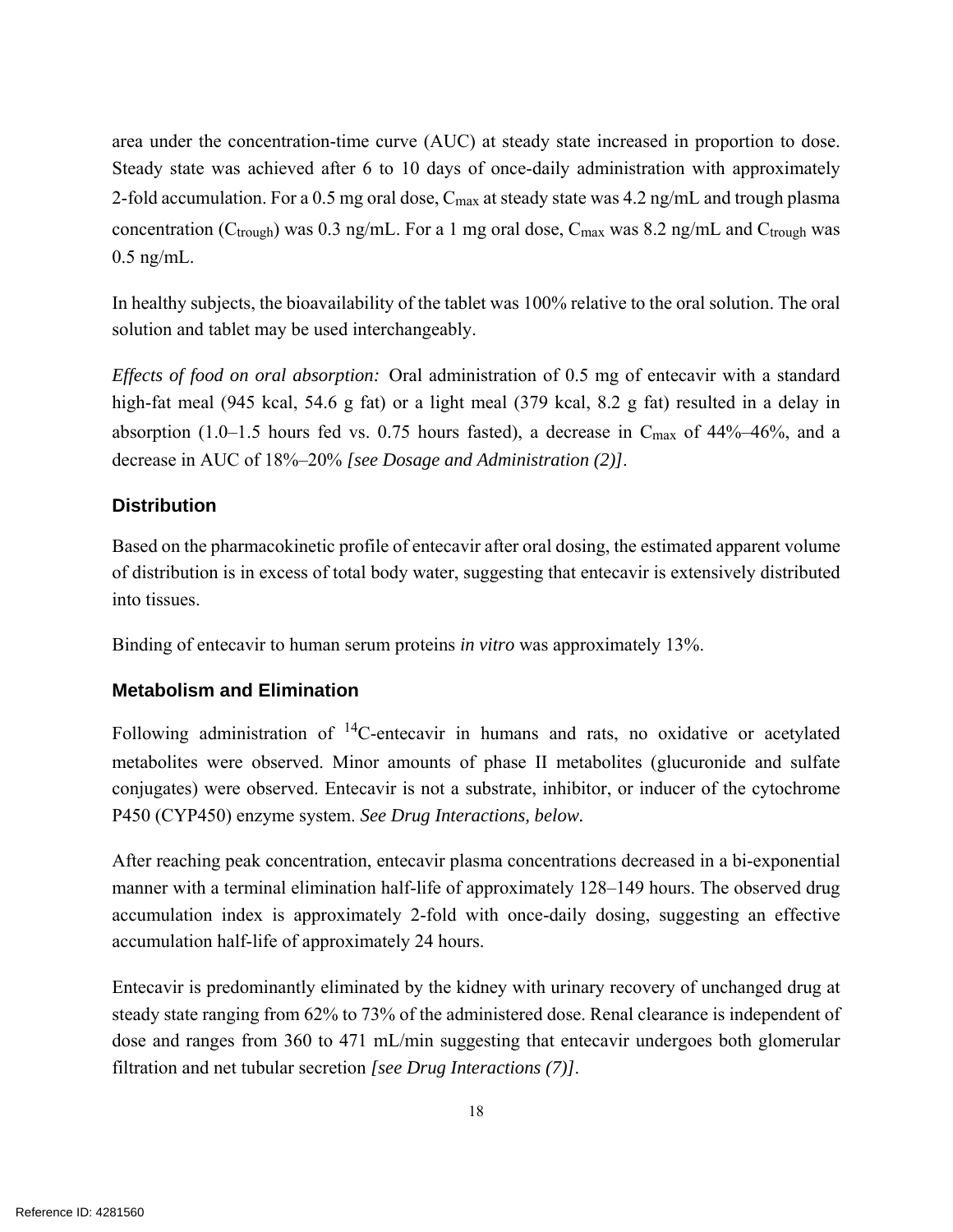#### **Special Populations**

*Gender:* There are no significant gender differences in entecavir pharmacokinetics.

*Race:* There are no significant racial differences in entecavir pharmacokinetics.

*Elderly:* The effect of age on the pharmacokinetics of entecavir was evaluated following administration of a single 1 mg oral dose in healthy young and elderly volunteers. Entecavir AUC was 29.3% greater in elderly subjects compared to young subjects. The disparity in exposure between elderly and young subjects was most likely attributable to differences in renal function. Dosage adjustment of BARACLUDE should be based on the renal function of the patient, rather than age *[see Dosage and Administration (2.4)]*.

*Pediatrics:* The steady-state pharmacokinetics of entecavir were evaluated in nucleosideinhibitor-naïve and lamivudine-experienced HBeAg-positive pediatric subjects 2 to less than 18 years of age with compensated liver disease. Results are shown in Table 6. Entecavir exposure among nucleoside-inhibitor-naïve subjects was similar to the exposure achieved in adults receiving once-daily doses of 0.5 mg. Entecavir exposure among lamivudine-experienced subjects was similar to the exposure achieved in adults receiving once-daily doses of 1 mg.

| Table 6:                 | <b>Pharmacokinetic Parameters in Pediatric Subjects</b> |                                               |  |  |
|--------------------------|---------------------------------------------------------|-----------------------------------------------|--|--|
|                          | Nucleoside-Inhibitor-Naïve <sup>a</sup><br>$n=24$       | Lamivudine-Experienced <sup>b</sup><br>$n=19$ |  |  |
| $C_{\text{max}}$ (ng/mL) | 6.31                                                    | 14.48                                         |  |  |
| $(CV\%)$                 | (30)                                                    | (31)                                          |  |  |
| $AUC(0-24)$ (ng•h/mL)    | 18.33                                                   | 38.58                                         |  |  |
| $(CV\%)$                 | (27)                                                    | (26)                                          |  |  |
| $C_{\text{min}}$ (ng/mL) | 0.28                                                    | 0.47                                          |  |  |
| $(CV\%)$                 | (22)                                                    | (23)                                          |  |  |

<sup>a</sup> Subjects received once-daily doses of 0.015 mg/kg up to a maximum of 0.5 mg.

<sup>b</sup> Subjects received once-daily doses of 0.030 mg/kg up to a maximum of 1 mg.

*Renal impairment:* The pharmacokinetics of entecavir following a single 1 mg dose were studied in subjects (without chronic hepatitis B virus infection) with selected degrees of renal impairment, including subjects whose renal impairment was managed by hemodialysis or continuous ambulatory peritoneal dialysis (CAPD). Results are shown in Table 7 *[see Dosage and Administration (2.4)]*.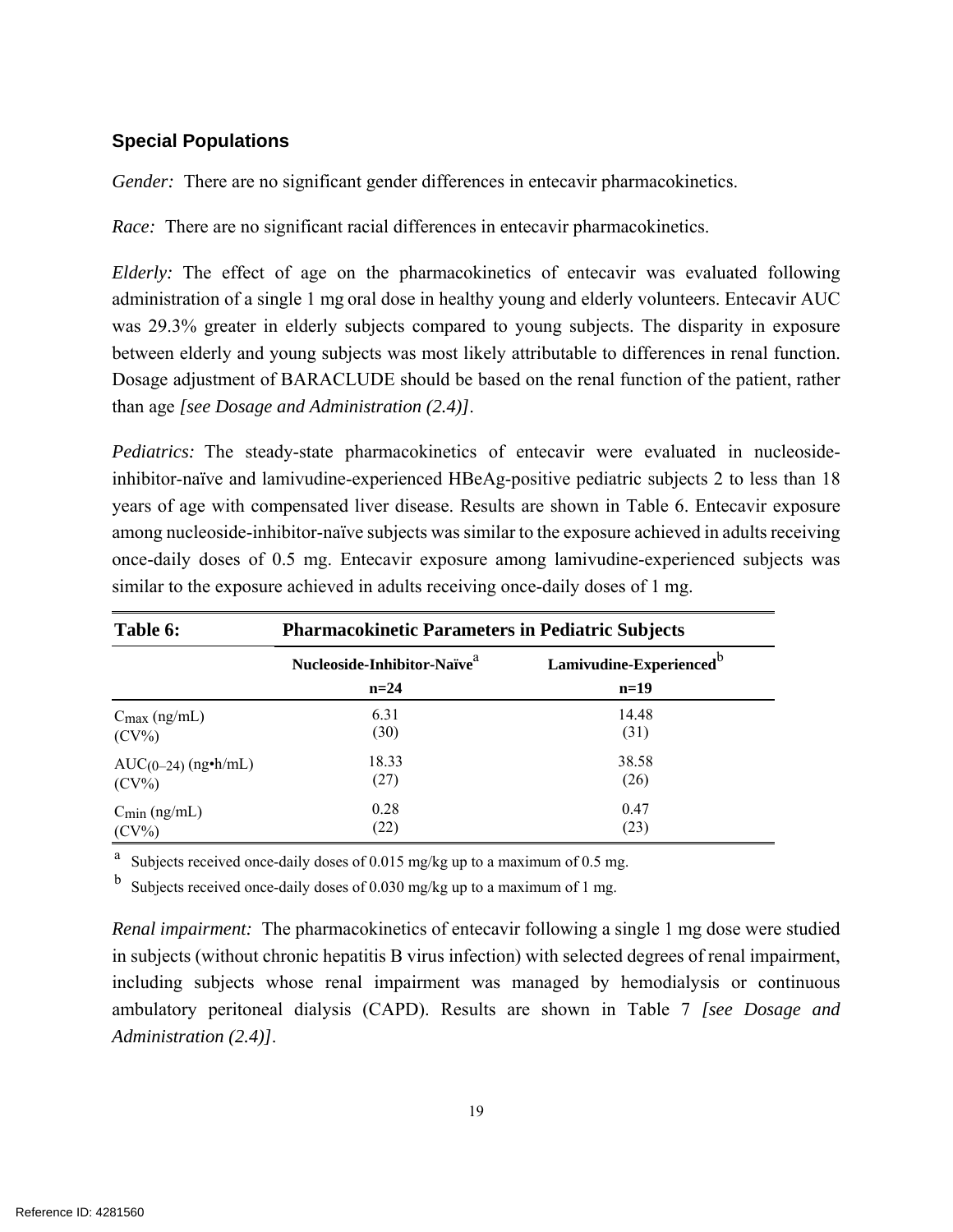#### **Table 7: Pharmacokinetic Parameters in Subjects with Selected Degrees of Renal Function**

|                                      | <b>Renal Function Group</b> |                         |                                               |                       |                                                                         |                                              |
|--------------------------------------|-----------------------------|-------------------------|-----------------------------------------------|-----------------------|-------------------------------------------------------------------------|----------------------------------------------|
|                                      |                             |                         | <b>Baseline Creatinine Clearance (mL/min)</b> |                       |                                                                         |                                              |
|                                      | Unimpaired<br>> 80          | Mild<br>$>50$ $\leq 80$ | <b>Moderate</b><br>$30 - 50$                  | <b>Severe</b><br>$30$ | <b>Severe</b><br><b>Managed with</b><br><b>Hemodialysis<sup>a</sup></b> | <b>Severe</b><br><b>Managed</b><br>with CAPD |
|                                      | $n=6$                       | $n=6$                   | $n=6$                                         | $n=6$                 | $n=6$                                                                   | $n=4$                                        |
| $C_{\text{max}}$ (ng/mL)<br>$(CV\%)$ | 8.1<br>(30.7)               | 10.4<br>(37.2)          | 10.5<br>(22.7)                                | 15.3<br>(33.8)        | 15.4<br>(56.4)                                                          | 16.6<br>(29.7)                               |
| $AUC(0-T)$ (ng•h/mL)<br>(CV)         | 27.9<br>(25.6)              | 51.5<br>(22.8)          | 69.5<br>(22.7)                                | 145.7<br>(31.5)       | 233.9<br>(28.4)                                                         | 221.8<br>(11.6)                              |
| $CLR$ (mL/min)<br>(SD)               | 383.2<br>(101.8)            | 197.9<br>(78.1)         | 135.6<br>(31.6)                               | 40.3<br>(10.1)        | NA                                                                      | NA                                           |
| CLT/F (mL/min)<br>(SD)               | 588.1<br>(153.7)            | 309.2<br>(62.6)         | 226.3<br>(60.1)                               | 100.6<br>(29.1)       | 50.6<br>(16.5)                                                          | 35.7<br>(19.6)                               |

<sup>a</sup> Dosed immediately following hemodialysis.

 $CLR$  = renal clearance;  $CLT/F$  = apparent oral clearance.

Following a single 1 mg dose of entecavir administered 2 hours before the hemodialysis session, hemodialysis removed approximately 13% of the entecavir dose over 4 hours. CAPD removed approximately 0.3% of the dose over 7 days *[see Dosage and Administration (2.4)]*.

*Hepatic impairment:* The pharmacokinetics of entecavir following a single 1 mg dose were studied in adult subjects (without chronic hepatitis B virus infection) with moderate or severe hepatic impairment (Child-Turcotte-Pugh Class B or C). The pharmacokinetics of entecavir were similar between hepatically impaired and healthy control subjects; therefore, no dosage adjustment of BARACLUDE is recommended for patients with hepatic impairment. The pharmacokinetics of entecavir have not been studied in pediatric subjects with hepatic impairment.

*Post-liver transplant:* Limited data are available on the safety and efficacy of BARACLUDE in liver transplant recipients. In a small pilot study of entecavir use in HBV-infected liver transplant recipients on a stable dose of cyclosporine A  $(n=5)$  or tacrolimus  $(n=4)$ , entecavir exposure was approximately 2-fold the exposure in healthy subjects with normal renal function. Altered renal function contributed to the increase in entecavir exposure in these subjects. The potential for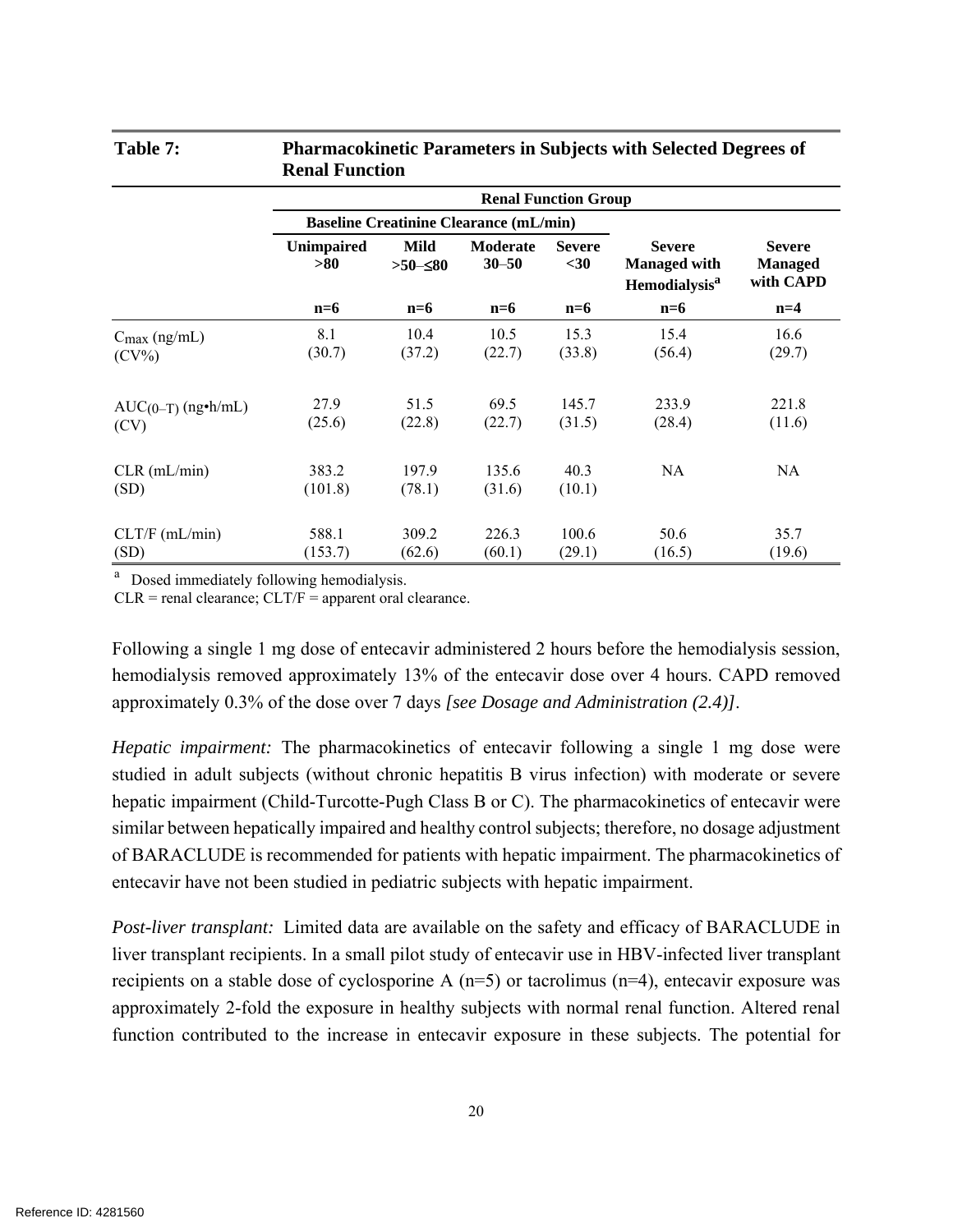pharmacokinetic interactions between entecavir and cyclosporine A or tacrolimus was not formally evaluated *[see Use in Specific Populations (8.8)]*.

### **Drug Interactions**

The metabolism of entecavir was evaluated in *in vitro* and *in vivo* studies. Entecavir is not a substrate, inhibitor, or inducer of the cytochrome P450 (CYP450) enzyme system. At concentrations up to approximately 10,000-fold higher than those obtained in humans, entecavir inhibited none of the major human CYP450 enzymes 1A2, 2C9, 2C19, 2D6, 3A4, 2B6, and 2E1. At concentrations up to approximately 340-fold higher than those observed in humans, entecavir did not induce the human CYP450 enzymes 1A2, 2C9, 2C19, 3A4, 3A5, and 2B6. The pharmacokinetics of entecavir are unlikely to be affected by coadministration with agents that are either metabolized by, inhibit, or induce the CYP450 system. Likewise, the pharmacokinetics of known CYP substrates are unlikely to be affected by coadministration of entecavir.

The steady-state pharmacokinetics of entecavir and coadministered drug were not altered in interaction studies of entecavir with lamivudine, adefovir dipivoxil, and tenofovir disoproxil fumarate *[see Drug Interactions (7)]*.

## **12.4 Microbiology**

### **Mechanism of Action**

Entecavir, a guanosine nucleoside analogue with activity against HBV reverse transcriptase (rt), is efficiently phosphorylated to the active triphosphate form, which has an intracellular half-life of 15 hours. By competing with the natural substrate deoxyguanosine triphosphate, entecavir triphosphate functionally inhibits all three activities of the HBV reverse transcriptase: (1) base priming, (2) reverse transcription of the negative strand from the pregenomic messenger RNA, and (3) synthesis of the positive strand of HBV DNA. Entecavir triphosphate is a weak inhibitor of cellular DNA polymerases  $\alpha$ ,  $\beta$ , and  $\delta$  and mitochondrial DNA polymerase  $\gamma$  with K<sub>i</sub> values ranging from 18 to  $>160$  µM.

## **Antiviral Activity**

Entecavir inhibited HBV DNA synthesis (50% reduction,  $EC_{50}$ ) at a concentration of 0.004  $\mu$ M in human HepG2 cells transfected with wild-type HBV. The median EC<sub>50</sub> value for entecavir against lamivudine-resistant HBV (rtL180M, rtM204V) was 0.026 µM (range 0.010–0.059 µM).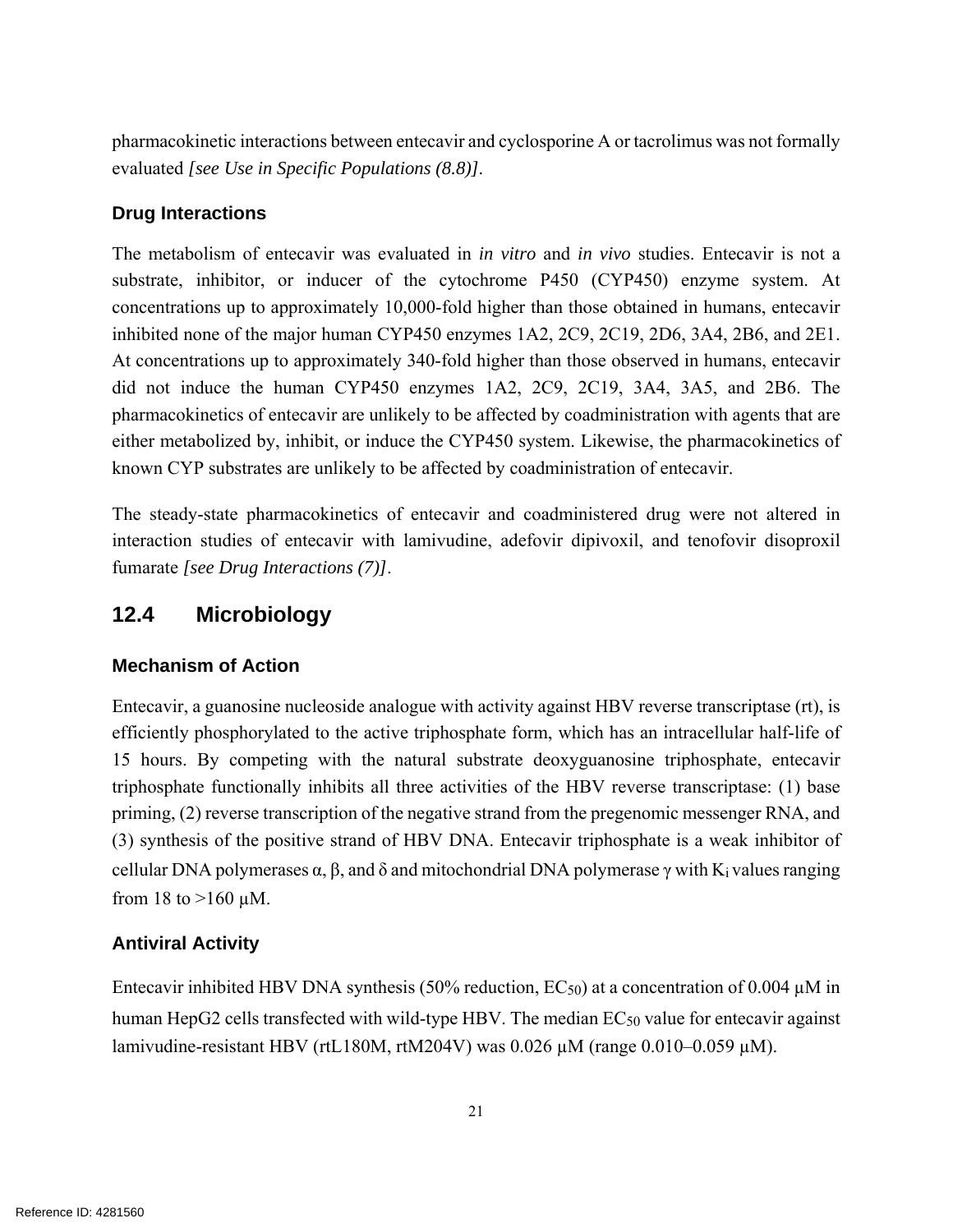The coadministration of HIV nucleoside/nucleotide reverse transcriptase inhibitors (NRTIs) with BARACLUDE is unlikely to reduce the antiviral efficacy of BARACLUDE against HBV or of any of these agents against HIV. In HBV combination assays in cell culture, abacavir, didanosine, lamivudine, stavudine, tenofovir, or zidovudine were not antagonistic to the anti-HBV activity of entecavir over a wide range of concentrations. In HIV antiviral assays, entecavir was not antagonistic to the cell culture anti-HIV activity of these six NRTIs or emtricitabine at concentrations greater than 100 times the Cmax of entecavir using the 1 mg dose.

#### *Antiviral Activity Against HIV*

A comprehensive analysis of the inhibitory activity of entecavir against a panel of laboratory and clinical HIV type 1 (HIV-1) isolates using a variety of cells and assay conditions yielded  $EC_{50}$ values ranging from  $0.026$  to  $>10 \mu$ M; the lower EC<sub>50</sub> values were observed when decreased levels of virus were used in the assay. In cell culture, entecavir selected for an M184I substitution in HIV reverse transcriptase at micromolar concentrations, confirming inhibitory pressure at high entecavir concentrations. HIV variants containing the M184V substitution showed loss of susceptibility to entecavir.

#### **Resistance**

#### *In Cell Culture*

In cell-based assays, 8- to 30-fold reductions in entecavir phenotypic susceptibility were observed for lamivudine-resistant strains. Further reductions (>70-fold) in entecavir phenotypic susceptibility required the presence of amino acid substitutions rtM204I/V with or without rtL180M along with additional substitutions at residues rtT184, rtS202, or rtM250, or a combination of these substitutions with or without an rtI169 substitution in the HBV reverse transcriptase. Lamivudine-resistant strains harboring rtL180M plus rtM204V in combination with the amino acid substitution rtA181C conferred 16- to 122-fold reductions in entecavir phenotypic susceptibility.

#### *Clinical Studies*

*Nucleoside-inhibitor-naïve subjects*: Genotypic evaluations were performed on evaluable samples (>300 copies/mL serum HBV DNA) from 562 subjects who were treated with BARACLUDE for up to 96 weeks in nucleoside-inhibitor-naïve studies (AI463022, AI463027, and rollover study AI463901). By Week 96, evidence of emerging amino acid substitution rtS202G with rtM204V and rtL180M substitutions was detected in the HBV of 2 subjects (2/562=<1%), and 1 of them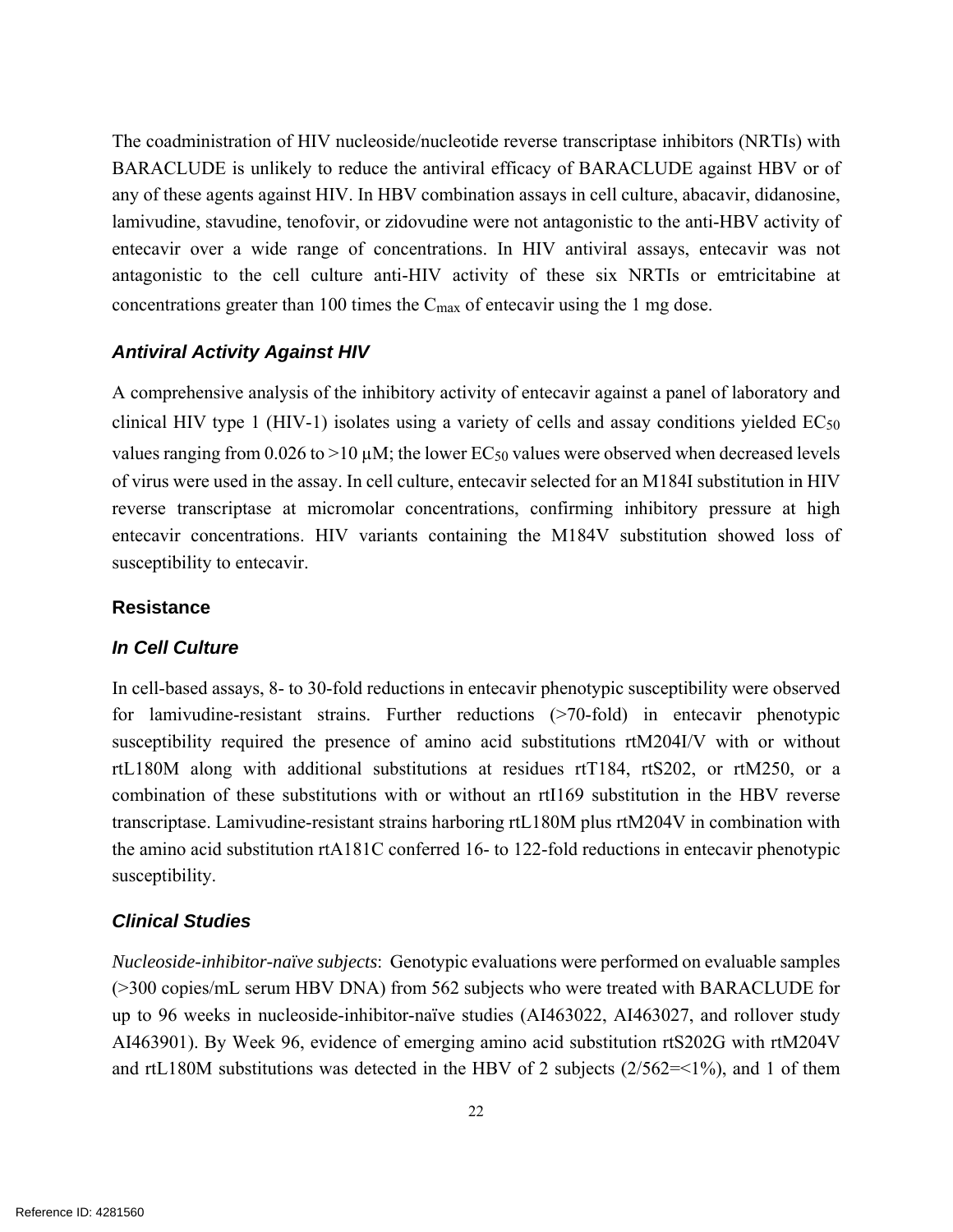experienced virologic rebound  $(21 \log_{10} \text{ increase above hadir})$ . In addition, emerging amino acid substitutions at rtM204I/V and rtL180M, rtL80I, or rtV173L, which conferred decreased phenotypic susceptibility to entecavir in the absence of rtT184, rtS202, or rtM250 changes, were detected in the HBV of 3 subjects (3/562=<1%) who experienced virologic rebound. For subjects who continued treatment beyond 48 weeks, 75% (202/269) had HBV DNA <300 copies/mL at end of dosing (up to 96 weeks).

HBeAg-positive ( $n=243$ ) and -negative ( $n=39$ ) treatment-naïve subjects who failed to achieve the study-defined complete response by 96 weeks were offered continued entecavir treatment in a rollover study. Complete response for HBeAg-positive was <0.7 MEq/mL (approximately  $7 \times 10^5$ ) copies/mL) serum HBV DNA and HBeAg loss and, for HBeAg-negative was <0.7 MEq/mL HBV DNA and ALT normalization. Subjects received 1 mg entecavir once daily for up to an additional 144 weeks. Of these 282 subjects, 141 HBeAg-positive and 8 HBeAg-negative subjects entered the long-term follow-up rollover study and were evaluated for entecavir resistance. Of the 149 subjects entering the rollover study, 88% (131/149), 92% (137/149), and 92% (137/149) attained serum HBV DNA <300 copies/mL by Weeks 144, 192, and 240 (including end of dosing), respectively. No novel entecavir resistance-associated substitutions were identified in a comparison of the genotypes of evaluable isolates with their respective baseline isolates. The cumulative probability of developing rtT184, rtS202, or rtM250 entecavir resistance-associated substitutions (in the presence of rtM204V and rtL180M substitutions) at Weeks 48, 96, 144, 192, and 240 was 0.2%, 0.5%, 1.2%, 1.2%, and 1.2%, respectively.

*Lamivudine-refractory subjects:* Genotypic evaluations were performed on evaluable samples from 190 subjects treated with BARACLUDE for up to 96 weeks in studies of lamivudinerefractory HBV (AI463026, AI463014, AI463015, and rollover study AI463901). By Week 96, resistance-associated amino acid substitutions at rtS202, rtT184, or rtM250, with or without rtI169 changes, in the presence of amino acid substitutions rtM204I/V with or without rtL180M, rtL80V, or rtV173L/M emerged in the HBV from 22 subjects (22/190=12%), 16 of whom experienced virologic rebound  $(\geq 1 \log_{10} 1)$  increase above nadir) and 4 of whom were never suppressed <300 copies/mL. The HBV from 4 of these subjects had entecavir resistance substitutions at baseline and acquired further changes on entecavir treatment. In addition to the 22 subjects, 3 subjects experienced virologic rebound with the emergence of rtM204I/V and rtL180M, rtL80V, or rtV173L/M. For isolates from subjects who experienced virologic rebound with the emergence of resistance substitutions ( $n=19$ ), the median fold-change in entecavir  $EC_{50}$  values from reference was 19-fold at baseline and 106-fold at the time of virologic rebound. For subjects who continued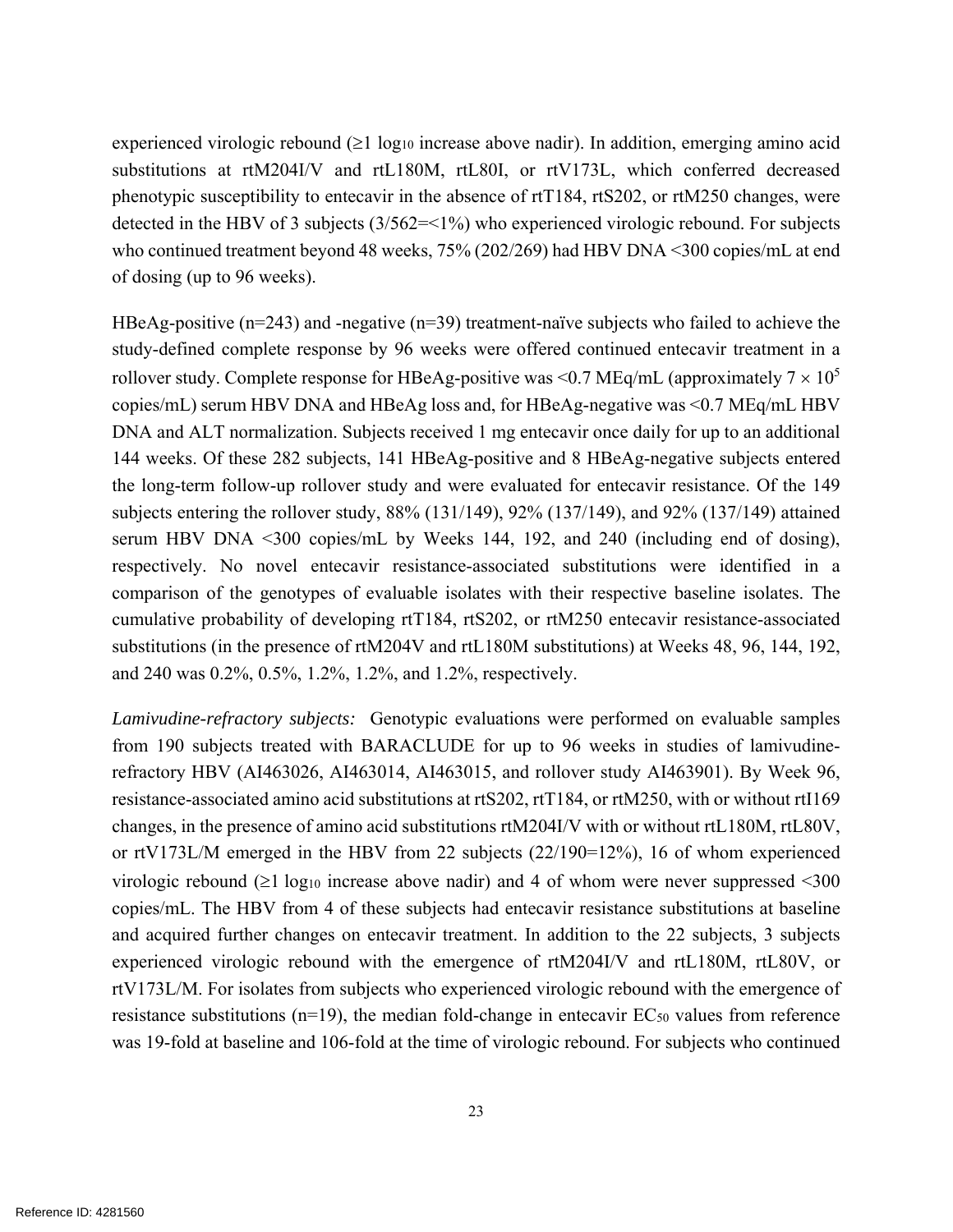treatment beyond 48 weeks, 40% (31/77) had HBV DNA <300 copies/mL at end of dosing (up to 96 weeks).

Lamivudine-refractory subjects (n=157) who failed to achieve the study-defined complete response by Week 96 were offered continued entecavir treatment. Subjects received 1 mg entecavir once daily for up to an additional 144 weeks. Of these subjects, 80 subjects entered the long-term follow-up study and were evaluated for entecavir resistance. By Weeks 144, 192, and 240 (including end of dosing), 34% (27/80), 35% (28/80), and 36% (29/80), respectively, attained HBV DNA <300 copies/mL. The cumulative probability of developing rtT184, rtS202, or rtM250 entecavir resistance-associated substitutions (in the presence of rtM204I/V with or without rtL180M substitutions) at Weeks 48, 96, 144, 192, and 240 was 6.2%, 15%, 36.3%, 46.6%, and 51.5%, respectively. The HBV of 6 subjects developed rtA181C/G/S/T amino acid substitutions while receiving entecavir, and of these, 4 developed entecavir resistance-associated substitutions at rtT184, rtS202, or rtM250 and 1 had an rtT184S substitution at baseline. Of 7 subjects whose HBV had an rtA181 substitution at baseline, 2 also had substitutions at rtT184, rtS202, or rtM250 at baseline and another 2 developed them while on treatment with entecavir.

In a post-approval integrated analysis of entecavir resistance data from 17 Phase 2 and 3 clinical trials, an emergent entecavir resistance-associated substitution rtA181C was detected in 5 out of 1461 (0.3%) subjects during treatment with entecavir. This substitution was detected only in the presence of lamivudine resistance-associated substitutions rtL180M plus rtM204V.

### *Cross-resistance*

Cross-resistance has been observed among HBV nucleoside analogue inhibitors. In cell-based assays, entecavir had 8- to 30-fold less inhibition of HBV DNA synthesis for HBV containing lamivudine and telbivudine resistance substitutions rtM204I/V with or without rtL180M than for wild-type HBV. Substitutions rtM204I/V with or without rtL180M, rtL80I/V, or rtV173L, which are associated with lamivudine and telbivudine resistance, also confer decreased phenotypic susceptibility to entecavir. The efficacy of entecavir against HBV harboring adefovir resistanceassociated substitutions has not been established in clinical trials. HBV isolates from lamivudinerefractory subjects failing entecavir therapy were susceptible in cell culture to adefovir but remained resistant to lamivudine. Recombinant HBV genomes encoding adefovir resistanceassociated substitutions at either rtN236T or rtA181V had 0.3- and 1.1-fold shifts in susceptibility to entecavir in cell culture, respectively.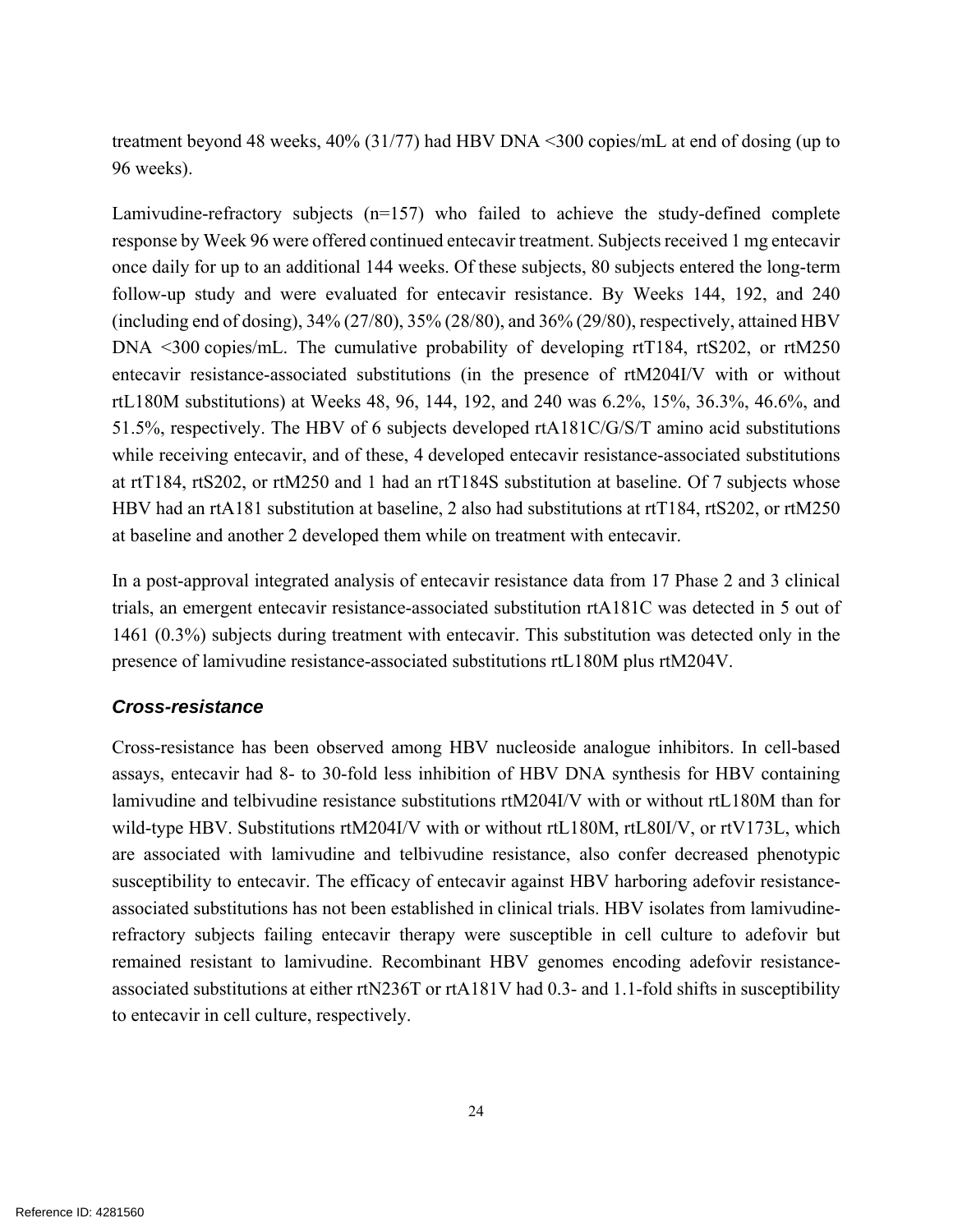## **13 NONCLINICAL TOXICOLOGY**

## **13.1 Carcinogenesis, Mutagenesis, Impairment of Fertility**

#### **Carcinogenesis**

Long-term oral carcinogenicity studies of entecavir in mice and rats were carried out at exposures up to approximately 42 times (mice) and 35 times (rats) those observed in humans at the highest recommended dose of 1 mg/day. In mouse and rat studies, entecavir was positive for carcinogenic findings.

In mice, lung adenomas were increased in males and females at exposures 3 and 40 times those in humans. Lung carcinomas in both male and female mice were increased at exposures 40 times those in humans. Combined lung adenomas and carcinomas were increased in male mice at exposures 3 times and in female mice at exposures 40 times those in humans. Tumor development was preceded by pneumocyte proliferation in the lung, which was not observed in rats, dogs, or monkeys administered entecavir, supporting the conclusion that lung tumors in mice may be a species-specific event. Hepatocellular carcinomas were increased in males and combined liver adenomas and carcinomas were also increased at exposures 42 times those in humans. Vascular tumors in female mice (hemangiomas of ovaries and uterus and hemangiosarcomas of spleen) were increased at exposures 40 times those in humans. In rats, hepatocellular adenomas were increased in females at exposures 24 times those in humans; combined adenomas and carcinomas were also increased in females at exposures 24 times those in humans. Brain gliomas were induced in both males and females at exposures 35 and 24 times those in humans. Skin fibromas were induced in females at exposures 4 times those in humans.

It is not known how predictive the results of rodent carcinogenicity studies may be for humans.

#### **Mutagenesis**

Entecavir was clastogenic to human lymphocyte cultures. Entecavir was not mutagenic in the Ames bacterial reverse mutation assay using *S. typhimurium* and *E. coli* strains in the presence or absence of metabolic activation, a mammalian-cell gene mutation assay, and a transformation assay with Syrian hamster embryo cells. Entecavir was also negative in an oral micronucleus study and an oral DNA repair study in rats.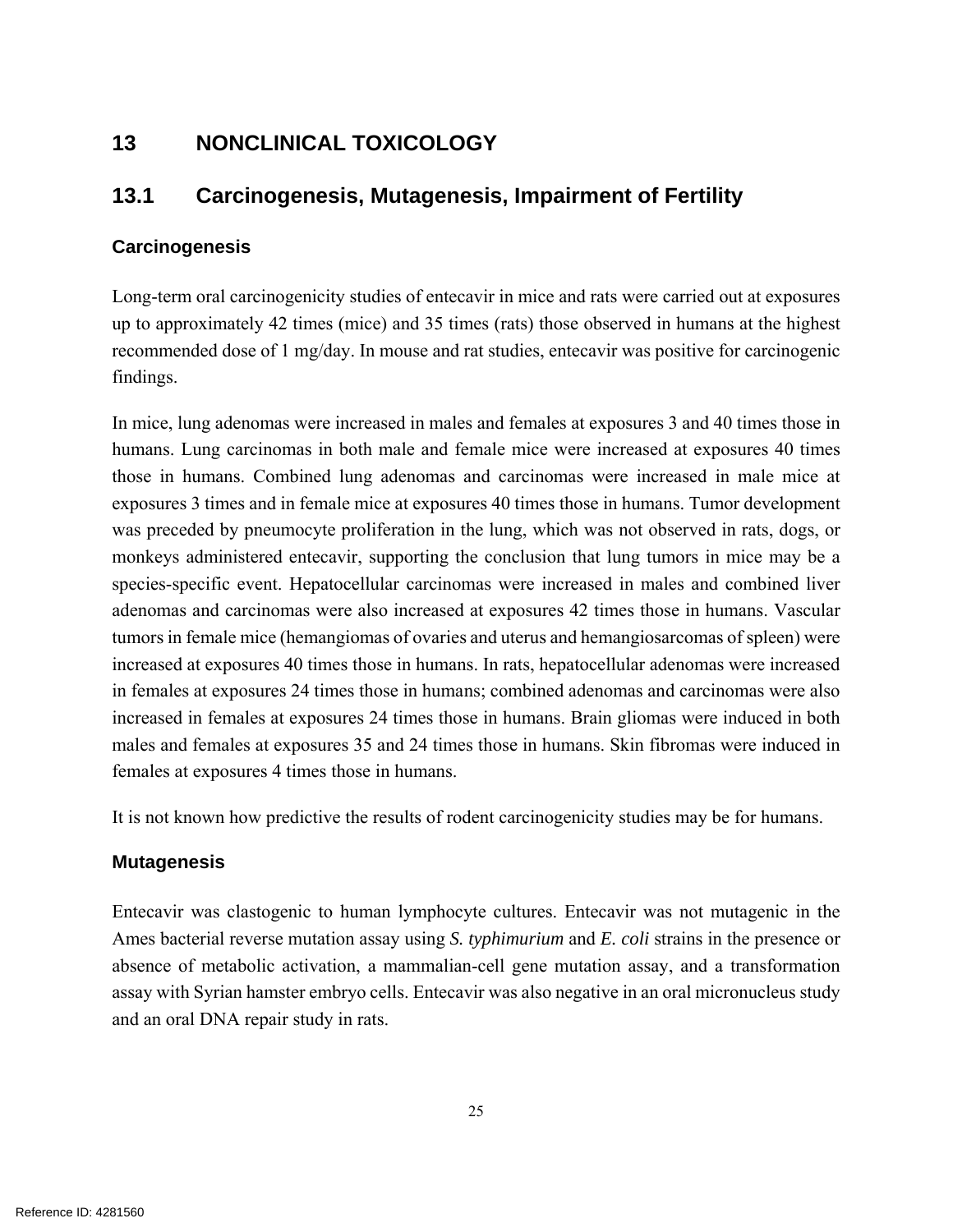#### **Impairment of Fertility**

In reproductive toxicology studies, in which animals were administered entecavir at up to 30 mg/kg for up to 4 weeks, no evidence of impaired fertility was seen in male or female rats at systemic exposures greater than 90 times those achieved in humans at the highest recommended dose of 1 mg/day. In rodent and dog toxicology studies, seminiferous tubular degeneration was observed at exposures 35 times or greater than those achieved in humans. No testicular changes were evident in monkeys.

## **14 CLINICAL STUDIES**

## **14.1 Outcomes in Adults**

#### **At 48 Weeks**

The safety and efficacy of BARACLUDE in adults were evaluated in three Phase 3 activecontrolled trials. These studies included 1633 subjects 16 years of age or older with chronic hepatitis B virus infection (serum HBsAg-positive for at least 6 months) accompanied by evidence of viral replication (detectable serum HBV DNA, as measured by the bDNA hybridization or PCR assay). Subjects had persistently elevated ALT levels at least 1.3 times ULN and chronic inflammation on liver biopsy compatible with a diagnosis of chronic viral hepatitis. The safety and efficacy of BARACLUDE were also evaluated in a study of 191 HBV-infected subjects with decompensated liver disease and in a study of 68 subjects co-infected with HBV and HIV.

#### *Nucleoside-inhibitor-naïve Subjects with Compensated Liver Disease*

*HBeAg-positive:* Study AI463022 was a multinational, randomized, double-blind study of BARACLUDE 0.5 mg once daily versus lamivudine 100 mg once daily for a minimum of 52 weeks in 709 (of 715 randomized) nucleoside-inhibitor-naïve subjects with chronic hepatitis B virus infection, compensated liver disease, and detectable HBeAg. The mean age of subjects was 35 years, 75% were male, 57% were Asian, 40% were Caucasian, and 13% had previously received interferon-α. At baseline, subjects had a mean Knodell Necroinflammatory Score of 7.8, mean serum HBV DNA as measured by Roche COBAS Amplicor® PCR assay was 9.66 log10 copies/mL, and mean serum ALT level was 143 U/L. Paired, adequate liver biopsy samples were available for 89% of subjects.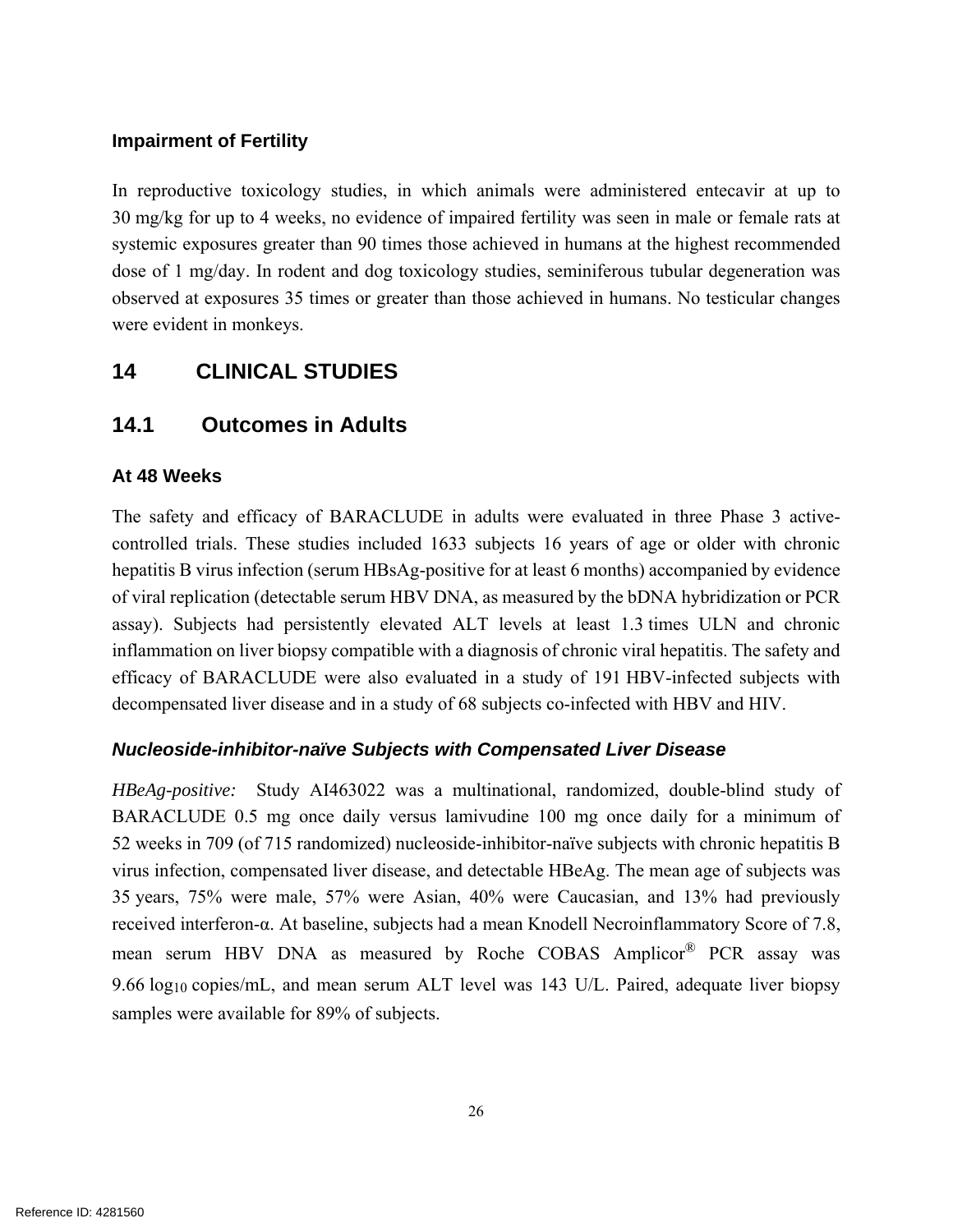*HBeAg-negative (anti-HBe-positive/HBV DNA-positive):* Study AI463027 was a multinational, randomized, double-blind study of BARACLUDE 0.5 mg once daily versus lamivudine 100 mg once daily for a minimum of 52 weeks in 638 (of 648 randomized) nucleoside-inhibitor-naïve subjects with HBeAg-negative (HBeAb-positive) chronic hepatitis B virus infection and compensated liver disease. The mean age of subjects was 44 years, 76% were male, 39% were Asian, 58% were Caucasian, and 13% had previously received interferon-α. At baseline, subjects had a mean Knodell Necroinflammatory Score of 7.8, mean serum HBV DNA as measured by Roche COBAS Amplicor PCR assay was 7.58 log<sub>10</sub> copies/mL, and mean serum ALT level was 142 U/L. Paired, adequate liver biopsy samples were available for 88% of subjects.

In Studies AI463022 and AI463027, BARACLUDE was superior to lamivudine on the primary efficacy endpoint of Histologic Improvement, defined as a 2-point or greater reduction in Knodell Necroinflammatory Score with no worsening in Knodell Fibrosis Score at Week 48, and on the secondary efficacy measures of reduction in viral load and ALT normalization. Histologic Improvement and change in Ishak Fibrosis Score are shown in Table 8. Selected virologic, biochemical, and serologic outcome measures are shown in Table 9.

| Table 8:                                          | Histologic Improvement and Change in Ishak Fibrosis Score at<br>Week 48, Nucleoside-Inhibitor-Naïve Subjects in Studies AI463022<br>and AI463027 |                                       |                                                     |                                       |  |  |
|---------------------------------------------------|--------------------------------------------------------------------------------------------------------------------------------------------------|---------------------------------------|-----------------------------------------------------|---------------------------------------|--|--|
|                                                   | Study AI463022 (HBeAg-Positive)                                                                                                                  |                                       | Study AI463027 (HBeAg-Negative)                     |                                       |  |  |
|                                                   | <b>BARACLUDE</b><br>$0.5 \text{ mg}$<br>$n = 314^a$                                                                                              | Lamivudine<br>$100$ mg<br>$n = 314^a$ | <b>BARACLUDE</b><br>$0.5 \text{ mg}$<br>$n = 296^a$ | Lamivudine<br>$100$ mg<br>$n = 287^a$ |  |  |
| <b>Histologic Improvement</b><br>(Knodell Scores) |                                                                                                                                                  |                                       |                                                     |                                       |  |  |
| Improvement <sup>b</sup>                          | 72%                                                                                                                                              | 62%                                   | 70%                                                 | 61%                                   |  |  |
| No improvement                                    | 21%                                                                                                                                              | 24%                                   | 19%                                                 | 26%                                   |  |  |
| <b>Ishak Fibrosis Score</b>                       |                                                                                                                                                  |                                       |                                                     |                                       |  |  |
| Improvement <sup>c</sup>                          | 39%                                                                                                                                              | 35%                                   | 36%                                                 | 38%                                   |  |  |
| No change                                         | 46%                                                                                                                                              | 40%                                   | 41%                                                 | 34%                                   |  |  |
| Worsening <sup>c</sup>                            | 8%                                                                                                                                               | 10%                                   | 12%                                                 | 15%                                   |  |  |
| Missing Week 48 biopsy                            | 7%                                                                                                                                               | 14%                                   | 10%                                                 | 13%                                   |  |  |

a Subjects with evaluable baseline histology (baseline Knodell Necroinflammatory Score  $\geq 2$ ).

 $\frac{b}{2}$   $\geq$  2-point decrease in Knodell Necroinflammatory Score from baseline with no worsening of the Knodell Fibrosis Score.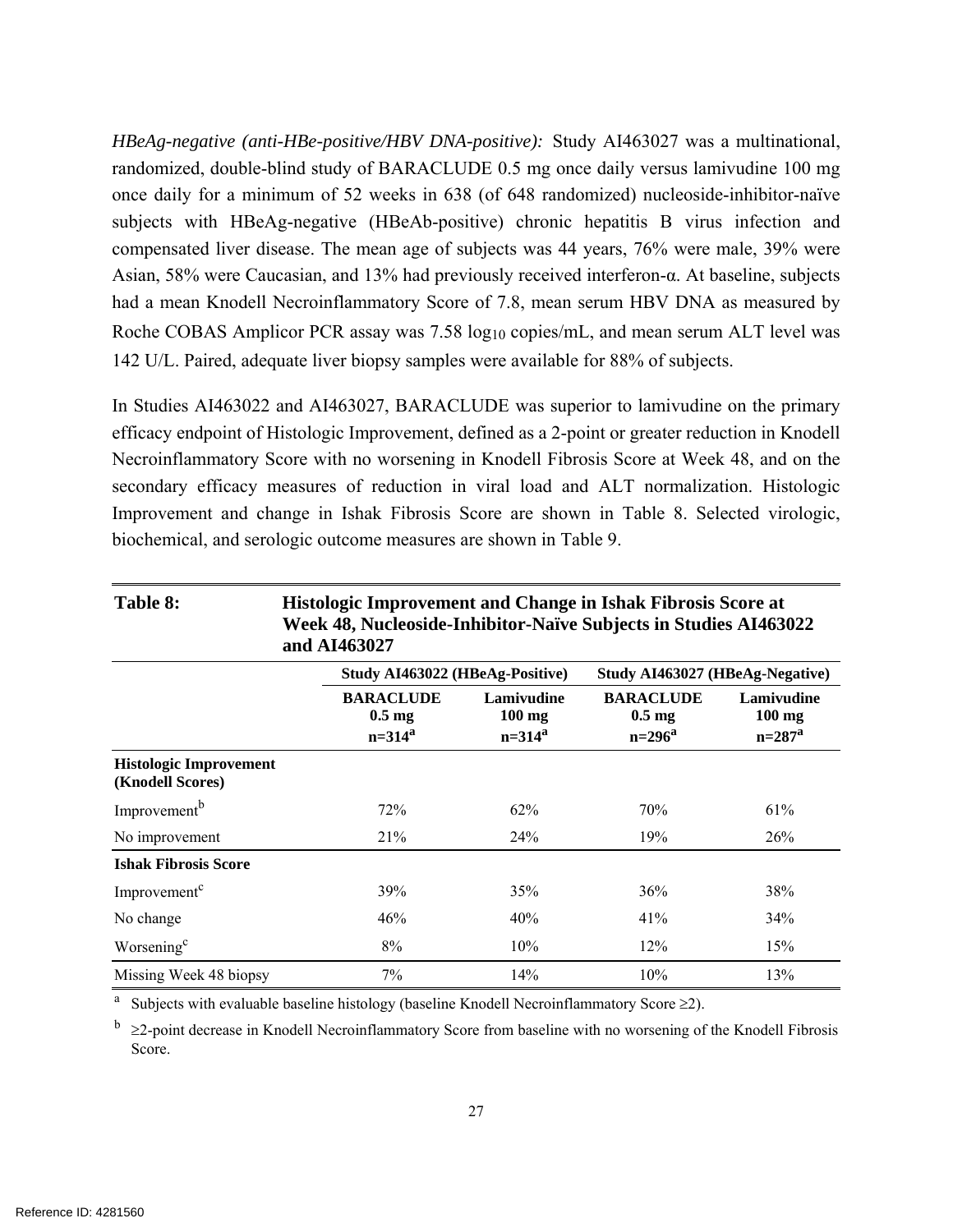| Table 8: | and AI463027                         | <b>Histologic Improvement and Change in Ishak Fibrosis Score at</b><br>Week 48, Nucleoside-Inhibitor-Naïve Subjects in Studies AI463022 |                                      |                                |  |
|----------|--------------------------------------|-----------------------------------------------------------------------------------------------------------------------------------------|--------------------------------------|--------------------------------|--|
|          | Study AI463022 (HBeAg-Positive)      |                                                                                                                                         | Study AI463027 (HBeAg-Negative)      |                                |  |
|          | <b>BARACLUDE</b><br>$0.5 \text{ mg}$ | Lamivudine<br>$100 \text{ mg}$                                                                                                          | <b>BARACLUDE</b><br>$0.5 \text{ mg}$ | Lamivudine<br>$100 \text{ mg}$ |  |
|          | $n = 314^a$                          | $n = 314^a$                                                                                                                             | $n = 296^a$                          | $n=287^a$                      |  |

<sup>c</sup> For Ishak Fibrosis Score, improvement =  $\geq$ 1-point decrease from baseline and worsening =  $\geq$ 1-point increase from baseline.

# **Table 9: Selected Virologic, Biochemical, and Serologic Endpoints at Week 48, Nucleoside-Inhibitor-Naïve Subjects in Studies AI463022 and AI463027**

|                                                     | <b>Study AI463022</b><br>(HBeAg-Positive)         |                                             | <b>Study AI463027</b><br>(HBeAg-Negative)       |                                           |
|-----------------------------------------------------|---------------------------------------------------|---------------------------------------------|-------------------------------------------------|-------------------------------------------|
|                                                     | <b>BARACLUDE</b><br>$0.5 \text{ mg}$<br>$n = 354$ | Lamivudine<br>$100 \text{ mg}$<br>$n = 355$ | <b>BARACLUDE</b><br>$0.5 \text{ mg}$<br>$n=325$ | Lamivudine<br>$100 \text{ mg}$<br>$n=313$ |
| HBV DNA <sup>a</sup>                                |                                                   |                                             |                                                 |                                           |
| Proportion undetectable (<300 copies/mL)            | 67%                                               | 36%                                         | 90%                                             | 72%                                       |
| Mean change from baseline<br>$(log_{10} copies/mL)$ | $-6.86$                                           | $-5.39$                                     | $-5.04$                                         | $-4.53$                                   |
| ALT normalization $(\leq 1 \times \text{ULN})$      | 68%                                               | 60%                                         | 78%                                             | 71%                                       |
| HBeAg seroconversion                                | 21%                                               | 18%                                         | NA                                              | <b>NA</b>                                 |

<sup>a</sup> Roche COBAS Amplicor PCR assay [lower limit of quantification (LLOQ) = 300 copies/mL].

Histologic Improvement was independent of baseline levels of HBV DNA or ALT.

#### **Lamivudine-refractory Subjects with Compensated Liver Disease**

Study AI463026 was a multinational, randomized, double-blind study of BARACLUDE in 286 (of 293 randomized) subjects with lamivudine-refractory chronic hepatitis B virus infection and compensated liver disease. Subjects receiving lamivudine at study entry either switched to BARACLUDE 1 mg once daily (with neither a washout nor an overlap period) or continued on lamivudine 100 mg for a minimum of 52 weeks. The mean age of subjects was 39 years, 76% were male, 37% were Asian, 62% were Caucasian, and 52% had previously received interferon-α. The mean duration of prior lamivudine therapy was 2.7 years, and 85% had lamivudine resistance substitutions at baseline by an investigational line probe assay. At baseline, subjects had a mean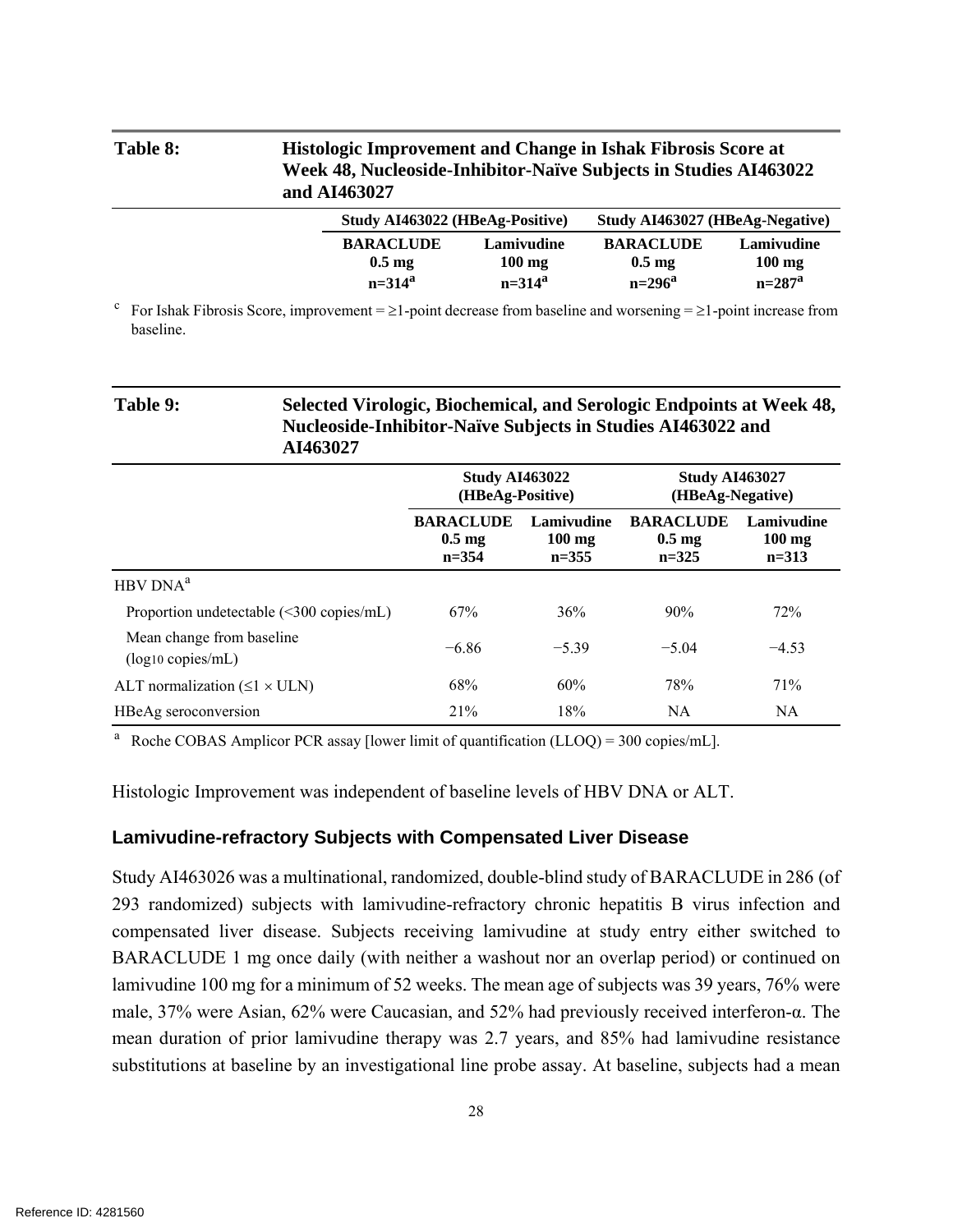Knodell Necroinflammatory Score of 6.5, mean serum HBV DNA as measured by Roche COBAS Amplicor PCR assay was 9.36 log10 copies/mL, and mean serum ALT level was 128 U/L. Paired, adequate liver biopsy samples were available for 87% of subjects.

BARACLUDE was superior to lamivudine on a primary endpoint of Histologic Improvement (using the Knodell Score at Week 48). These results and change in Ishak Fibrosis Score are shown in Table 10. Table 11 shows selected virologic, biochemical, and serologic endpoints.

| Table 10:                   | Histologic Improvement and Change in Ishak Fibrosis Score at<br>Week 48, Lamivudine-Refractory Subjects in Study AI463026 |                                                    |                                       |  |  |
|-----------------------------|---------------------------------------------------------------------------------------------------------------------------|----------------------------------------------------|---------------------------------------|--|--|
|                             |                                                                                                                           | <b>BARACLUDE</b><br>$1 \,\mathrm{mg}$<br>$n=124^a$ | Lamivudine<br>$100$ mg<br>$n = 116^a$ |  |  |
|                             | <b>Histologic Improvement (Knodell Scores)</b>                                                                            |                                                    |                                       |  |  |
| Improvement <sup>b</sup>    |                                                                                                                           | 55%                                                | 28%                                   |  |  |
| No improvement              |                                                                                                                           | 34%                                                | 57%                                   |  |  |
| <b>Ishak Fibrosis Score</b> |                                                                                                                           |                                                    |                                       |  |  |
| Improvement <sup>c</sup>    |                                                                                                                           | 34%                                                | 16%                                   |  |  |
| No change                   |                                                                                                                           | 44%                                                | 42%                                   |  |  |
| Worsening <sup>c</sup>      |                                                                                                                           | 11%                                                | 26%                                   |  |  |
| Missing Week 48 biopsy      |                                                                                                                           | 11%                                                | 16%                                   |  |  |

a Subjects with evaluable baseline histology (baseline Knodell Necroinflammatory Score 2).

 $\frac{b}{2}$   $\geq$ 2-point decrease in Knodell Necroinflammatory Score from baseline with no worsening of the Knodell Fibrosis Score.

<sup>c</sup> For Ishak Fibrosis Score, improvement =  $\geq$ 1-point decrease from baseline and worsening =  $\geq$ 1-point increase from baseline.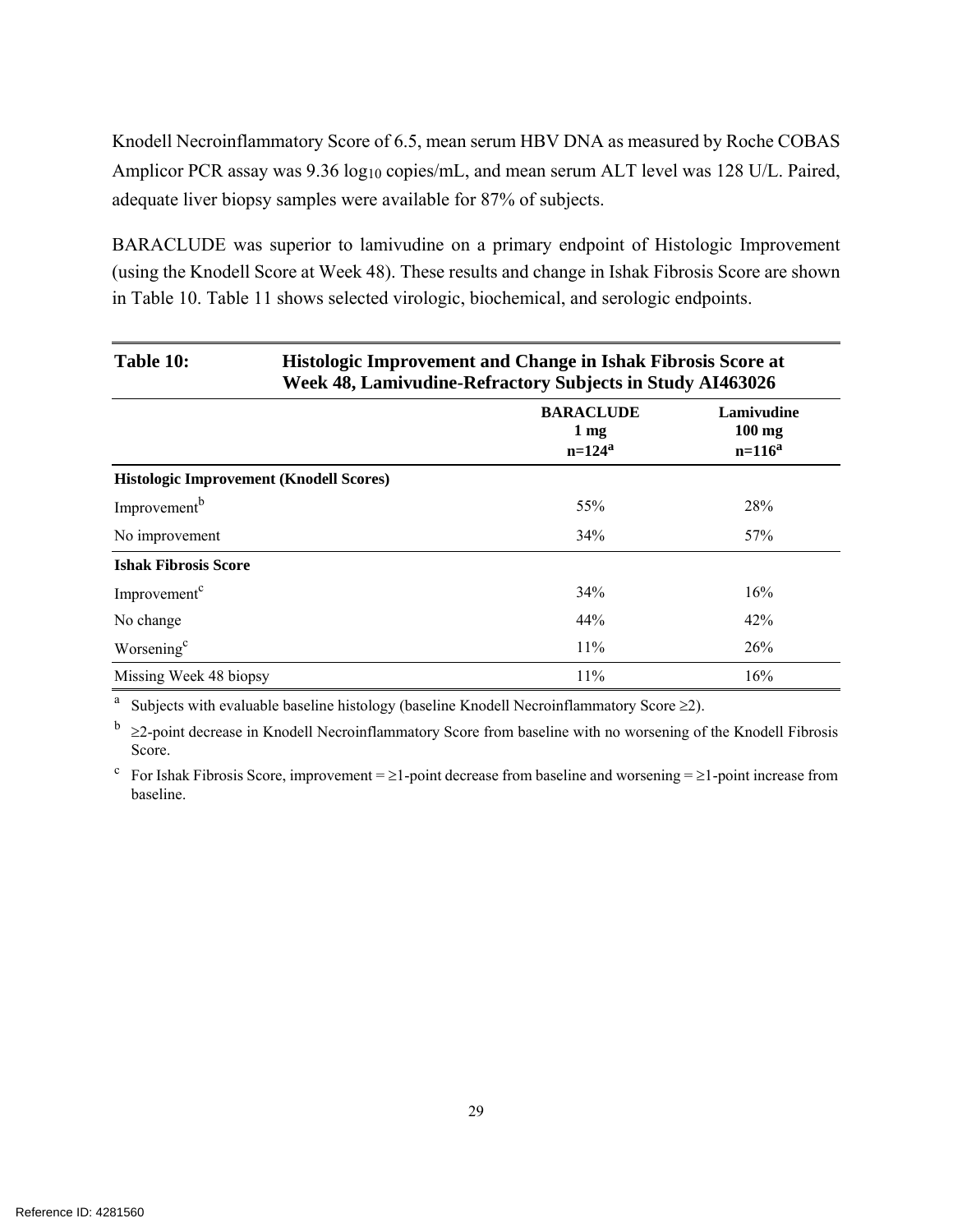| Lamivudine-Refractory Subjects in Study AI463026       |                                               |                                   |  |  |
|--------------------------------------------------------|-----------------------------------------------|-----------------------------------|--|--|
|                                                        | <b>BARACLUDE</b><br>$1 \text{ mg}$<br>$n=141$ | Lamivudine<br>$100$ mg<br>$n=145$ |  |  |
| HBV DNA <sup>a</sup>                                   |                                               |                                   |  |  |
| Proportion undetectable $(\leq 300 \text{ copies/mL})$ | 19%                                           | $1\%$                             |  |  |
| Mean change from baseline $(log_{10}$ copies/mL)       | $-5.11$                                       | $-0.48$                           |  |  |
| ALT normalization $(\leq 1 \times \text{ULN})$         | 61%                                           | 15%                               |  |  |
| HBeAg seroconversion                                   | 8%                                            | 3%                                |  |  |

**Table 11: Selected Virologic, Biochemical, and Serologic Endpoints at Week 48,** 

<sup>a</sup> Roche COBAS Amplicor PCR assay (LLOQ = 300 copies/mL).

Histologic Improvement was independent of baseline levels of HBV DNA or ALT.

### *Subjects with Decompensated Liver Disease*

Study AI463048 was a randomized, open-label study of BARACLUDE 1 mg once daily versus adefovir dipivoxil 10 mg once daily in 191 (of 195 randomized) adult subjects with HBeAg-positive or -negative chronic HBV infection and evidence of hepatic decompensation, defined as a Child-Turcotte-Pugh (CTP) score of 7 or higher. Subjects were either HBV-treatmentnaïve or previously treated, predominantly with lamivudine or interferon-α.

In Study AI463048, 100 subjects were randomized to treatment with BARACLUDE and 91 subjects to treatment with adefovir dipivoxil. Two subjects randomized to treatment with adefovir dipivoxil actually received treatment with BARACLUDE for the duration of the study. The mean age of subjects was 52 years, 74% were male, 54% were Asian, 33% were Caucasian, and 5% were Black/African American. At baseline, subjects had a mean serum HBV DNA by PCR of 7.83 log10 copies/mL and mean ALT level of 100 U/L; 54% of subjects were HBeAg-positive; 35% had genotypic evidence of lamivudine resistance. The baseline mean CTP score was 8.6. Results for selected study endpoints at Week 48 are shown in Table 12.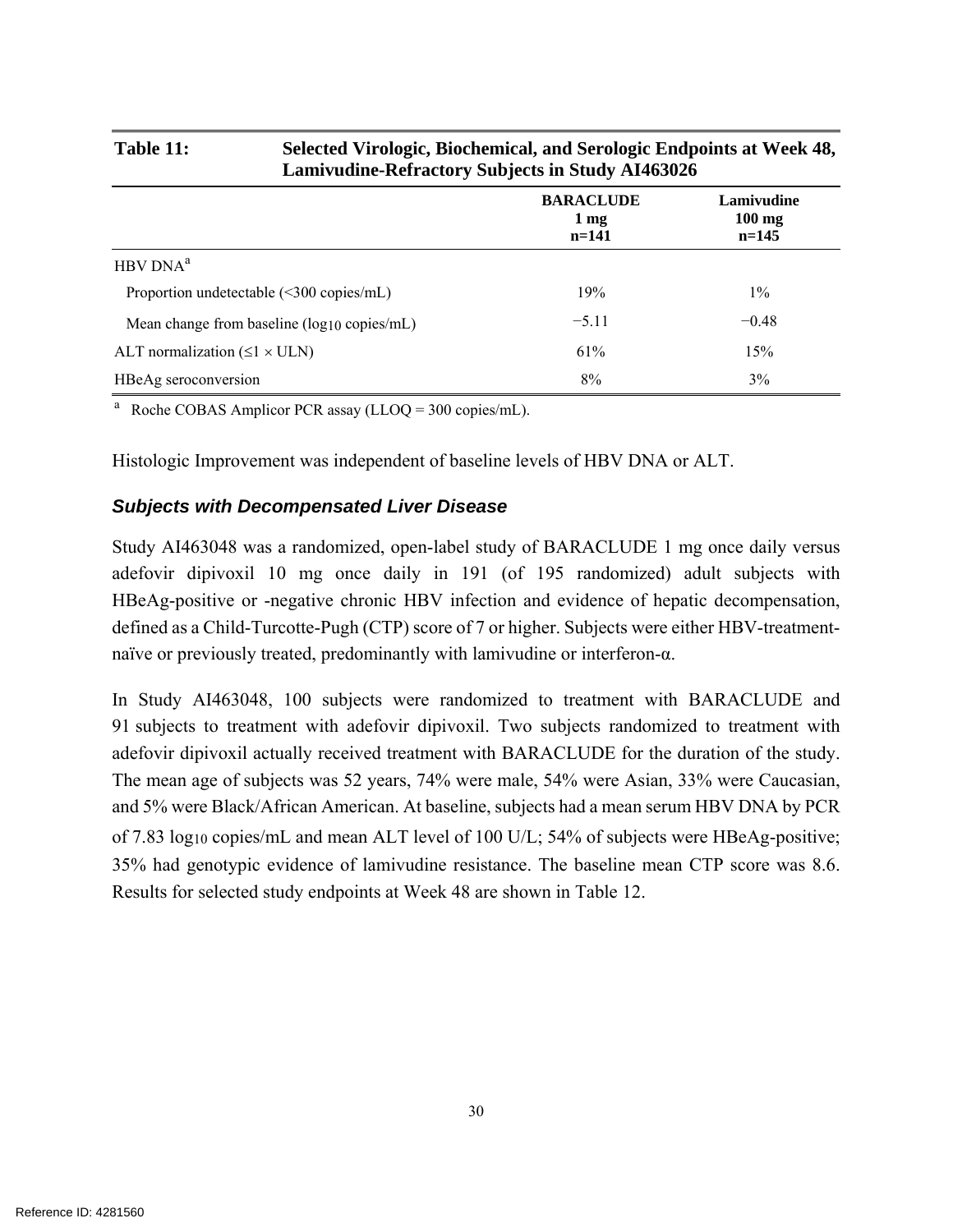| 240                                                    |                                                    |                                                           |
|--------------------------------------------------------|----------------------------------------------------|-----------------------------------------------------------|
|                                                        | <b>BARACLUDE</b><br>$1 \,\mathrm{mg}$<br>$n=100^a$ | <b>Adefovir Dipivoxil</b><br>10 <sub>mg</sub><br>$n=91^a$ |
| $HBV DNA^b$                                            |                                                    |                                                           |
| Proportion undetectable $(\leq 300 \text{ copies/mL})$ | 57%                                                | 20%                                                       |
| Stable or improved CTP score <sup>c</sup>              | 61%                                                | 67%                                                       |
| HBsAg loss                                             | $5\%$                                              | $\theta$                                                  |
| Normalization of ALT $(\leq l \times ULN)^d$           | 49/78 (63%)                                        | 33/71 (46%)                                               |

#### **Table 12: Selected Endpoints at Week 48, Subjects with Decompensated Liver Disease, Study AI463048**

<sup>a</sup> Endpoints were analyzed using intention-to-treat (ITT) method, treated subjects as randomized.

Roche COBAS Amplicor PCR assay (LLOQ =  $300$  copies/mL).

c Defined as decrease or no change from baseline in CTP score.

d Denominator is subjects with abnormal values at baseline.

ULN=upper limit of normal.

#### *Subjects Co-infected with HIV and HBV*

Study AI463038 was a randomized, double-blind, placebo-controlled study of BARACLUDE versus placebo in 68 subjects co-infected with HIV and HBV who experienced recurrence of HBV viremia while receiving a lamivudine-containing highly active antiretroviral (HAART) regimen. Subjects continued their lamivudine-containing HAART regimen (lamivudine dose 300 mg/day) and were assigned to add either BARACLUDE 1 mg once daily (51 subjects) or placebo (17 subjects) for 24 weeks followed by an open-label phase for an additional 24 weeks where all subjects received BARACLUDE. At baseline, subjects had a mean serum HBV DNA level by PCR of 9.13 log<sub>10</sub> copies/mL. Ninety-nine percent of subjects were HBeAg-positive at baseline, with a mean baseline ALT level of 71.5 U/L. Median HIV RNA level remained stable at approximately 2 log10 copies/mL through 24 weeks of blinded therapy. Virologic and biochemical endpoints at Week 24 are shown in Table 13. There are no data in patients with HIV/HBV coinfection who have not received prior lamivudine therapy. BARACLUDE has not been evaluated in HIV/HBV co-infected patients who were not simultaneously receiving effective HIV treatment *[see Warnings and Precautions (5.2)]*.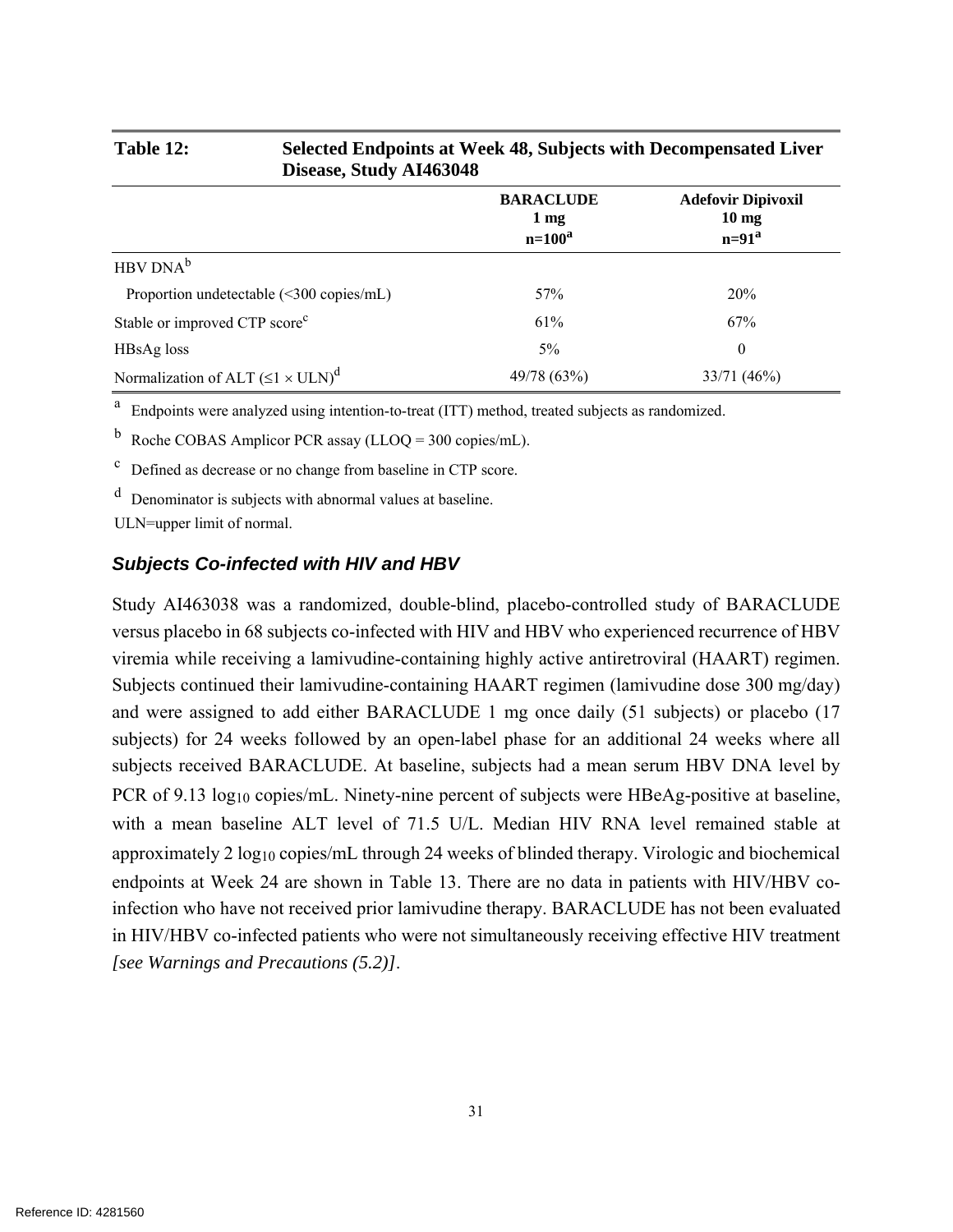**Table 13: Virologic and Biochemical Endpoints at Week 24, Study AI463038 BARACLUDE 1 mg<sup>a</sup> n=51 Placebo<sup>a</sup> n=17**   ${\rm HBV}\, {\rm DNA}^{\rm b}$ Proportion undetectable (<300 copies/mL) 6% 6% 0 Mean change from baseline (log10 copies/mL)  $-3.65$  +0.11 ALT normalization ( $\leq 1 \times \text{ULN}$ ) 34%<sup>c</sup>  $8\%$ <sup>c</sup>

<sup>a</sup> All subjects also received a lamivudine-containing HAART regimen.

<sup>b</sup> Roche COBAS Amplicor PCR assay (LLOQ = 300 copies/mL).

<sup>c</sup> Percentage of subjects with abnormal ALT (>1  $\times$  ULN) at baseline who achieved ALT normalization (n=35 for BARACLUDE and n=12 for placebo).

For subjects originally assigned to BARACLUDE, at the end of the open-label phase (Week 48), 8% of subjects had HBV DNA <300 copies/mL by PCR, the mean change from baseline HBV DNA by PCR was −4.20 log<sub>10</sub> copies/mL, and 37% of subjects with abnormal ALT at baseline had ALT normalization  $(\leq 1 \times \text{ULN})$ .

#### **Beyond 48 Weeks**

The optimal duration of therapy with BARACLUDE is unknown. According to protocol-mandated criteria in the Phase 3 clinical trials, subjects discontinued BARACLUDE or lamivudine treatment after 52 weeks according to a definition of response based on HBV virologic suppression (<0.7 MEq/mL by bDNA assay) and loss of HBeAg (in HBeAg-positive subjects) or  $ALT \le 1.25 \times ULN$ (in HBeAg-negative subjects) at Week 48. Subjects who achieved virologic suppression but did not have serologic response (HBeAg-positive) or did not achieve  $ALT \le 1.25 \times ULN$  (HBeAgnegative) continued blinded dosing through 96 weeks or until the response criteria were met. These protocol-specified subject management guidelines are not intended as guidance for clinical practice.

#### *Nucleoside-inhibitor-naïve Subjects*

Among nucleoside-inhibitor-naïve, HBeAg-positive subjects (Study AI463022), 243 (69%) BARACLUDE-treated subjects and 164 (46%) lamivudine-treated subjects continued blinded treatment for up to 96 weeks. Of those continuing blinded treatment in Year 2, 180 (74%) BARACLUDE subjects and 60 (37%) lamivudine subjects achieved HBV DNA <300 copies/mL by PCR at the end of dosing (up to 96 weeks). 193 (79%) BARACLUDE subjects achieved ALT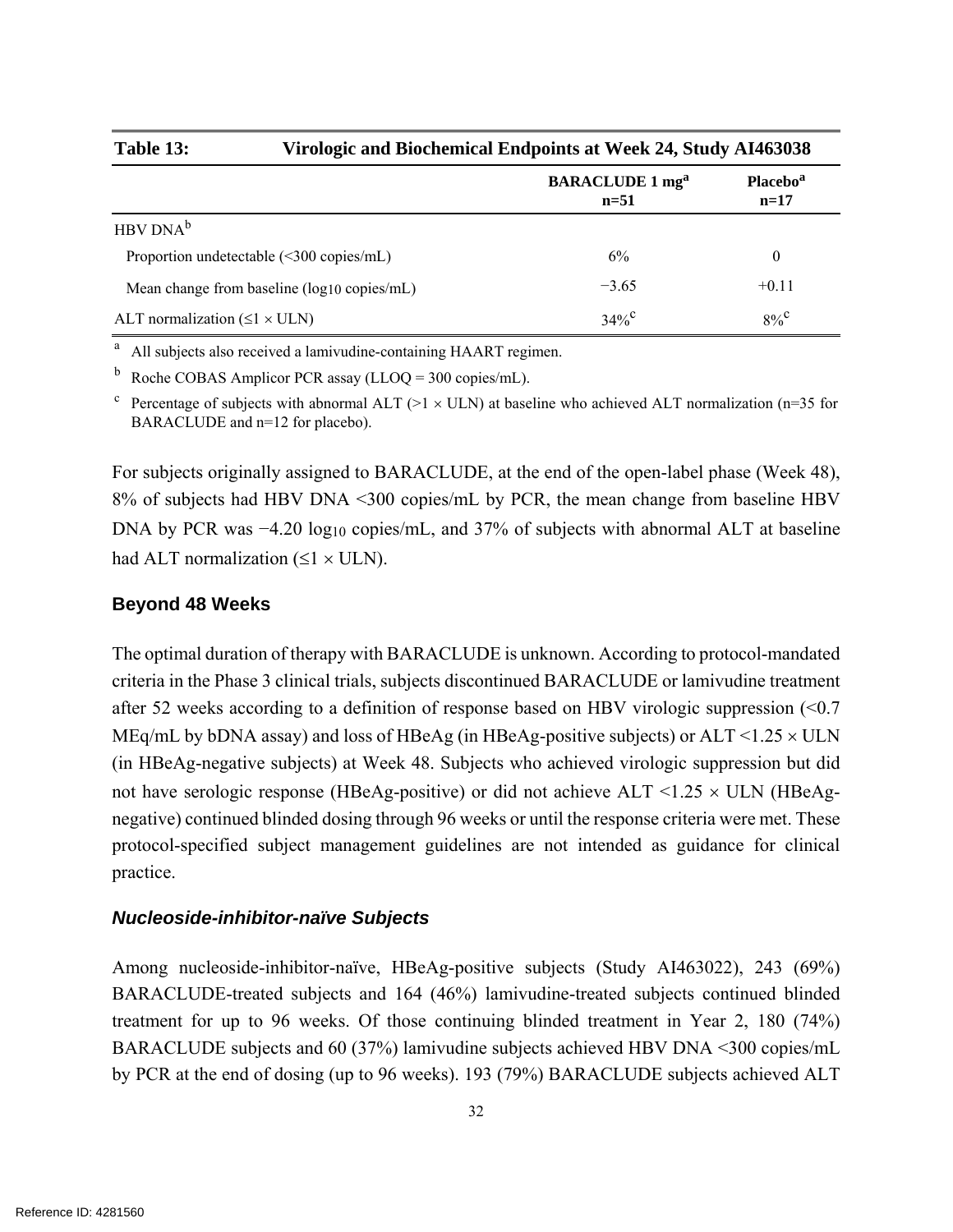$\leq$ 1 × ULN compared to 112 (68%) lamivudine subjects, and HBeAg seroconversion occurred in 26 (11%) BARACLUDE subjects and 20 (12%) lamivudine subjects.

Among nucleoside-inhibitor-naïve, HBeAg-positive subjects, 74 (21%) BARACLUDE subjects and 67 (19%) lamivudine subjects met the definition of response at Week 48, discontinued study drugs, and were followed off treatment for 24 weeks. Among BARACLUDE responders, 26 (35%) subjects had HBV DNA <300 copies/mL, 55 (74%) subjects had ALT  $\leq$ 1  $\times$  ULN, and 56 (76%) subjects sustained HBeAg seroconversion at the end of follow-up. Among lamivudine responders, 20 (30%) subjects had HBV DNA <300 copies/mL, 41 (61%) subjects had ALT  $\leq$ 1  $\times$  ULN, and 47 (70%) subjects sustained HBeAg seroconversion at the end of follow-up.

Among nucleoside-inhibitor-naïve, HBeAg-negative subjects (Study AI463027), 26 (8%) BARACLUDE-treated subjects and 28 (9%) lamivudine-treated subjects continued blinded treatment for up to 96 weeks. In this small cohort continuing treatment in Year 2, 22 BARACLUDE and 16 lamivudine subjects had HBV DNA <300 copies/mL by PCR, and 7 and 6 subjects, respectively, had ALT  $\leq$ 1  $\times$  ULN at the end of dosing (up to 96 weeks).

Among nucleoside-inhibitor-naïve, HBeAg-negative subjects, 275 (85%) BARACLUDE subjects and 245 (78%) lamivudine subjects met the definition of response at Week 48, discontinued study drugs, and were followed off treatment for 24 weeks. In this cohort, very few subjects in each treatment arm had HBV DNA <300 copies/mL by PCR at the end of follow-up. At the end of follow-up, 126 (46%) BARACLUDE subjects and 84 (34%) lamivudine subjects had ALT  $1 \times \text{I} \times \text{N}$ 

### *Lamivudine-refractory Subjects*

Among lamivudine-refractory subjects (Study AI463026), 77 (55%) BARACLUDE-treated subjects and 3 (2%) lamivudine subjects continued blinded treatment for up to 96 weeks. In this cohort of BARACLUDE subjects, 31 (40%) subjects achieved HBV DNA <300 copies/mL, 62 (81%) subjects had ALT  $\leq$  1  $\times$  ULN, and 8 (10%) subjects demonstrated HBeAg seroconversion at the end of dosing.

## **14.2 Outcomes in Pediatric Subjects**

The pharmacokinetics, safety and antiviral activity of BARACLUDE in pediatric subjects were initially assessed in Study AI463028. Twenty-four treatment-naïve and 19 lamivudineexperienced HBeAg-positive pediatric subjects 2 to less than 18 years of age with compensated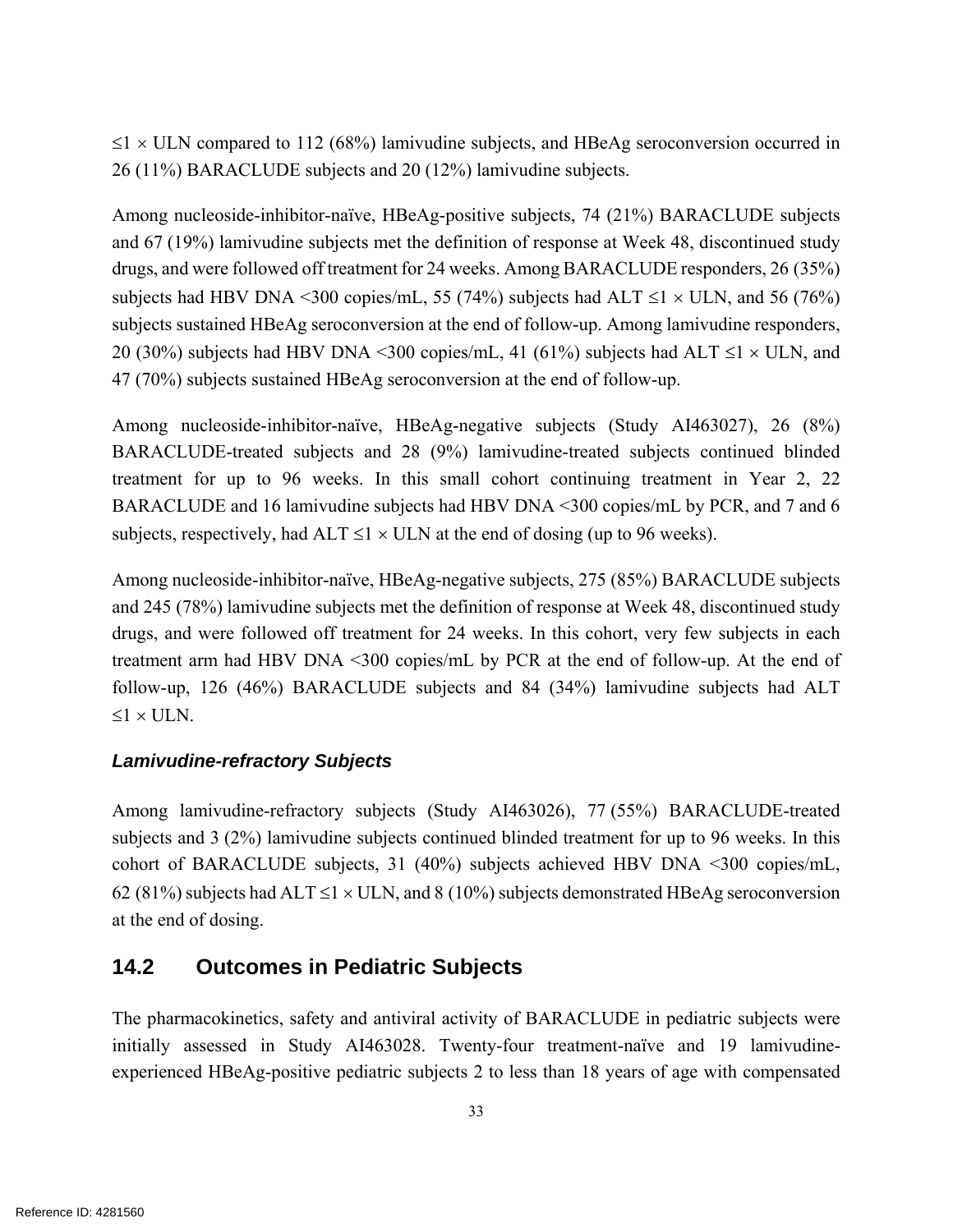CHB and elevated ALT were treated with BARACLUDE 0.015 mg/kg (up to 0.5 mg) or 0.03 mg/kg (up to 1 mg) once daily. Fifty-eight percent  $(14/24)$  of treatment-naïve subjects and 47% (9/19) of lamivudine-experienced subjects achieved HBV DNA <50 IU/mL at Week 48 and ALT normalized in 83% (20/24) of treatment-naïve and 95% (18/19) of lamivudine-experienced subjects.

Safety and antiviral efficacy were confirmed in Study AI463189, an ongoing study of BARACLUDE among 180 nucleoside-inhibitor-treatment-naïve pediatric subjects 2 to less than 18 years of age with HBeAg-positive chronic hepatitis B infection, compensated liver disease, and elevated ALT. Subjects were randomized 2:1 to receive blinded treatment with BARACLUDE 0.015 mg/kg up to 0.5 mg/day ( $N=120$ ) or placebo ( $N=60$ ). The randomization was stratified by age group (2 to 6 years; >6 to 12 years; and >12 to <18 years). Baseline demographics and HBV disease characteristics were comparable between the 2 treatment arms and across age cohorts. At study entry, the mean HBV DNA was  $8.1 \log_{10}$  IU/mL and mean ALT was 103 U/L. The primary efficacy endpoint was a composite of HBeAg seroconversion and serum HBV DNA <50 IU/mL at Week 48. assessed in the first 123 subjects reaching 48 weeks of blinded treatment. Twenty-four percent (20/82) of subjects in the BARACLUDE-treated group and 2% (1/41) of subjects in the placebo-treated group met the primary endpoint. Forty-six percent (38/82) of BARACLUDEtreated subjects and 2% (1/41) of placebo-treated subjects achieved HBV DNA <50 IU/mL at Week 48. ALT normalization occurred in 67% (55/82) of BARACLUDE-treated subjects and 22% (9/41) of placebo-treated subjects; 24% (20/82) of BARACLUDE-treated subjects and 12% (5/41) of placebo-treated subjects had HBeAg seroconversion.

## **16 HOW SUPPLIED/STORAGE AND HANDLING**

| <b>Product Strength</b><br>and<br><b>Dosage Form</b> | <b>Description</b>                                                                                                | Quantity                 | <b>NDC</b> Number                        |
|------------------------------------------------------|-------------------------------------------------------------------------------------------------------------------|--------------------------|------------------------------------------|
| $0.5$ mg film-<br>coated tablet                      | White to off-white, triangular-shaped tablet, debossed<br>with "BMS" on one side and "1611" on the other side     | 30 tablets<br>90 tablets | $0003 - 1611 - 12$<br>$0003 - 1611 - 13$ |
| tablet                                               | 1 mg film-coated Pink, triangular-shaped tablet, debossed with "BMS" on<br>one side and "1612" on the other side. | 30 tablets               | 0003-1612-12                             |
| $0.05$ mg/mL oral<br>solution                        | Ready-to-use, orange-flavored, clear, colorless to pale<br>yellow, aqueous solution in a 260 mL bottle.           | $210 \text{ mL}$         | 0003-1614-12                             |

 $BARACLE^{\circledR}$  (entecavir) Tablets and Oral Solution are available in the following strengths and configurations of plastic bottles with child-resistant closures: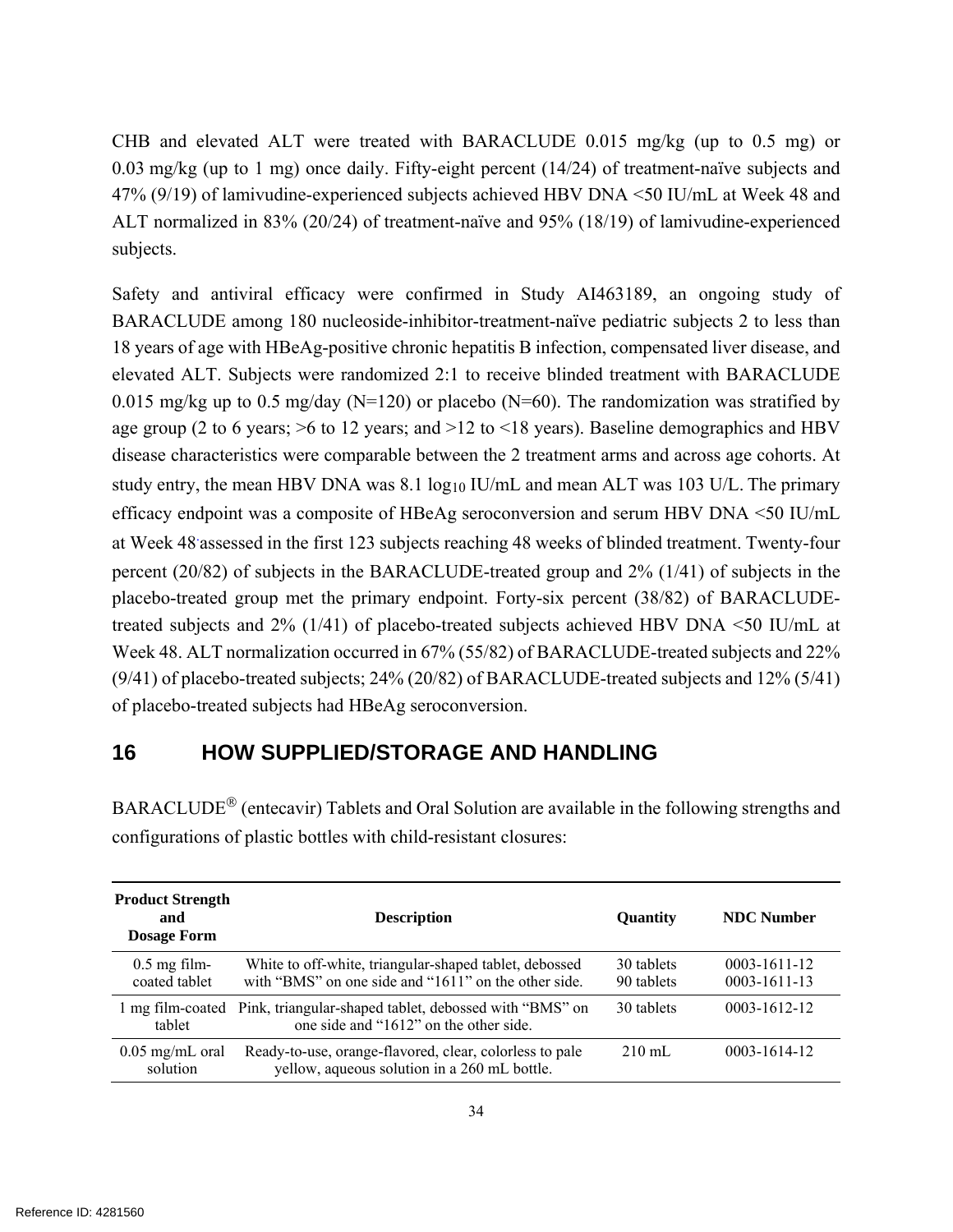BARACLUDE Oral Solution is a ready-to-use product; dilution or mixing with water or any other solvent or liquid product is not recommended. Each bottle of the oral solution is accompanied by a dosing spoon that is calibrated in 0.5 mL increments up to 10 mL.

### **Storage**

BARACLUDE Tablets should be stored in a tightly closed container at 25°C (77°F); excursions permitted between 15°C and 30°C (59°F and 86°F) [see USP Controlled Room Temperature]. Store in the outer carton to protect from light.

BARACLUDE Oral Solution should be stored in the outer carton at  $25^{\circ}C$  (77 $^{\circ}F$ ); excursions permitted between 15°C and 30°C (59°F and 86°F) [see USP Controlled Room Temperature]. Protect from light. After opening, the oral solution can be used up to the expiration date on the bottle. The bottle and its contents should be discarded after the expiration date.

## **17 PATIENT COUNSELING INFORMATION**

See FDA-approved patient labeling (Patient Information).

### **Information about Treatment**

Physicians should inform their patients of the following important points when initiating BARACLUDE treatment:

- Patients should remain under the care of a physician while taking BARACLUDE. They should discuss any new symptoms or concurrent medications with their physician.
- Patients should be advised that treatment with BARACLUDE has not been shown to reduce the risk of transmission of HBV to others through sexual contact or blood contamination.
- Patients should be advised to take BARACLUDE on an empty stomach (at least 2 hours after a meal and 2 hours before the next meal).
- Patients using the oral solution should be instructed to hold the dosing spoon in a vertical position and fill it gradually to the mark corresponding to the prescribed dose. Rinsing of the dosing spoon with water is recommended after each daily dose. Some patients may find it difficult to accurately measure the prescribed dose using the provided dosing spoon; therefore, patients/caregivers should refer to the steps in the Patient Information section that demonstrate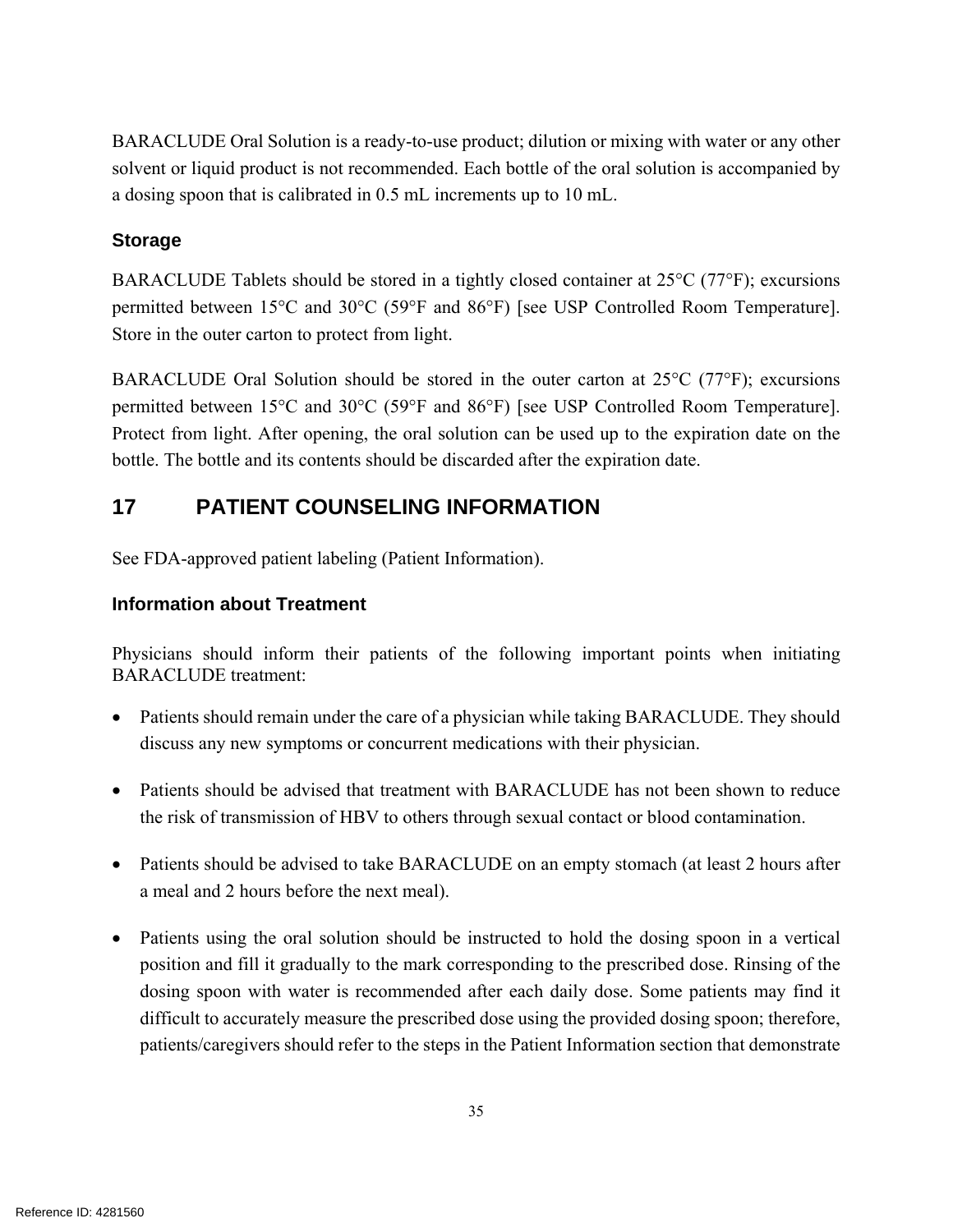the correct technique of using the provided dosing spoon to measure the prescribed BARACLUDE dose.

- Patients should be advised to take a missed dose as soon as remembered unless it is almost time for the next dose. Patients should not take two doses at the same time.
- Patients should be advised that treatment with BARACLUDE will not cure HBV.
- Patients should be informed that BARACLUDE may lower the amount of HBV in the body, may lower the ability of HBV to multiply and infect new liver cells, and may improve the condition of the liver.
- Patients should be informed that it is not known whether BARACLUDE will reduce their chances of getting liver cancer or cirrhosis.

#### **Post-treatment Exacerbation of Hepatitis**

Patients should be informed that deterioration of liver disease may occur in some cases if treatment is discontinued, and that they should discuss any change in regimen with their physician.

#### **HIV/HBV Co-infection**

Patients should be offered HIV antibody testing before starting BARACLUDE therapy. They should be informed that if they have HIV infection and are not receiving effective HIV treatment, BARACLUDE may increase the chance of HIV resistance to HIV medication.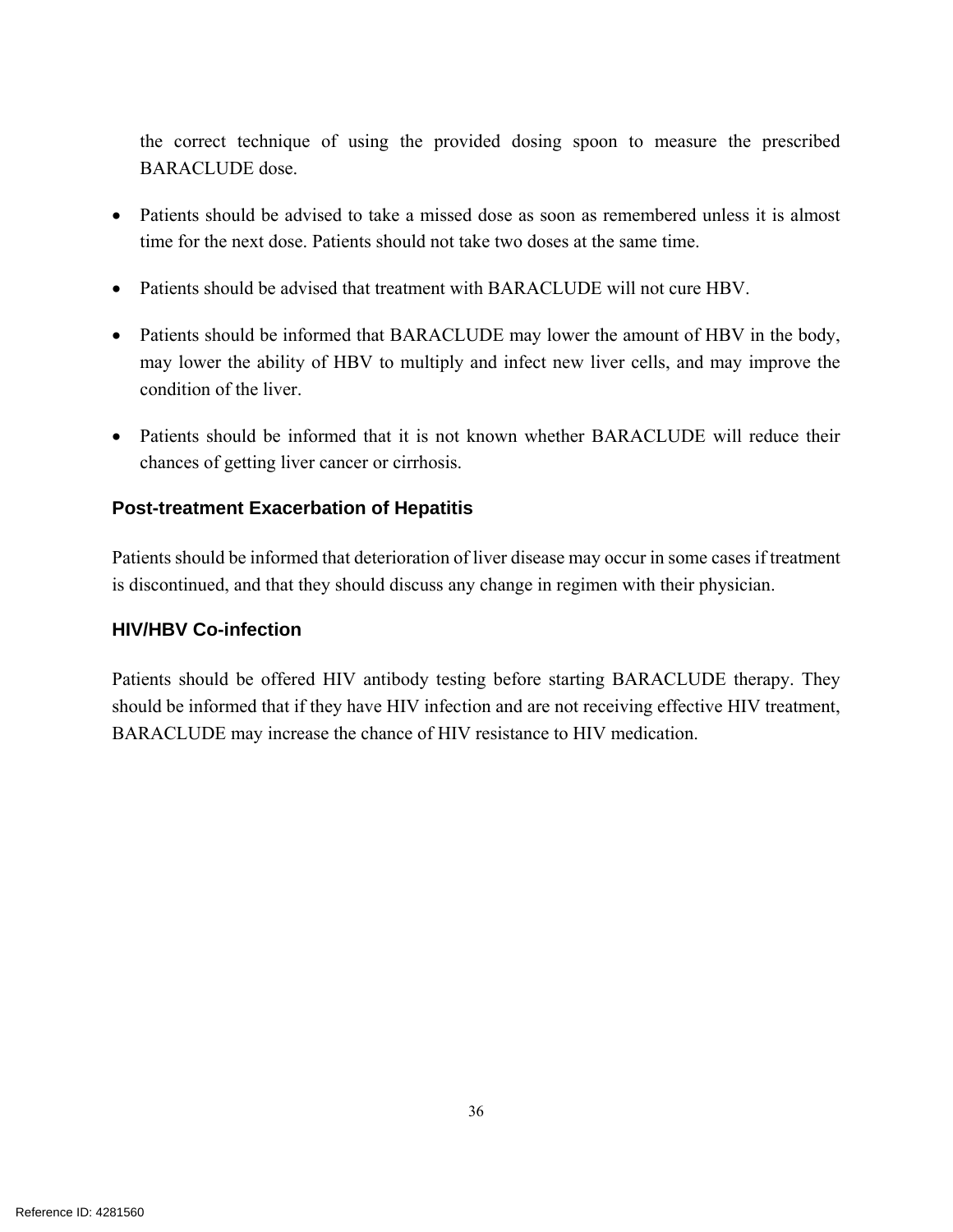#### **Patient Information**

#### **BARACLUDE®** (BEAR ah klude) (**entecavir**) **Tablets**

#### **BARACLUDE®** (BEAR ah klude) (**entecavir**) **Oral Solution**

Read this Patient Information before you start taking BARACLUDE and each time you get a refill. There may be new information. This information does not take the place of talking with your healthcare provider about your medical condition or treatment.

#### **What is the most important information I should know about BARACLUDE?**

- **1. Your hepatitis B virus (HBV) infection may get worse if you stop taking BARACLUDE.** This usually happens within 6 months after stopping BARACLUDE.
	- Take BARACLUDE exactly as prescribed.
	- Do not run out of BARACLUDE.
	- Do not stop BARACLUDE without talking to your healthcare provider.
	- Your healthcare provider should monitor your health and do regular blood tests to check your liver if you stop taking BARACLUDE.
- **2**. **If you have or get HIV that is not being treated with medicines while taking BARACLUDE, the HIV virus may develop resistance to certain HIV medicines and become harder to treat.** You should get an HIV test before you start taking BARACLUDE and anytime after that when there is a chance you were exposed to HIV.

### **BARACLUDE can cause serious side effects including:**

**3**. **Lactic acidosis (buildup of acid in the blood). Some people who have taken BARACLUDE or medicines like BARACLUDE (a nucleoside analogue) have developed a serious condition called lactic acidosis**. Lactic acidosis is a serious medical emergency that can cause death. Lactic acidosis must be treated in the hospital. Reports of lactic acidosis with BARACLUDE generally involved patients who were seriously ill due to their liver disease or other medical condition.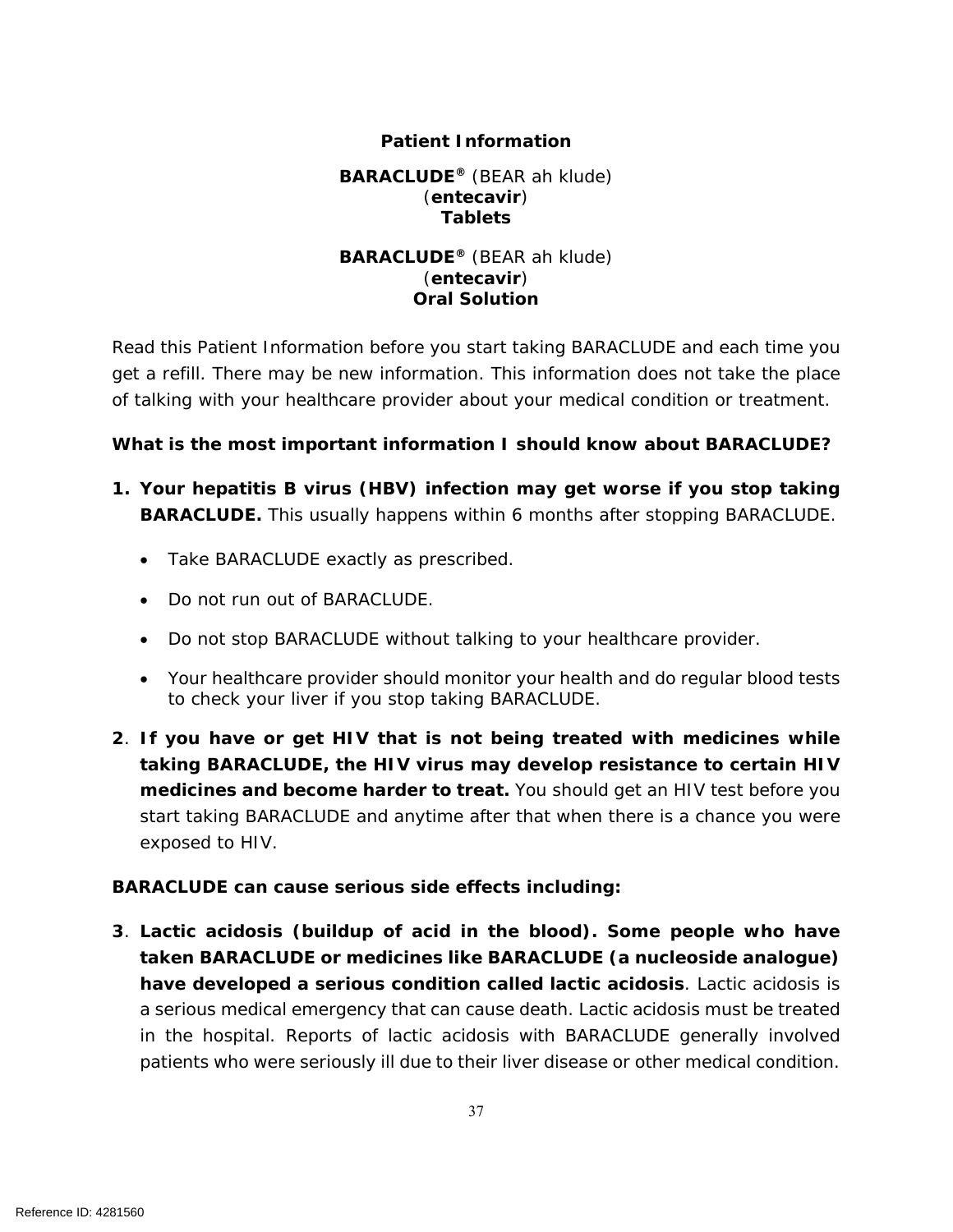## **Call your healthcare provider right away if you get any of the following signs or symptoms of lactic acidosis:**

- You feel very weak or tired.
- You have unusual (not normal) muscle pain.
- You have trouble breathing.
- You have stomach pain with nausea and vomiting.
- You feel cold, especially in your arms and legs.
- You feel dizzy or light-headed.
- You have a fast or irregular heartbeat.
- **4. Serious liver problems. Some people who have taken medicines like BARACLUDE have developed serious liver problems called hepatotoxicity, with liver enlargement (hepatomegaly) and fat in the liver (steatosis). Hepatomegaly with steatosis is a serious medical emergency that can cause death.**

**Call your healthcare provider right away if you get any of the following signs or symptoms of liver problems:**

- Your skin or the white part of your eyes turns yellow (jaundice).
- Your urine turns dark.
- Your bowel movements (stools) turn light in color.
- You don't feel like eating food for several days or longer.
- You feel sick to your stomach (nausea).
- You have lower stomach pain.

You may be more likely to get lactic acidosis or serious liver problems if you are female, very overweight, or have been taking nucleoside analogue medicines, like BARACLUDE, for a long time.

#### **What is BARACLUDE?**

BARACLUDE is a prescription medicine used to treat chronic hepatitis B virus (HBV) in adults and children 2 years of age and older who have active liver disease.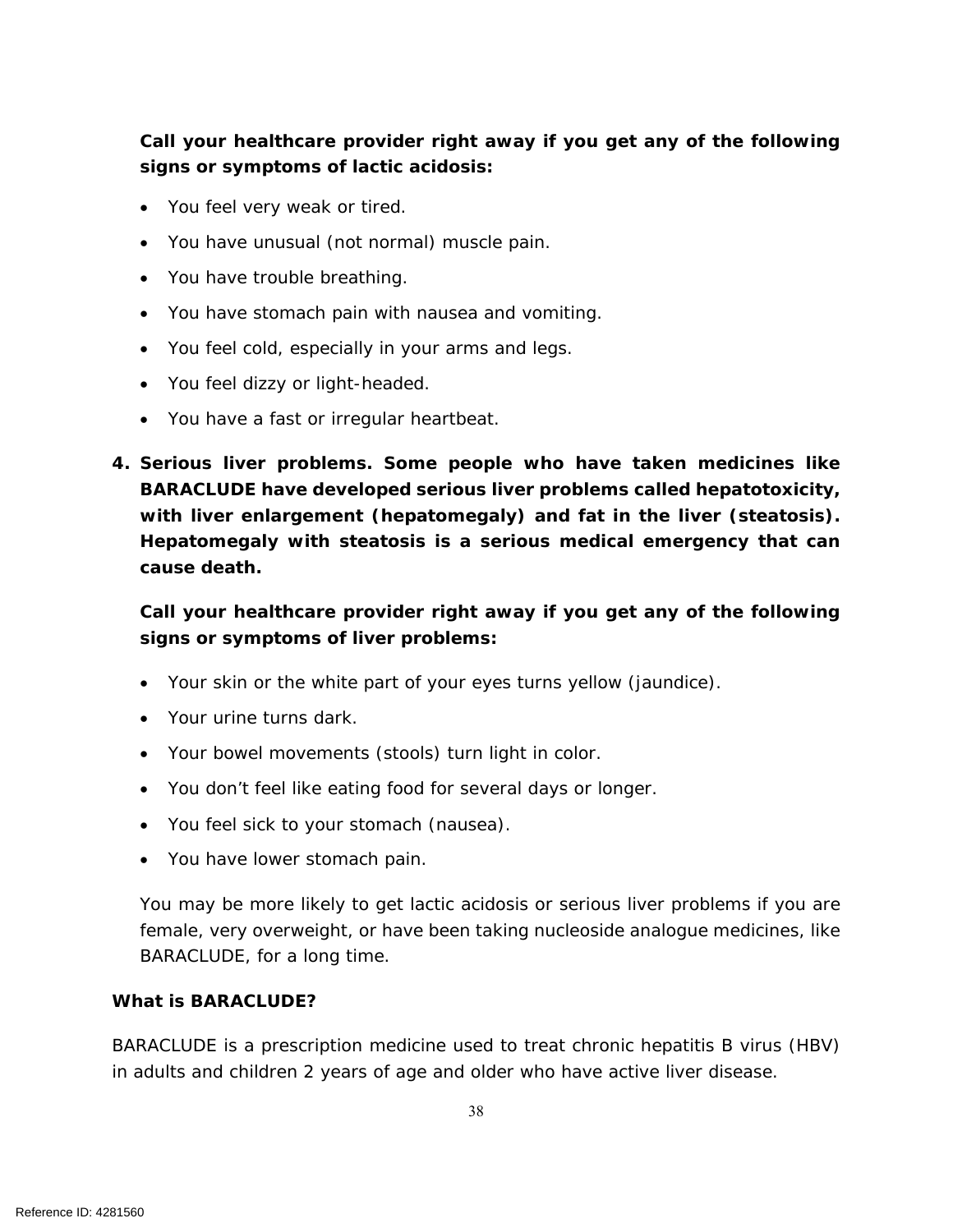- BARACLUDE will not cure HBV.
- BARACLUDE may lower the amount of HBV in the body.
- BARACLUDE may lower the ability of HBV to multiply and infect new liver cells.
- BARACLUDE may improve the condition of your liver.
- It is not known whether BARACLUDE will reduce your chances of getting liver cancer or liver damage (cirrhosis), which may be caused by chronic HBV infection.
- It is not known if BARACLUDE is safe and effective for use in children less than 2 years of age.

#### **What should I tell my healthcare provider before taking BARACLUDE?**

Before you take BARACLUDE, tell your healthcare provider if you:

- have kidney problems. Your BARACLUDE dose or schedule may need to be changed.
- have received medicine for HBV before. Some people, especially those who have already been treated with certain other medicines for HBV infection, may develop resistance to BARACLUDE. These people may have less benefit from treatment with BARACLUDE and may have worsening of hepatitis after resistant virus appears. Your healthcare provider will test the level of the hepatitis B virus in your blood regularly.
- have any other medical conditions.
- are pregnant or plan to become pregnant. It is not known if BARACLUDE will harm your unborn baby. Talk to your healthcare provider if you are pregnant or plan to become pregnant.

**Antiretroviral Pregnancy Registry.** If you take BARACLUDE while you are pregnant, talk to your healthcare provider about how you can take part in the BARACLUDE Antiretroviral Pregnancy Registry. The purpose of the pregnancy registry is to collect information about the health of you and your baby.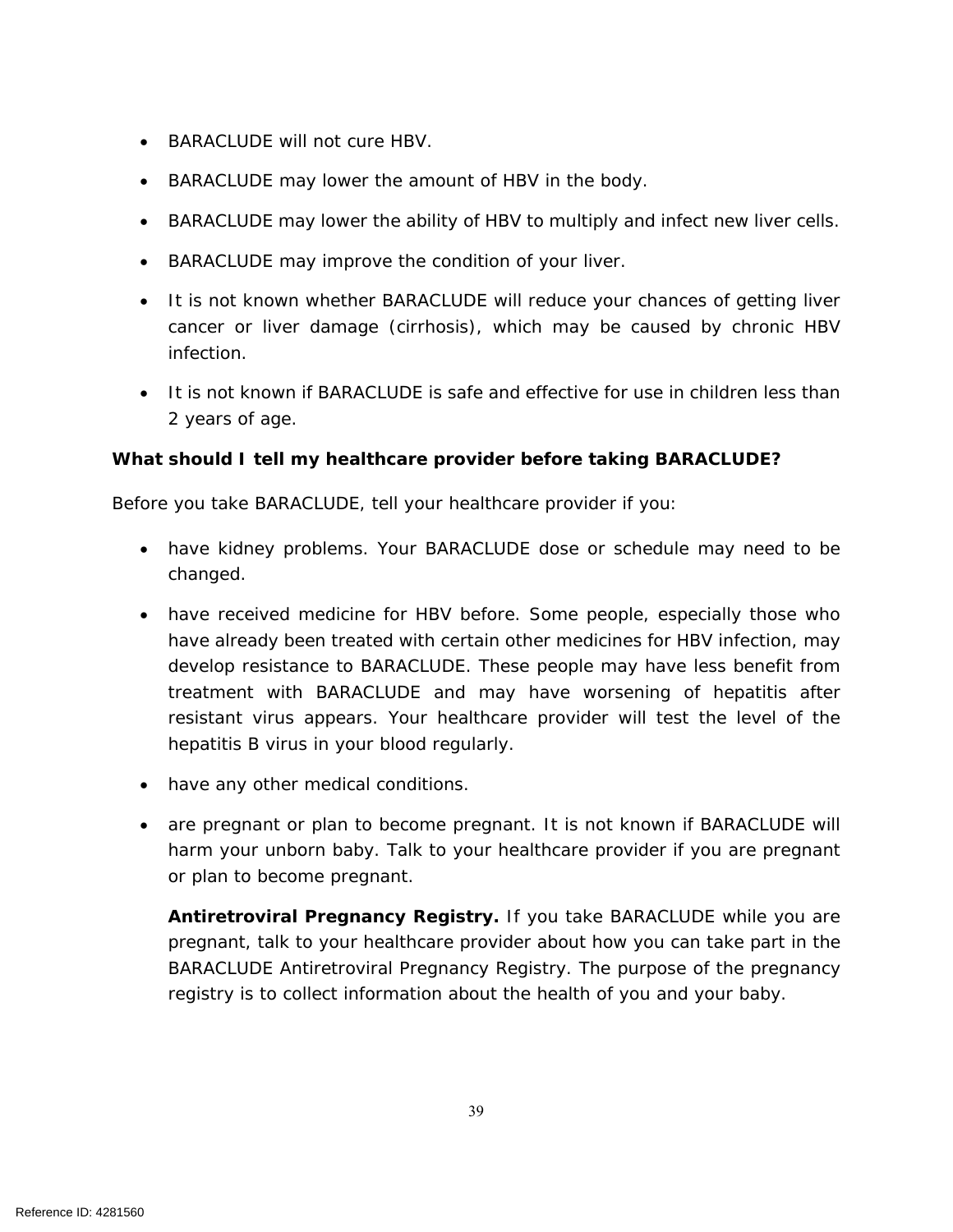are breastfeeding or plan to breastfeed. It is not known if BARACLUDE can pass into your breast milk. You and your healthcare provider should decide if you will take BARACLUDE or breastfeed.

**Tell your healthcare provider about all the medicines you take**, including prescription and over-the-counter medicines, vitamins, and herbal supplements. Especially tell your healthcare provider if you have taken a medicine to treat HBV in the past.

Know the medicines you take. Keep a list of your medicines with you to show your healthcare provider and pharmacist when you get a new medicine.

#### **How should I take BARACLUDE?**

- Take BARACLUDE exactly as your healthcare provider tells you to.
- Your healthcare provider will tell you how much BARACLUDE to take.
- Your healthcare provider will tell you when and how often to take BARACLUDE.
- **Take BARACLUDE on an empty stomach**, at least 2 hours after a meal and at least 2 hours before the next meal.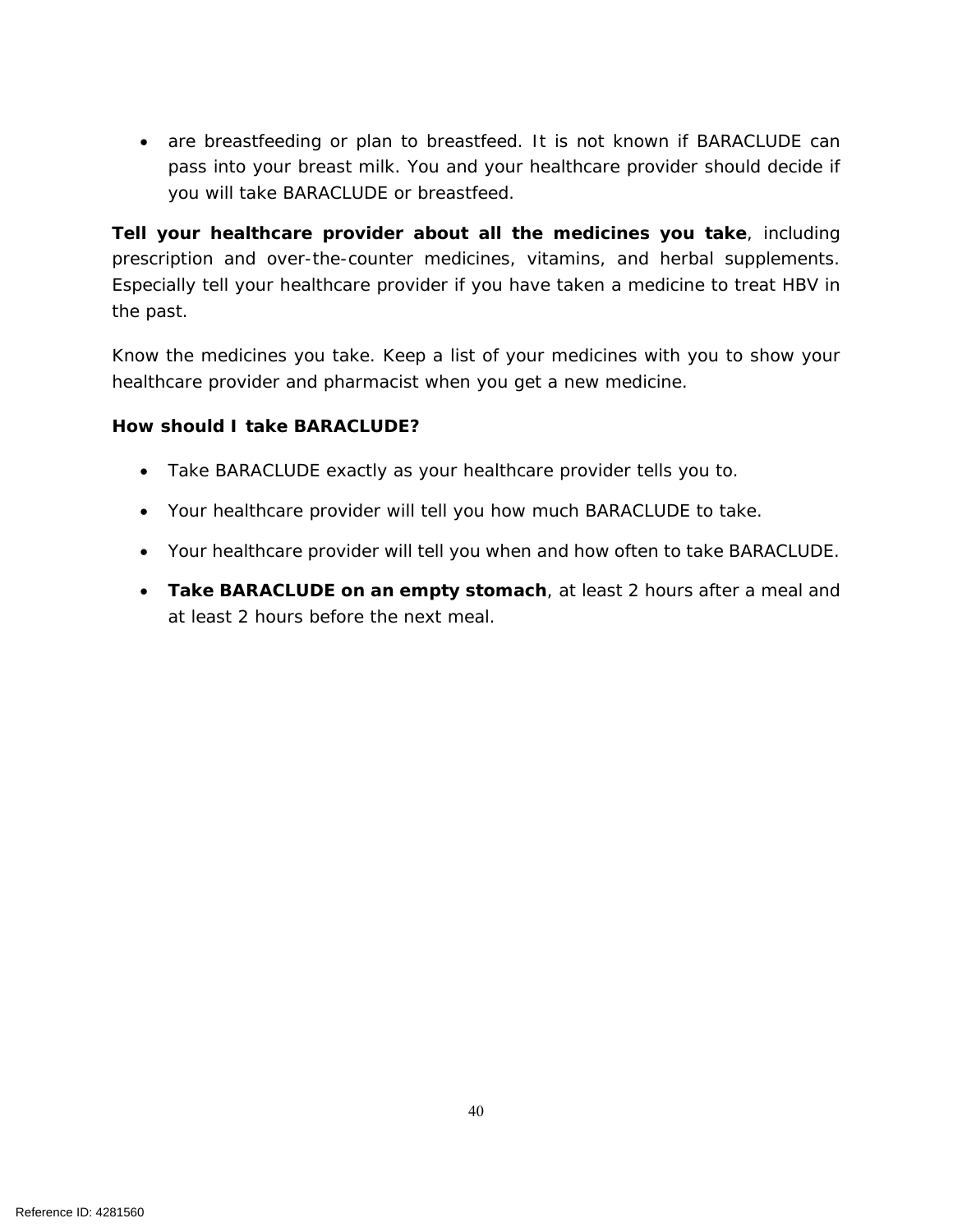- If you are taking BARACLUDE Oral Solution, or giving it to your child, carefully measure the dose with the dosing spoon provided, as follows:
	- Hold the dosing spoon in an upright (vertical) position and slowly fill it to the measurement line on the dosing spoon that is the same as the prescribed dose. Bring the dosing spoon to eye level to be sure that the level of the BARACLUDE Oral Solution is at the correct measurement line (see Figure 1).
	- With the dosing spoon at eye level, holding it with the measurement lines facing you, check that it has been filled to the correct measurement line. The top of the BARACLUDE Oral Solution in the dosing spoon will look curved, not flat. Measure the dose of BARACLUDE Oral Solution at the bottom of the curve. Your dose of BARACLUDE Oral Solution is measured correctly when the bottom of the curve is lined up with the measurement line of the prescribed dose. As an example, Figure 2 shows the right way to measure a 5 mL dose of BARACLUDE (see Figure 2).





**Figure 2** 

 BARACLUDE Oral Solution should be swallowed directly from the dosing spoon.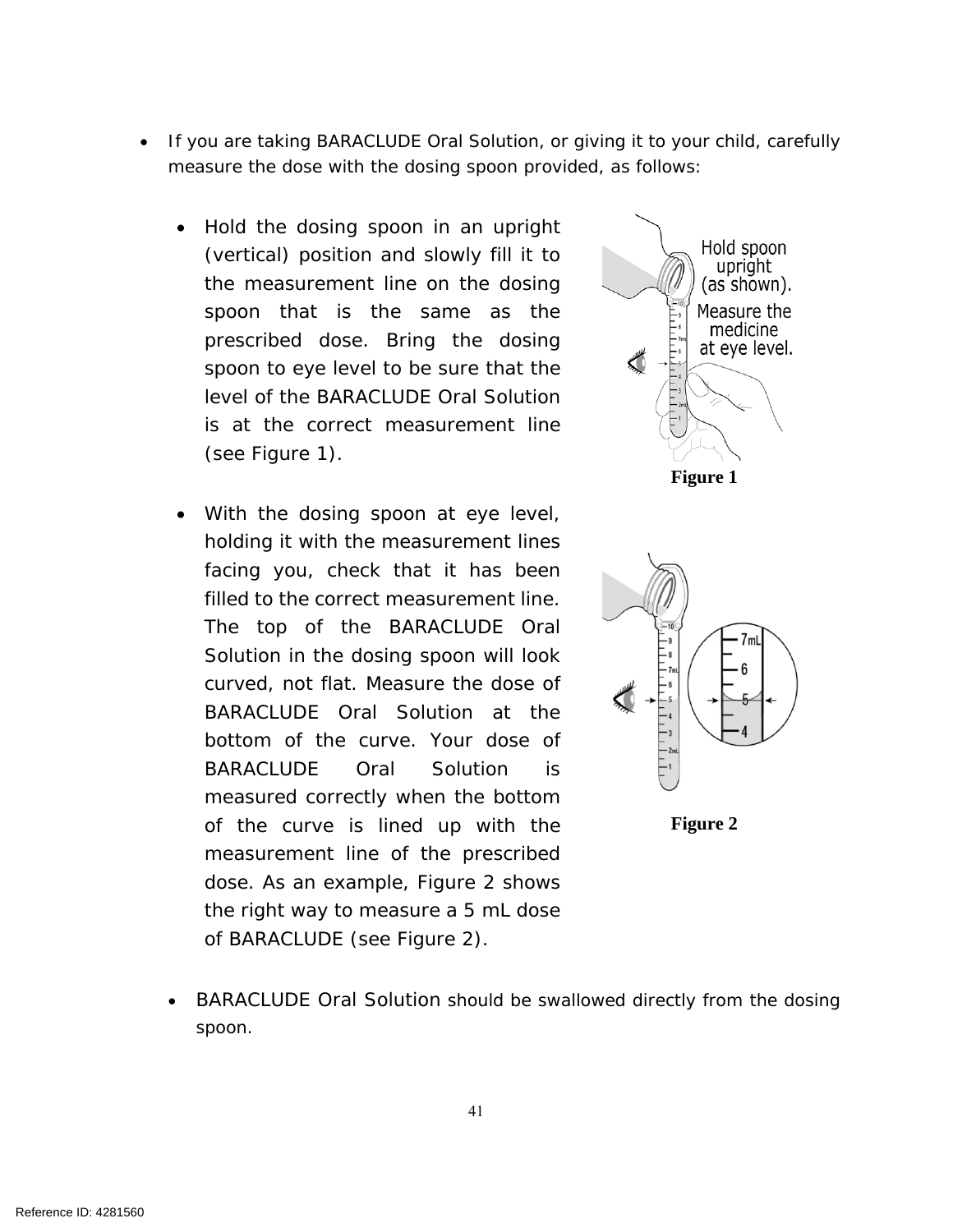- BARACLUDE Oral Solution should not be mixed with water or any other liquid.
- After each use, rinse the dosing spoon with water and allow it to air dry.
- If you lose the dosing spoon, call your pharmacist or healthcare provider for instructions.
- **Do not change your dose or stop taking BARACLUDE without talking to your healthcare provider.**
- **If you miss a dose of BARACLUDE**, take it as soon as you remember and then take your next dose at its regular time. If it is almost time for your next dose, skip the missed dose. Do not take two doses at the same time. Call your healthcare provider or pharmacist if you are not sure what to do.
- When your supply of BARACLUDE starts to run low, call your healthcare provider or pharmacy for a refill. **Do not run out of BARACLUDE.**
- **If you take too much BARACLUDE,** call your healthcare provider or go to the nearest emergency room right away.

#### **What are the possible side effects of BARACLUDE?**

## **BARACLUDE may cause serious side effects.** See "**What is the most important information I should know about BARACLUDE?**"

**The most common side effects of BARACLUDE include:**

- headache
- tiredness
- **dizziness**
- nausea

Tell your healthcare provider if you have any side effect that bothers you or that does not go away.

These are not all the possible side effects of BARACLUDE. For more information, ask your healthcare provider or pharmacist.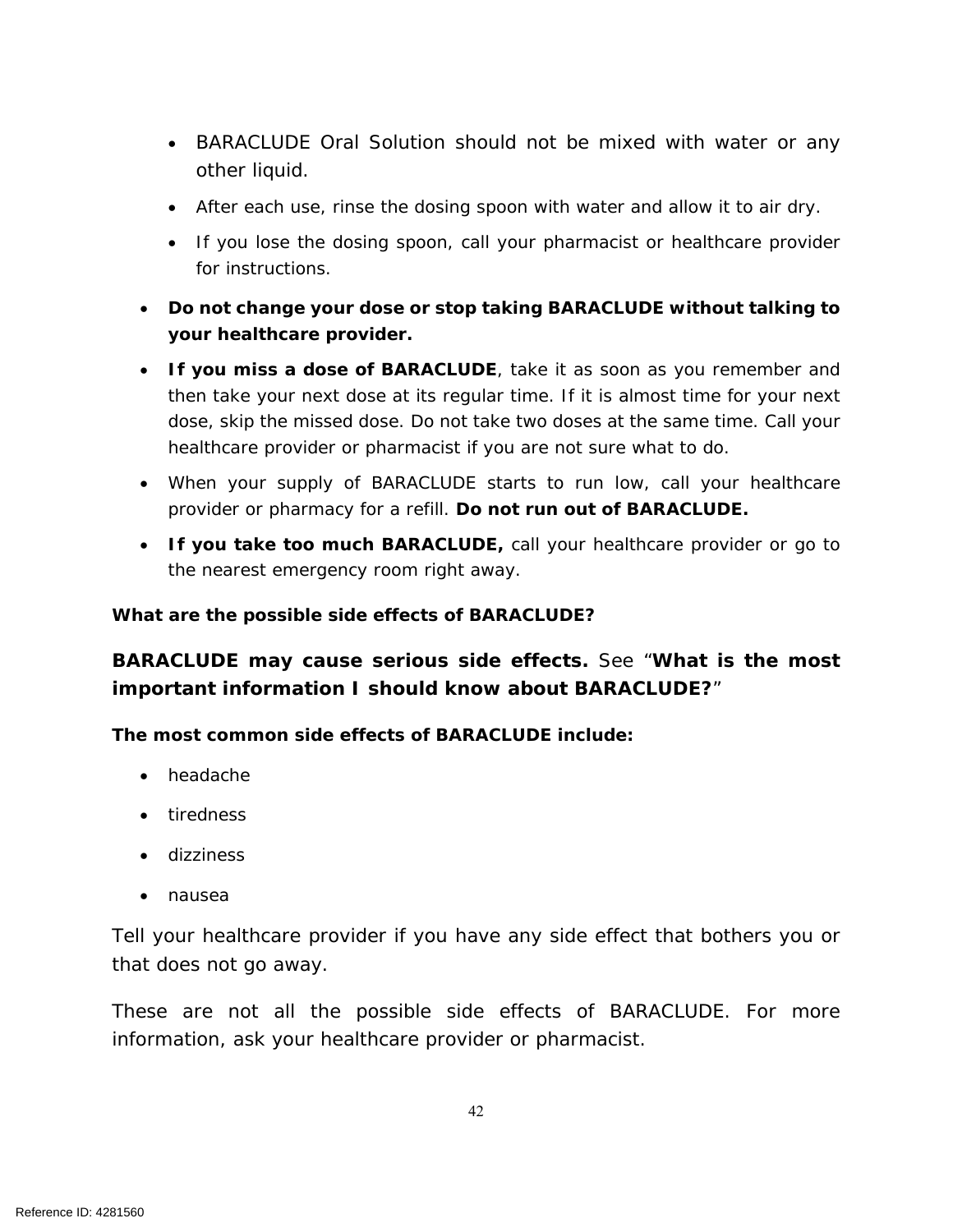Call your doctor for medical advice about side effects. You may report side effects to the FDA at 1-800-FDA-1088.

### **How should I store BARACLUDE?**

- Store BARACLUDE Tablets or Oral Solution at room temperature, between 68°F and 77°F (20°C and 25°C).
- Keep BARACLUDE Tablets in a tightly closed container.
- Store BARACLUDE Tablets or BARACLUDE Oral Solution in the original carton, and keep the carton out of the light.
- Safely throw away BARACLUDE that is out of date or no longer needed. Dispose of unused medicines through community take-back disposal programs when available or place BARACLUDE in an unrecognizable closed container in the household trash.

#### **Keep BARACLUDE and all medicines out of the reach of children.**

#### **General information about the safe and effective use of BARACLUDE**

BARACLUDE does not stop you from spreading the hepatitis B virus (HBV) to others by sex, sharing needles, or being exposed to your blood. Talk with your healthcare provider about safe sexual practices that protect your partner. Never share needles. Do not share personal items that can have blood or body fluids on them, like toothbrushes or razor blades. A shot (vaccine) is available to protect people at risk from becoming infected with HBV.

Medicines are sometimes prescribed for purposes other than those listed in a Patient Information leaflet. Do not use BARACLUDE for a condition for which it was not prescribed. Do not give BARACLUDE to other people, even if they have the same symptoms you have. It may harm them.

This Patient Information leaflet summarizes the most important information about BARACLUDE. If you would like more information, talk with your healthcare provider. You can ask your healthcare provider or pharmacist for information about BARACLUDE that is written for health professionals.

For more information, go to *www.Baraclude.com* or call 1-800-321-1335.